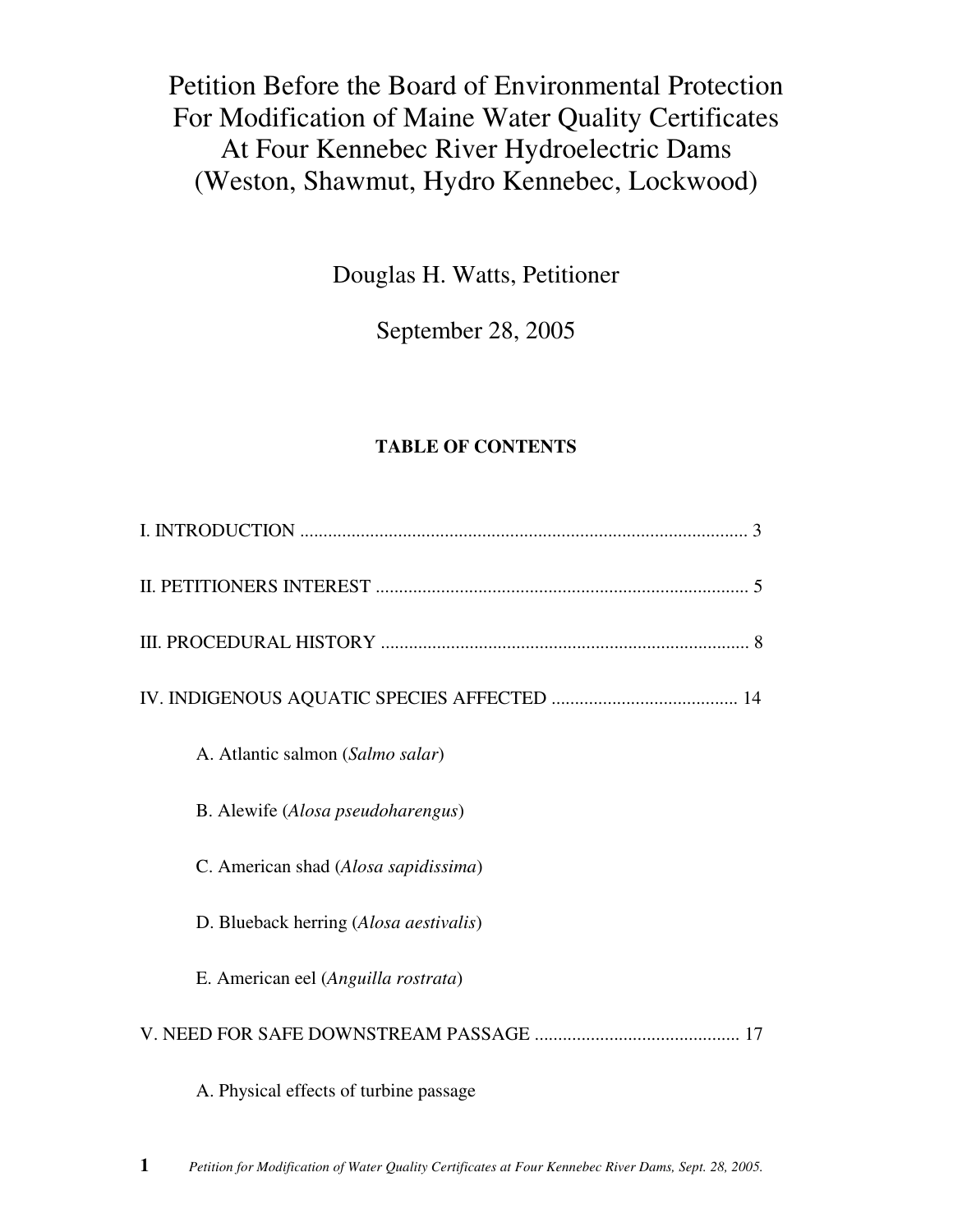B. Safe Egress Methods

| A. Requirement for Safe Downstream Passage               |
|----------------------------------------------------------|
| B. Requirement for Re-Opening or Modification of License |
| C. Lack of Safe Downstream Passage is Illegal            |
| D. Burden of Proof                                       |
| E. Three-Year Adult American Eel Study                   |
| F. Inconsistency of State Actions and Statements         |
| G. Anti-Degradation                                      |
|                                                          |
|                                                          |
| IX. APPENDICES                                           |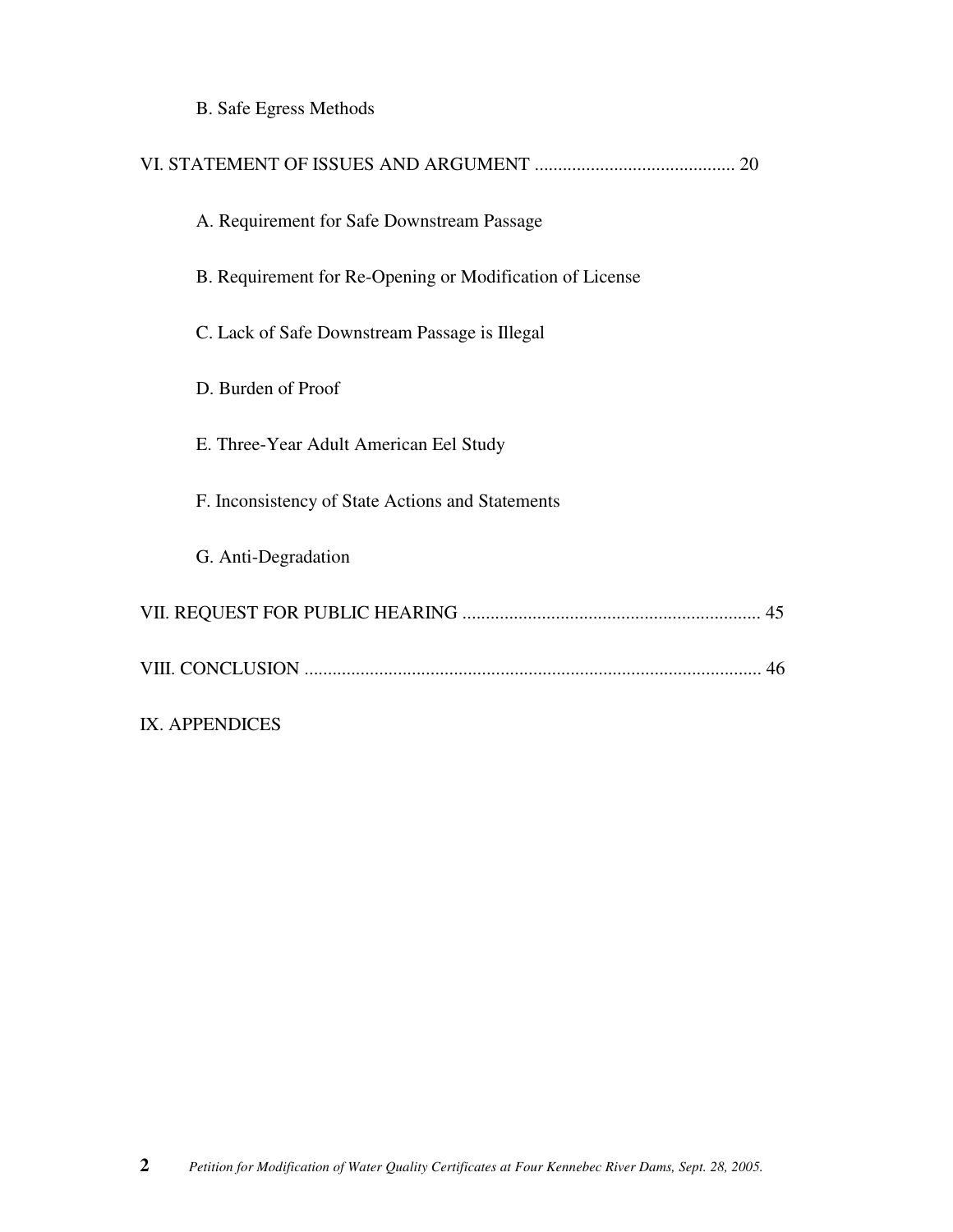# **Petition Before the Maine Board of Environmental Protection for Modification of Maine Water Quality Certificates at four Kennebec River Hydroelectric Dams (Weston, Shawmut, Hydro Kennebec, Lockwood)**

### **I. INTRODUCTION**

Pursuant to 38 MRSA §341-D, §343-B and Chapter 2, §27 of the Rules of the Maine Department of Environmental Protection (Revocation, Modification or Suspension of Licenses), Petitioner Douglas H. Watts of Augusta, Maine requests the Maine Board of Environmental Protection modify Water Quality Certificates issued for the Weston (FERC No. 2325), Shawmut (FERC No. 2322) , Hydro Kennebec (FERC No. 2611) and Lockwood (FERC No. 2574) Hydroelectric Dams on the Kennebec River to provide immediate safe downstream passage for Atlantic salmon, Alewife, American shad, Blueback herring and American eel. These dams are located in Skowhegan, Fairfield, Waterville and Winslow, Maine.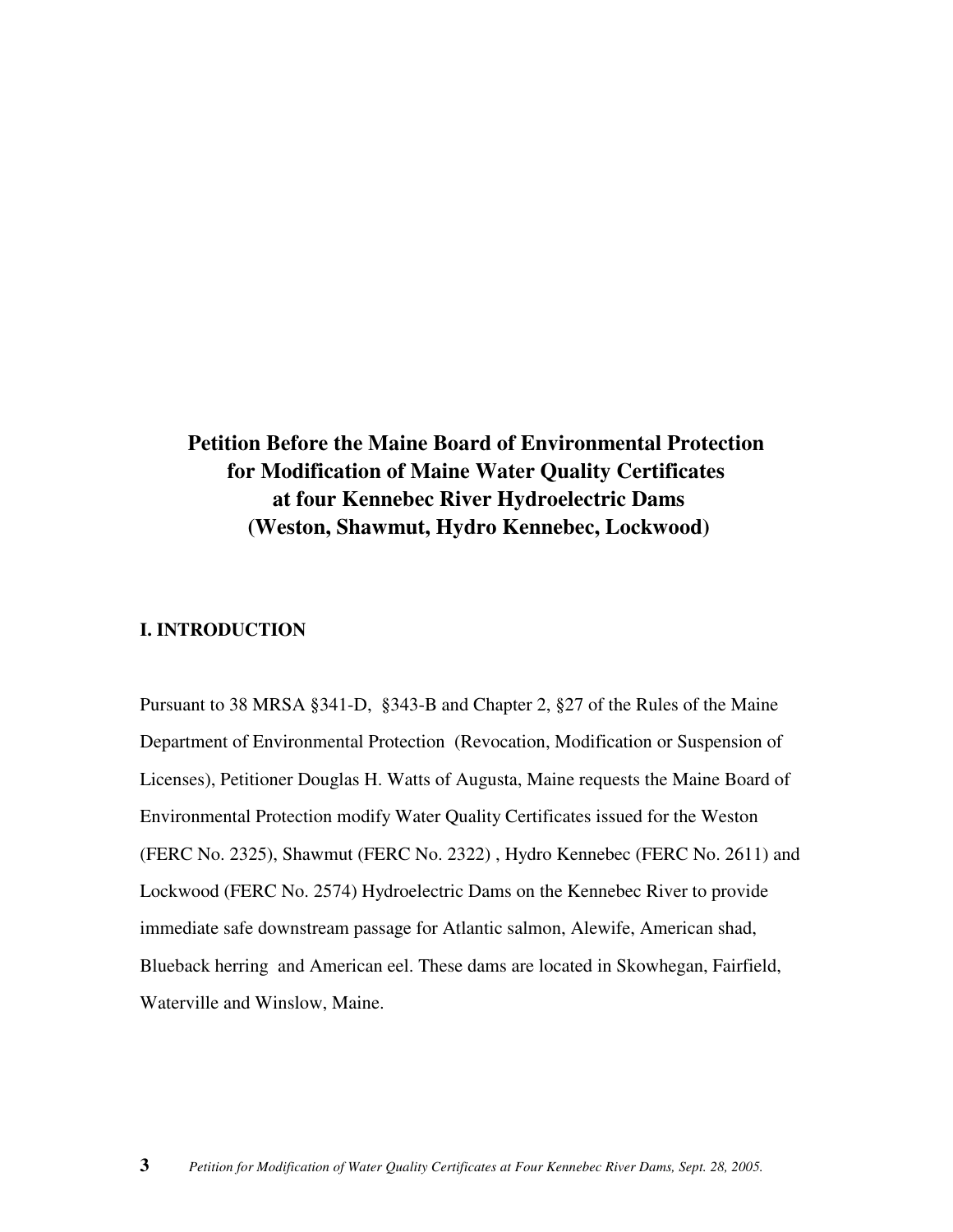The Weston and Shawmut Dams are owned by FPL Energy Maine. The Lockwood Dam is owned by Merimil Limited Partnership. The Hydro Kennebec Dam is co-owned by Great Lakes Hydro America LLC and Madison Paper Industries.

Pursuant to Chapter 2, §27 of the Rules of the Maine Department of Environmental Protection (Revocation, Modification or Suspension of Licenses), Petitioner Douglas H. Watts cites the following sub-sections of §27 in support of this Petition:

#### **"C. The licensed activity poses a threat to human health or the environment."**

The lack of safe downstream passage at these dams poses an acute threat to five native migratory fish species of the Kennebec River, two of which are now being considered for protection under the United States Endangered Species Act. The lack of safe downstream passage at these dams can and does result in these fish being killed and severely injured from entrainment and physical contact with the metal turbines used by these dams to generate electricity.

# **"D. The license fails to include any standard or limitation legally required on the date of issuance;"**

The failure of Water Quality Certificates issued for the four dams to require safe downstream passage for native, migratory fish causes the Kennebec River to fail to meet its statutory water quality standards as required under State and Federal Law. 38 MRSA §§464-465 *et seq*. and 33 U.S.C. §1251-1387.

**"F. There has been a change in any condition or circumstance that requires revocation, suspension or a temporary or permanent modification of the terms of the license;"**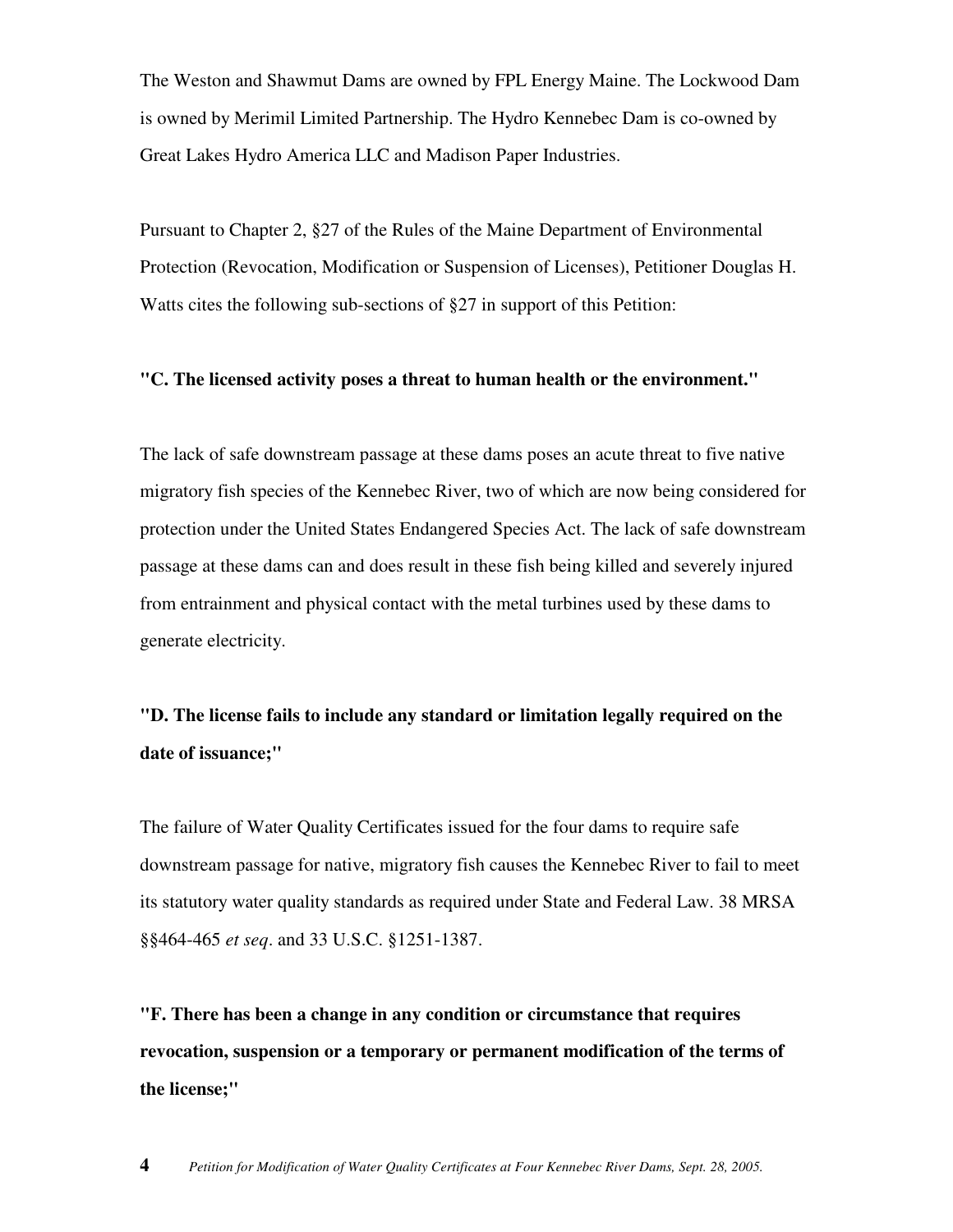On July 6, 2005 the United States Department of the Interior began a 12 month status review to determine if the American eel (*Anguilla rostrata*) should be declared an endangered species pursuant to the United States Endangered Species Act. Federal agencies are now considering protection of Atlantic salmon (*Salmo salar*) of the Kennebec River under the United States Endangered Species Act. These circumstances did not exist during issuance of the Water Quality Certificates now in effect at these four dams. The mandated provision of upstream fish passage at the Lockwood Dam in Waterville, Maine (the lowermost dam on the Kennebec River) in May 2006 allows native migratory fish to be transported above the Lockwood Dam next spring. These fish will be subjected to death and injury during their natural migration to their marine habitat because the four dams described in this Petition lack any safe downstream passage for them.

#### **"G. The licensee has violated any law administered by the Department."**

Lack of safe downstream passage for native, migratory fish species at the four dams subject to this Petition is causing the Kennebec River to fail to meet its statutory water quality standards. 38 MRSA §§464-465 *et seq*. Under Maine Law it is illegal to kill an anadromous Atlantic salmon in the waters of the State of Maine.

# **II. Petitioner's Interest.**

Petitioner Douglas H. Watts has lived along the Kennebec River in Augusta, Maine since 1991. Mr. Watts lives at 36 Northern Avenue, Apt. 14, Augusta, Maine 04330. His telephone number is 207-626-8178. Mr. Watts is a writer and photographer who earns a portion of his living writing about and photographing the native migratory fish species of the Kennebec River. The lack of safe and effective downstream passage for Atlantic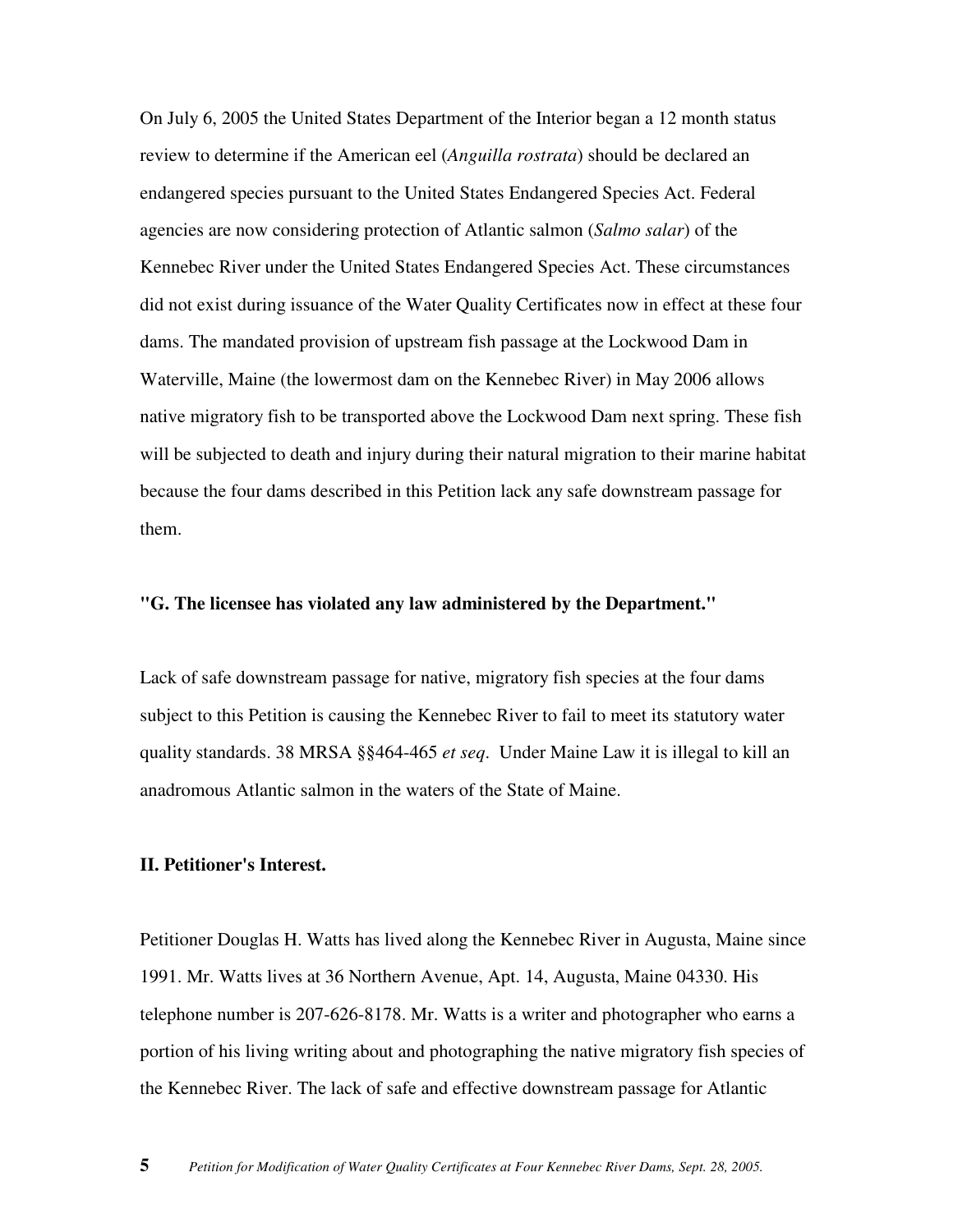salmon, Alewife, American shad, Blueback herring and American eel at the above referenced dams prevents the recovery of these native fish species to their historic range and abundance in the Kennebec River due to their death and injury in turbines of the Weston, Shawmut, Hydro Kennebec and Lockwood Dams. The death of these fish in these dam turbines impairs Mr. Watts' ability to continue making a portion of his living selling stories and photographs describing the recovery of the native, migratory fish species of the Kennebec River.

From 2003 to 2005, Mr. Watts has filmed and produced a 75 minute video presentation titled The Kennebec: A River Reborn which documents the restoration of the Kennebec River's native migratory fisheries since the removal of the Edwards Dam in Augusta in 1999. Partial funding for this documentary was provided by the National Fish & Wildlife Foundation. This video has now been requested and viewed by citizens, scientists and policy makers in 11 nations including China, India, Bangladesh, Turkey, Australia, Canada and England as well has citizens and scientists from 12 states in the United States. The ability of Mr. Watts to continue making video documentaries depicting the restoration of the Kennebec River's native migratory fisheries is directly harmed by the continued lack of safe and effective downstream fish passage at the Weston, Shawmut, Hydro Kennebec and Lockwood Dams.

In November 2004, Mr. Watts and his brother, Timothy A. Watts, successfully petitioned the United States Dept. of Interior to initiate a 12-month status review to determine if the American eel throughout its natural range in the United States qualifies for protection under the United States Endangered Species Act. Mr. Watts' demonstrated interest in preventing the extinction of the American eel in the Kennebec River and throughout its natural range in the United States is directly harmed by the continued lack of safe downstream passage for adult American eel at the four dams referenced in this Petition.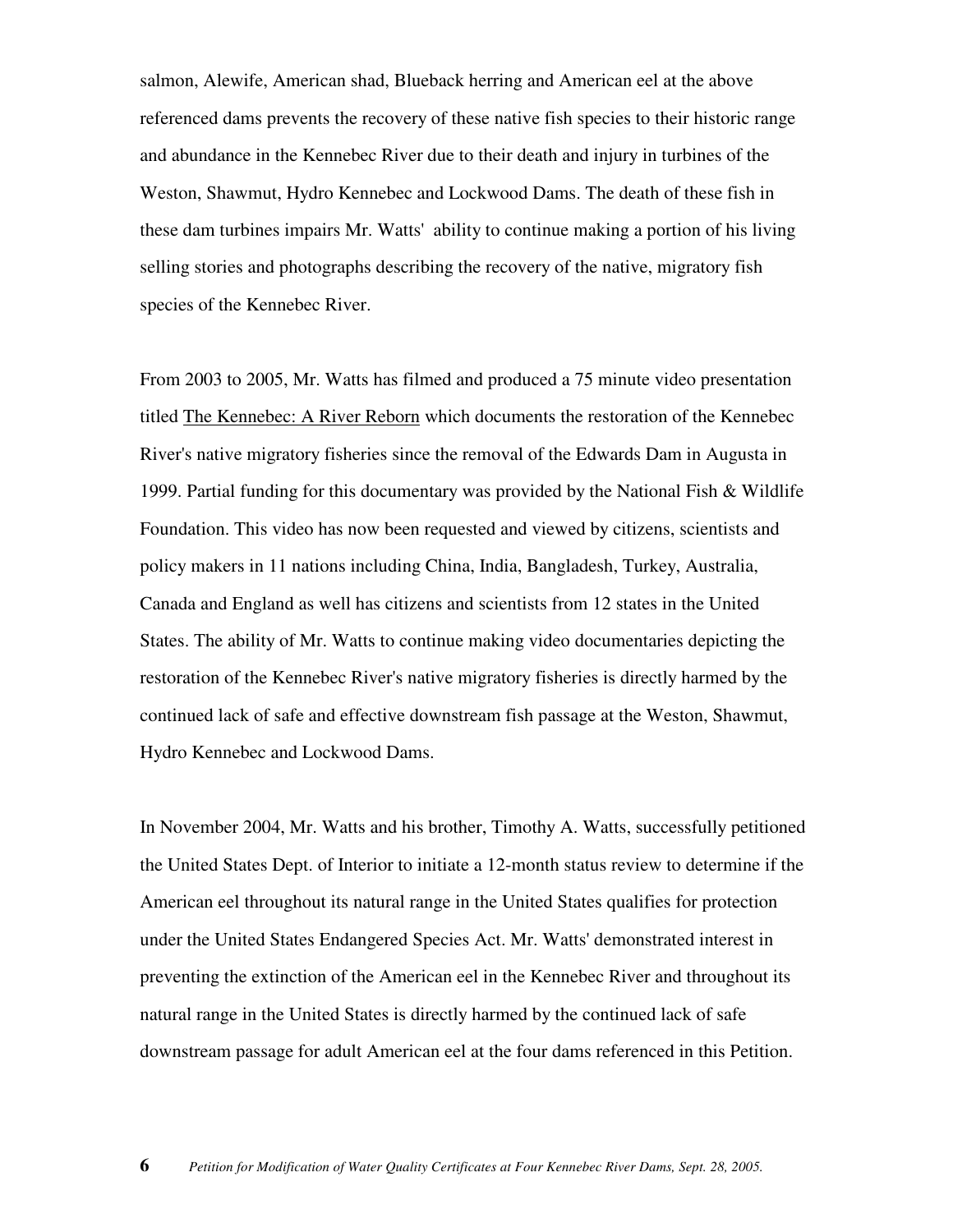In April 2005, Mr. Watts, Timothy A. Watts and Friends of Merrymeeting Bay petitioned the United States Department of Interior to declare the native Atlantic salmon of the Kennebec River an endangered species pursuant to the United States Endangered Species Act. Mr. Watts' demonstrated interest in preventing the extinction of the native Atlantic salmon of the Kennebec River is directly harmed by the continued lack of safe downstream passage for Atlantic salmon at the four Kennebec River dams referenced in this Petition.

Since 1997, Mr. Watts has documented and alerted State of Maine officials to numerous severe kills of native American eel and alewives at several hydroelectric dams in the Kennebec River drainage and has attempted via the regulatory process to ensure that further fish kills of this type do not re-occur. One severe fish kill of juvenile alewives discovered by Mr. Watts, at the Benton Falls Dam on the Sebasticook River in October 1999, resulted in an enforcement action by the State of Maine under 38 M.R.S.A. §§364- 365 and the payment of a \$17,000 fine by the dam owner. Mr. Watts' demonstrated interest in stopping the killing of native, migratory fish species of the Kennebec River at hydroelectric dams is directly harmed by the lack of safe and effective downstream passage for these species at the four dams referenced in this Petition.

Since 1991, Mr. Watts has been an active citizen participant in numerous regulatory proceedings conducted by the State of Maine and the Federal Energy Regulatory Commission regarding restoration of the native, migratory fisheries of the Kennebec River, including providing oral testimony in 1992 in support of the State of Maine's comprehensive planning document for the Kennebec River: Kennebec River Resource Management Plan: Balancing Hydropower Generation and other Uses. Mr. Watts' documented interest and long-term participation in public proceedings aimed at restoring the native, migratory fisheries of the Kennebec River is harmed by the continued lack of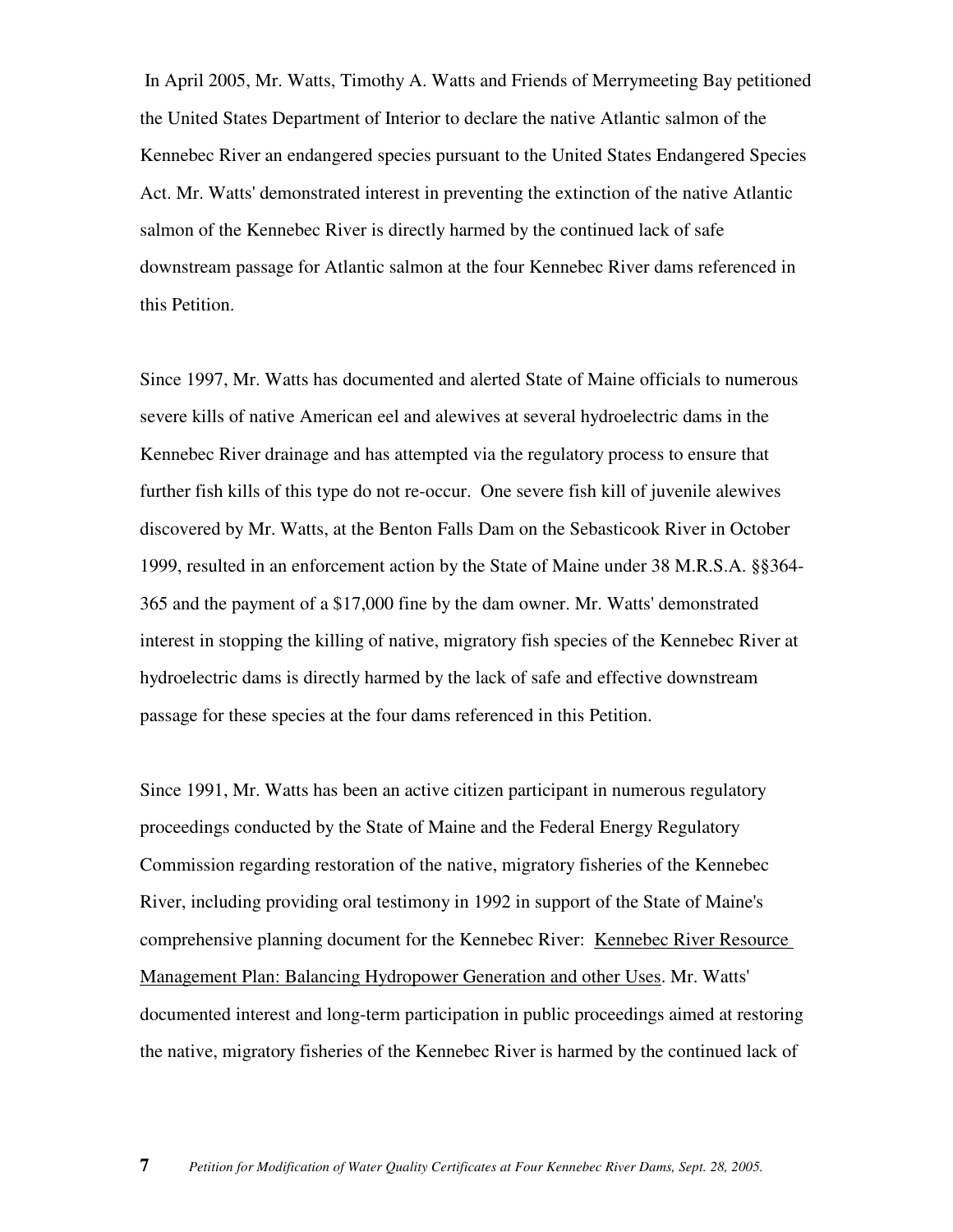safe and effective downstream passage for these species at the four dams referenced in this Petition.

Mr. Watts and the volunteer organization which he helped found in 1996, Friends of the Kennebec Salmon, has been a formal intervenor in federal re-licensing proceedings for the Lockwood Dam, the Abenaki and Anson Dams, and federal license surrender of the Fort Halifax Dam. In all of these federal proceedings, Mr. Watts has expressed a consistent interest in restoration of the native, migratory fishes of the Kennebec River to their historic range and abundance. This interest is harmed by the continued lack of safe and effective downstream passage for these native, migratory fish species of the Kennebec River at the four dams referenced in this Petition.

As a citizen of the United States of America and the State of Maine, Mr. Watts has a reasonable expectation the State of Maine will enforce Maine's water quality laws as they respect the Kennebec River and its native, migratory fish species at the four dams referenced in this Petition.

# **III. PROCEDURAL HISTORY**

On July 31, 1998 the State of Maine amended previously issued Water Quality Certificates for the Weston, Shawmut, Hydro Kennebec and Lockwood Dams according to terms and conditions of the 1998 Kennebec River Settlement Accords ("Accords"). These Water Quality Certificates were issued and amended by the State of Maine pursuant to the Federal Water Pollution Control Act, 33 U.S.C. §1251-1387 ("Clean Water Act") and the State of Maine's Water Classification Law, 38 M.R.S.A. §§464-470 (2001 & 2003 Supp.) ("Water Classification Law").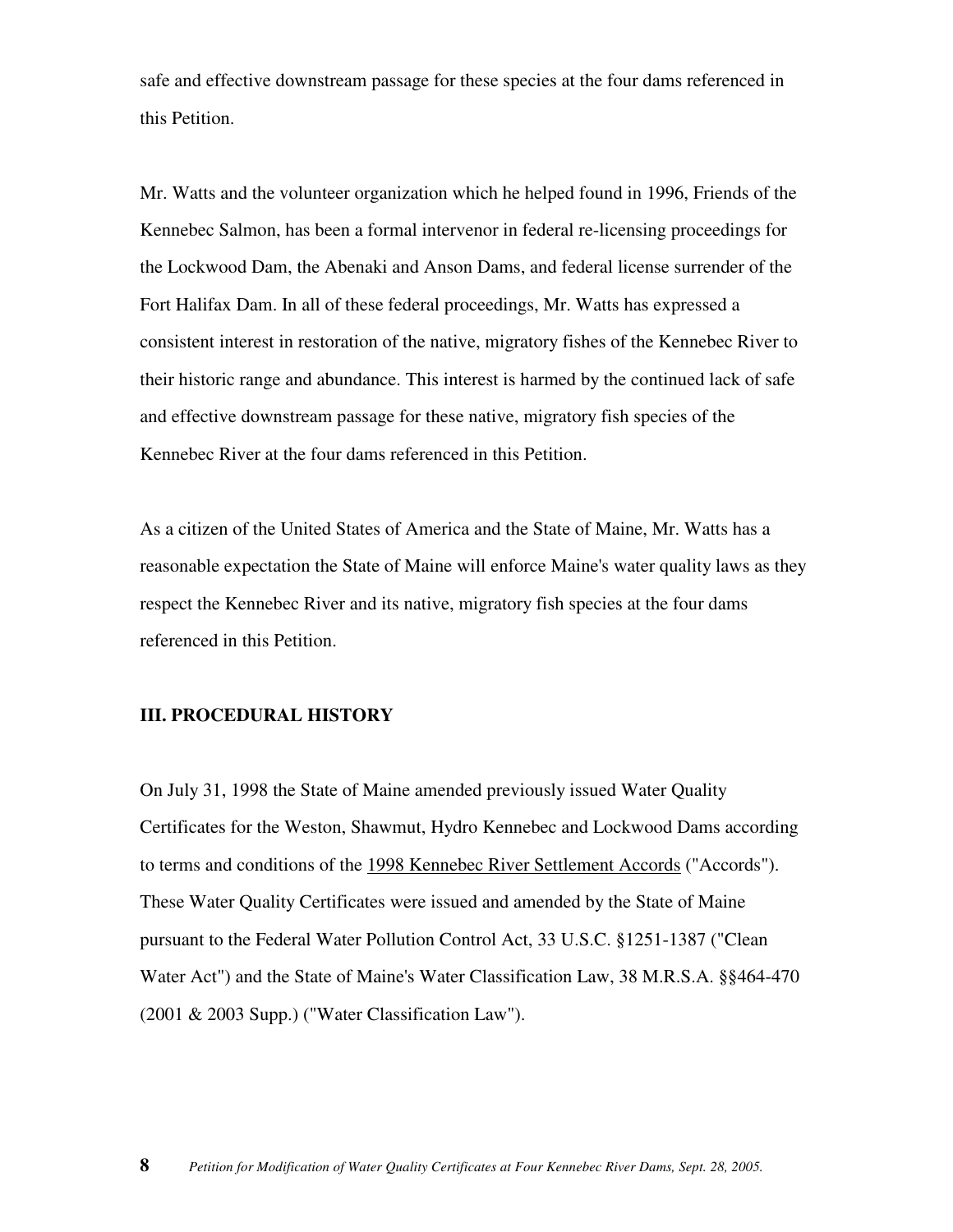The 1998 Kennebec River Settlement Accords was a privately negotiated agreement between the State of Maine, owners of seven hydroelectric dams in the Kennebec River drainage, federal fisheries agencies and five non-profit conservation organizations. The agreement attempted to resolve outstanding regulatory issues affecting the restoration of the native, migratory fish populations of the Kennebec River, the third largest river system in New England. The Accords represented the latest of many attempts to restore the Kennebec River's native migratory fish species to their historic range and abundance after more than a century of dam construction and severe water pollution.

A key component of the Accords was a financial contribution by Kennebec River hydroelectric dam owners (the "Kennebec Hydro Developers Group") toward the cost of removing the Edwards Dam in Augusta, Maine from the Kennebec River. The Edwards Dam, illegally constructed at the river's head of tide in 1837 without effective fish passage, was identified by the State of Maine as the most critical obstacle to restoring the Kennebec River's native, migratory fish populations. (*See*: State of Maine. Kennebec River Resource Management Plan: Balancing Hydropower Generation and other Uses. Maine State Planning Office, 1993; Comments of State of Maine on Kennebec River DEIS, FERC/DEIS-0097, Evan D. Richert, Maine State Planning Office, April 4, 1996.)

In exchange for a multi-year financial contribution by Kennebec River hydroelectric dam owners, the State of Maine, federal agencies and private conservation groups granted these dam owners multi-year delays of pending legal requirements to provide upstream and downstream passage for native, migratory fish at their dams. This private agreement was announced to the public in May, 1998 as the Kennebec River Settlement Accords. Legal obligations of KHDG dam owners negotiated within the Accords were submitted to the Federal Energy Regulatory Commission for inclusion in the federal licenses for each of the dams. Simultaneously, the State of Maine amended its previously issued Water Quality Certificates for each dam to incorporate the terms and conditions of the Accords.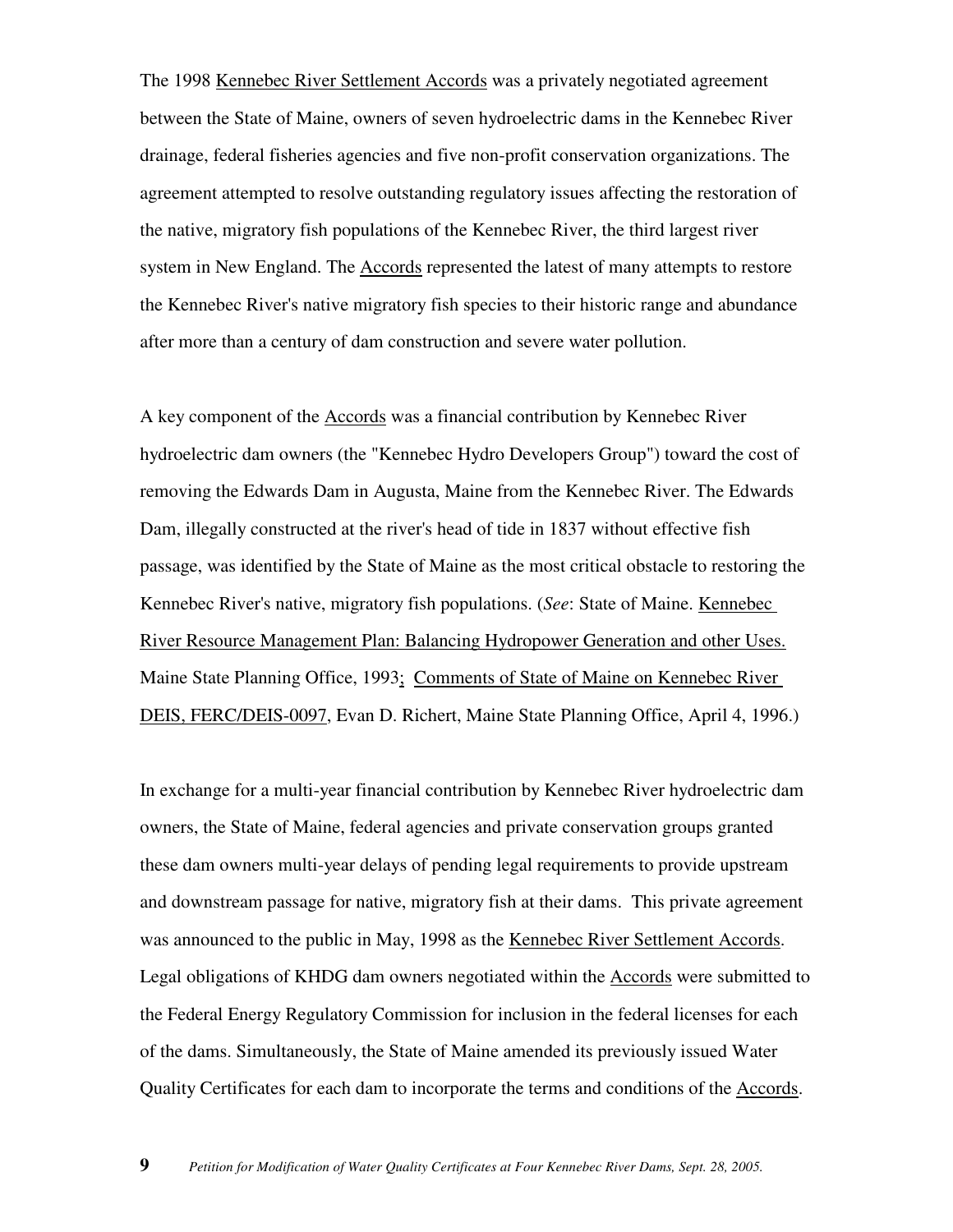Petitioner Douglas H. Watts was not involved in crafting the Accords, was not aware of the Accords until they were publicly announced, and was not a signatory to them. In 1998, as a staff reporter for the Maine Sportsman magazine, Mr. Watts published a long and unflattering article about the Accords soon after they were made public. In this article, Mr. Watts included excerpts of an interview conducted with Mr. Gordon Russell of the U.S. Fish & Wildlife Service in which Mr. Russell described the Accords as "a deal with the Devil."

In 1999, the Edwards Dam was removed from the bed of the Kennebec River in Augusta, Maine. Since 1999, the seven hydroelectric dams subject to the Accords have been operated under State of Maine Water Quality Certificates amended in July, 1998.

Pursuant to the Accords, State of Maine Water Quality Certificates for the Weston, Shawmut, Hydro Kennebec and Lockwood Dams were amended to remove previous requirements for date-certain installation of safe and effective downstream passage for indigenous fish species. The amended Water Quality Certificates contain *no deadline* for when safe downstream passage must be provided at the four dams. Prior to 1998, State of Maine Water Quality Certificates for these four dams required safe and effective downstream passage to be installed between 1999 and 2001. (*See*: State of Maine. Motion to Intervene, Protest and Comments of the State of Maine before the Federal Energy Regulatory Commission. June 13, 1997 at 20-21.)

State of Maine Water Quality Certificates, as amended in 1998, do not assert the Weston, Shawmut, Hydro Kennebec and Lockwood Dams provide safe and effective downstream passage for native, migratory fish. Instead, the 1998 Water Quality Certificates arbitrarily defer installation of safe and effective downstream passage at these four dams to an unspecified moment in the future which has still not arrived.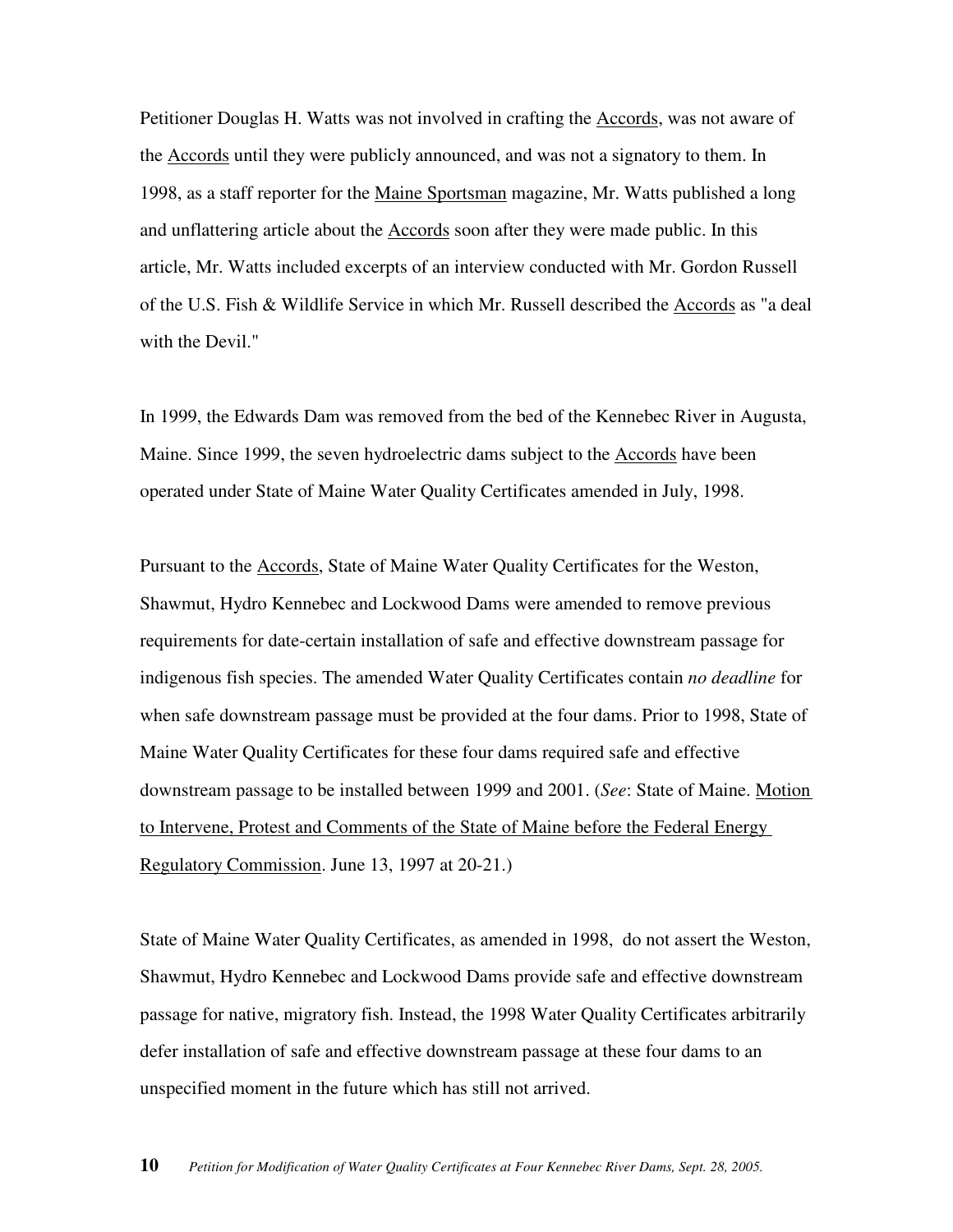On June 13, 1997 the State of Maine filed with the Federal Energy Regulatory Commission a 200+ page document titled Motion to Intervene, Protest and Comments of the State of Maine. This voluminous document was instigated by an April 1997 filing before the Federal Energy Regulatory Commission by Kennebec and Sebasticook River hydroelectric dam owners titled Request for Amendment of License Conditions for the Kennebec Hydro Developers Group. April 23, 1997.

In this 200+ page filing, Kennebec and Sebasticook River hydroelectric dam owners asked the Federal Energy Regulatory Commission to remove date-certain deadlines for installation of upstream and downstream fish passage at seven hydroelectric dams on the Kennebec and Sebasticook Rivers. These legal deadlines required installation of permanent upstream and downstream fish passage at all seven dams between 1999 and 2001.

In its June 13, 1997 response, the State of Maine argued strenuously against the dam owners' request for indefinite delays in provision of upstream and downstream fish passage at the Lockwood, Hydro Kennebec, Shawmut and Weston Dams. At this time, Maine Water Quality Certificates for these dams required permanent upstream and downstream fish passage to be installed between 1999 and 2001. Maine declared none of these deadlines could be deferred without the dam owners filing for amendments of their existing State of Maine Water Quality Certificates. (*See*: State of Maine. Motion to Intervene, Protest and Comments of the State of Maine before the Federal Energy Regulatory Commission. June 13, 1997 at 20-21.)

Nowhere in this 200+ page filing did the State of Maine did Maine suggest construction of safe, effective downstream passage at the Weston, Shawmut, Hydro Kennebec and Lockwood Dams was *not* necessary to protect native, migratory fish species. Nowhere in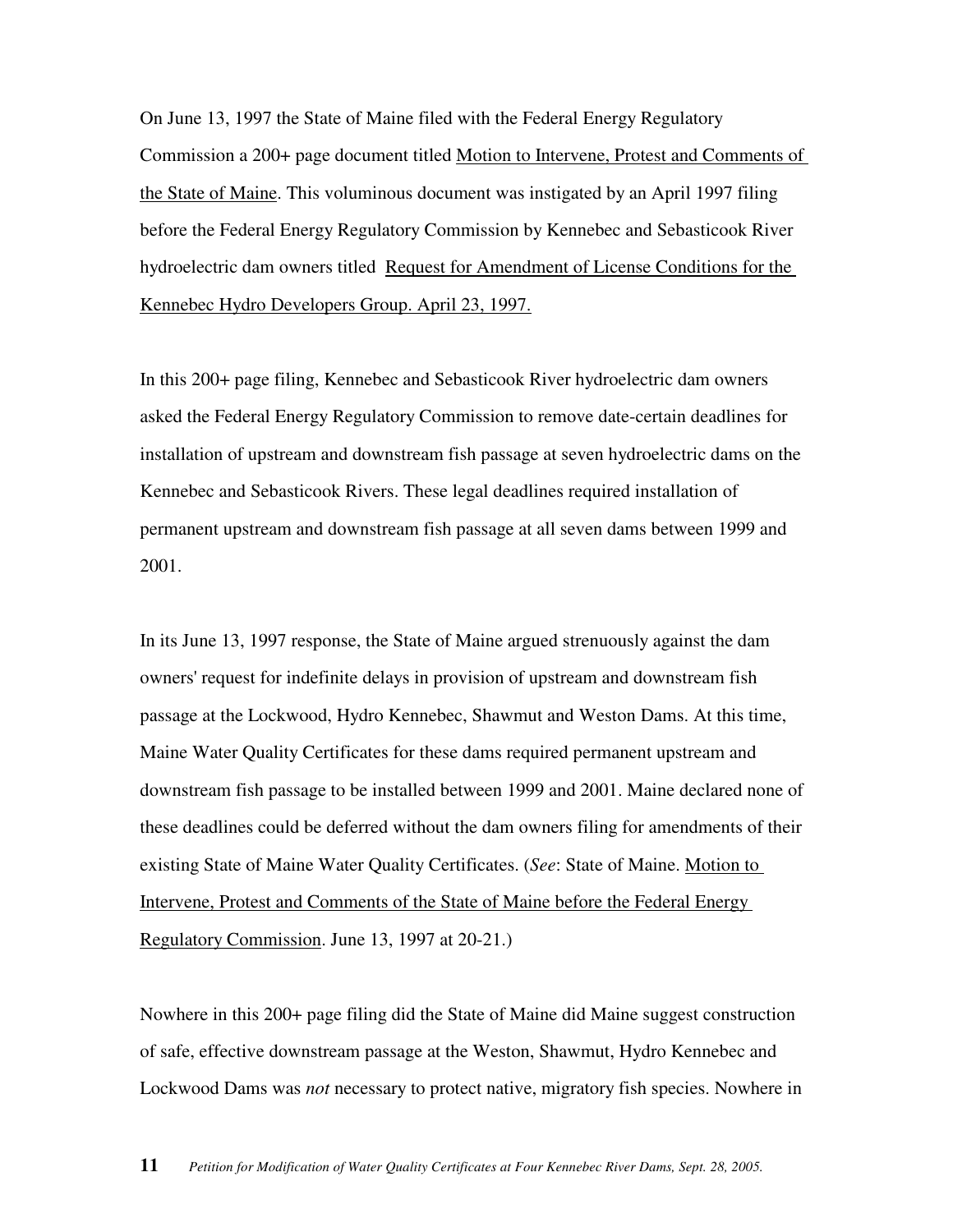this 1997 filing did the State of Maine declare these four dams were *already* providing safe and effective downstream passage for migratory fish. In this 1997 filing, the State of Maine demanded that safe and effective downstream passage at all four dams be constructed two years after removal of the Edwards Dam *at the latest*. Maine asserted this "modest" alteration itself would require amendment of existing State of Maine Water Quality Certificates for the four dams, which called for installation of downstream fish passage facilities by 2001 at the latest. Id.

Just eleven months after this 200+ page filing, the State of Maine announced via the 1998 Accords that installation of safe and effective downstream passage at Kennebec River dams would be delayed indefinitely.

The State of Maine then asked the Federal Energy Regulatory Commission to remove all of its previous, date-certain license requirements for downstream fish passage at the Weston, Shawmut, Hydro Kennebec and Lockwood Dams. And then the State of Maine amended its Water Quality Certificates for these four dams to remove all deadlines for construction of safe downstream passage which the State of Maine had *demanded* just eleven months earlier. Maine provided no scientific or factual justification for these changes.

The regulatory record as summarized above shows that in 1998 the State of Maine completely abandoned its requirements for date-certain installation of downstream fish passage facilities at the Weston, Shawmut, Hydro Kennebec and Lockwood. The record shows this abandonent had no scientific or factual basis. The State of Maine's 1998 amendments to Water Quality Certificates for these dams -- which removed *all* deadlines for downstream fish passage -- are arbitrary, capricious and illegal. These amendments were illegal in 1998 and they are illegal today. Tens of thousands of fish have had their heads removed from their bodies by these dams since 1998 as a result. At this writing (10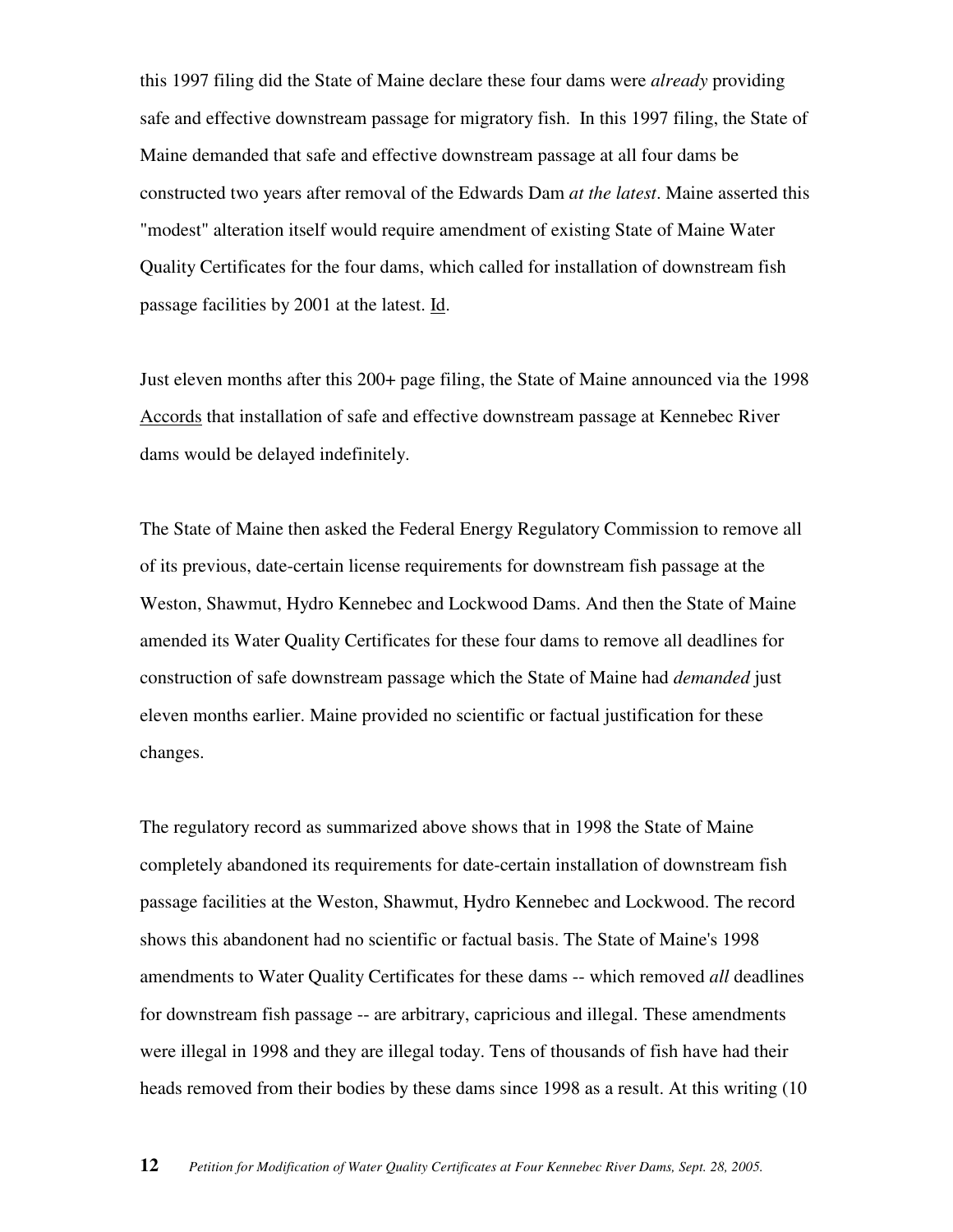p.m., 22 September 2005) , a female American eel is probably having her head ripped from her body in the turbines of the Shawmut Dam.

Adult Atlantic salmon, Alewife, American shad and Blueback herring must return to their marine environment after giving birth in their freshwater spawning environment. Their offspring, born in freshwater, must migrate 60 to 100 miles down the Kennebec River to the Atlantic Ocean for two to five years of growth before they reach sexual maturity and migrate back up the Kennebec River to spawn. To accomplish these arduous tasks, native migratory fish residing in the Kennebec River above the Lockwood Dam in Waterville, Maine must now safely pass one, two, three or four hydroelectric dams in order to complete their lifecycle and give birth to their children. The American eel, which spends its adult life in freshwater and gives birth in saltwater, must safely migrate past one, two, three or four of these dams as sexually mature adults in order to reach their spawning grounds in the Atlantic Ocean east of Bermuda.

If the hydroelectric dams of the Kennebec River did not require large, rapidly spinning metal turbines to generate electricity, the safe migration of native fish species past these dams would not be a problem. If these spinning, metal turbines did not severely harm and injure native migratory fish, they would not be a problem. If native, migratory fish were provided a safe and easily accessible migration route which allowed them to avoid these spinning, metal turbines, there would not be a problem.

Unfortunately, the large, spinning metal turbines of these dams are lethal to migratory fish, creating an effect similar to sticking your arm in a wood chipper, food processor, kitchen blender or window fan. None of the four Kennebec River dams referenced in this Petition are equipped with safe, accessible migration routes for migratory fish which allow these fish to avoid coming into contact with the spinning, metal blades of the turbines at these dams. This is a problem.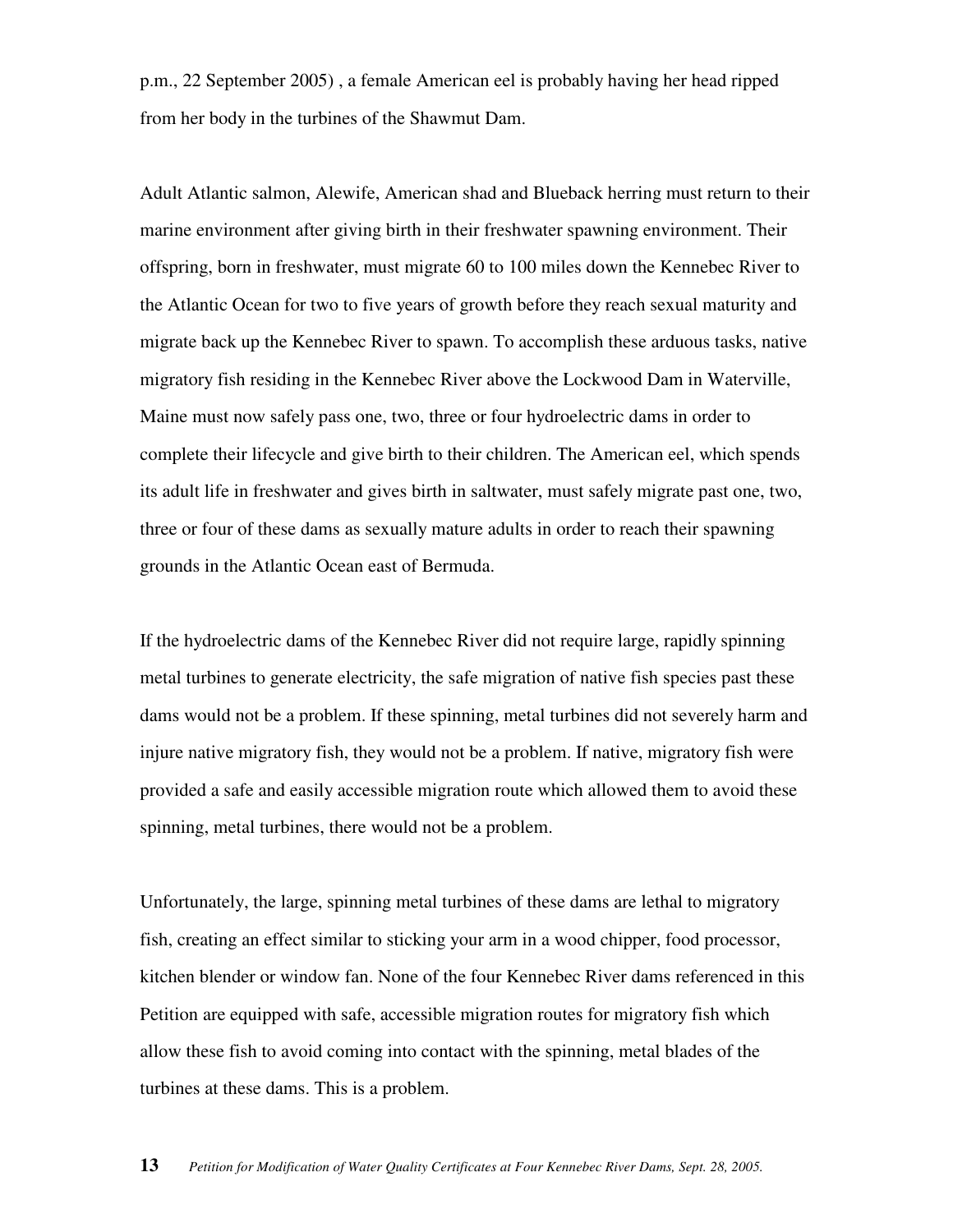Affected indigenous migratory fish species include the Atlantic salmon (*Salmo salar*); the American eel (*Anguilla rostrata*); the Alewife (*Alosa pseudoharengus*); the Blueback herring (*Alosa aestivalis*) and the American shad (*Alosa sapidissima*).

The lack of safe egress for these indigenous fish species at the Weston, Shawmut, Hydro Kennebec and Lockwood Dams is a violation of State of Maine water quality standards 38 MRSA §§464-465 *et seq*.

Through this Petition, Douglas H. Watts requests the State of Maine modify its Water Quality Certificates for these dams to require *immediate* safe passage for these indigenous fish species so they can reach the Atlantic Ocean, continue their natural lifecycle and give birth to their children.

#### **IV. INDIGENOUS AQUATIC SPECIES AFFECTED**

#### **A. Atlantic salmon** *(Salmo salar)*

Anadromous Atlantic salmon are now present above the Weston, Shawmut, Hydro-Kennebec and Lockwood Dams due to annual stockings of juvenile Atlantic salmon in the Sandy River drainage above Farmington, Maine by the Maine Atlantic Salmon Commission. Beginning in May 2006, adult anadromous Atlantic salmon entering the fish lift at the Lockwood Dam in Waterville, Maine are scheduled to be transported by aerated tank truck to portions of the Kennebec River drainage above the four aforementioned dams. Post-spawned adults and juvenile salmon require safe downstream passage at these dams. Under Maine Law it is illegal to kill an anadromous Atlantic salmon in the waters of the State of Maine.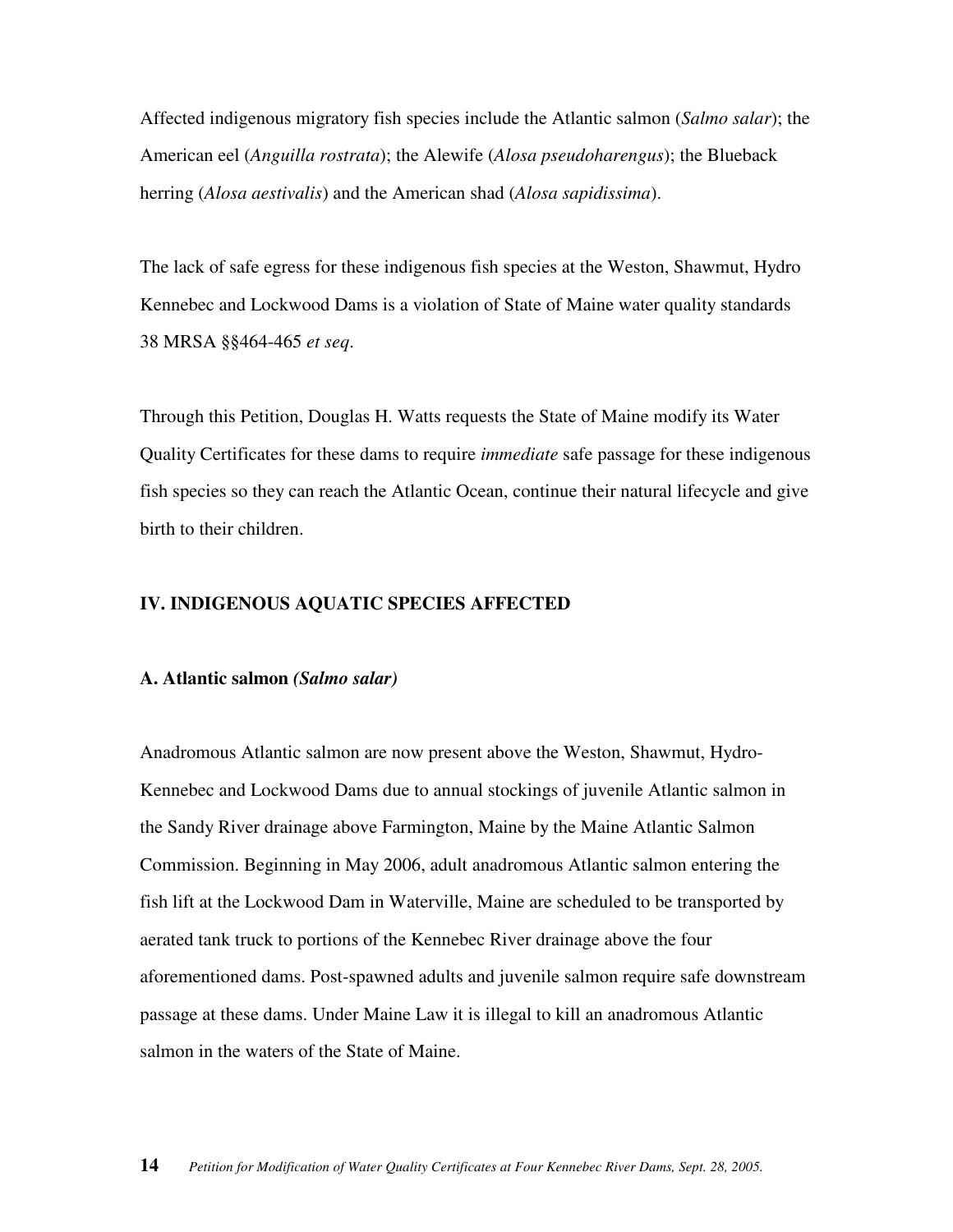#### **B. Alewife** *(Alosa pseudoharengus)*

Adult alewife are released each spring into their native spawning habitat in Wesserunsett Lake in Cornville, Maine by the Maine Department of Marine Resources. Wesserunsett Lake is located above the Shawmut, Hydro-Kennebec and Lockwood Dams. Beginning in 2006, adult anadromous alewives entering the fish lift at the Lockwood Dam in Waterville, Maine are to be transported by aerated truck to portions of the Kennebec River drainage above some or all of the four aforementioned dams. Post-spawned adults and juvenile alewives from these releases require safe downstream passage at these dams in order to complete their lifecycle and give birth. Photographic evidence in this Petition shows post-spawned adult alewives from these releases are being entrained and killed in the turbines of the Shawmut Dam.

#### **C. American shad** *(Alosa sapidissima)*

Juvenile American shad are released each spring into the Kennebec River above the Hydro-Kennebec and Lockwood Dams. Beginning in 2006, adult American shad entering the fish lift at the Lockwood Dam in Waterville, Maine are to be transported by aerated truck to portions of the Kennebec River drainage above some or all of the four aforementioned dams. Adult and juvenile American shad from these releases require safe downstream passage at these dams in order to complete their lifecycle and give birth.

#### **D. Blueback herring** (*Alosa aestivalis*)

Native Blueback herring are now found in large numbers directly below the Lockwood Dam on the Kennebec River in Waterville, Maine. Beginning in 2006, adult blueback herring entering the fish lift at the Lockwood Dam in Waterville, Maine are to be transported by aerated truck to portions of the Kennebec River drainage above some or all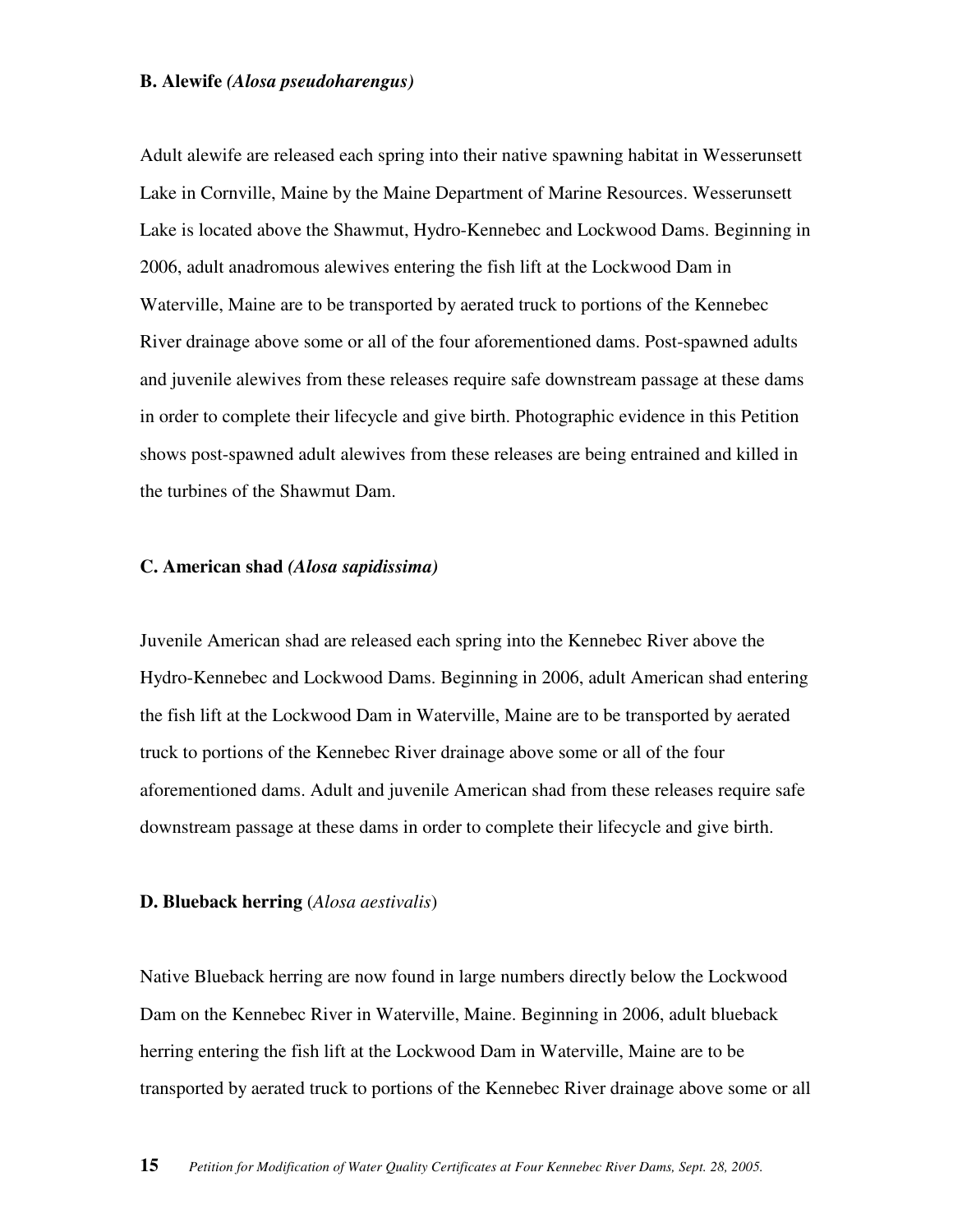of the four aforementioned dams. Adult and juvenile Blueback herring from these releases require safe downstream passage at these dams in order to complete their lifecycle and give birth.

#### **E. American eel** *(Anguilla rostrata)*

American eel occur naturally in the Kennebec River watershed above the Weston, Shawmut, Hydro-Kennebec and Lockwood Dams. Juvenile American eels are now being passed over most of these dams via recently installed fish passage facilities specifically designed for juvenile American eel. Once they reach sexual maturity, American eel require safe downstream passage at all of these dams in order to complete their lifecycle and give birth.

State of Maine officials have been aware *for at least eleven years* that adult American eels are killed in substantial numbers in the turbines of hydroelectric dams across the State of Maine each fall. In December 1994, State of Maine fisheries agency staff met with commercial American eel harvesters in Bangor and Machias, Maine. A December 14, 1994 account of these meetings written by Frederick W. Kircheis, a fisheries scientist with the Maine Dept. of Inland Fisheries & Wildlife, states:

"Many eel harvesters commented on the large numbers of migrating eels at power generating turbines on rivers. Apparently eels are attracted to the current drawn by the turbines while migrating at night. One eel weir operator has, as the result of legal action, an agreement with the dam operator to cease generating after dark from mid-August to mid-October, the prime time for migrating eels. This agreement has resulted in a noticeable increase in the pounds of eels captured at his weir, downstream from the dam. It was suggested that screens with a 1 inch bar mesh be placed above turbines. Perhaps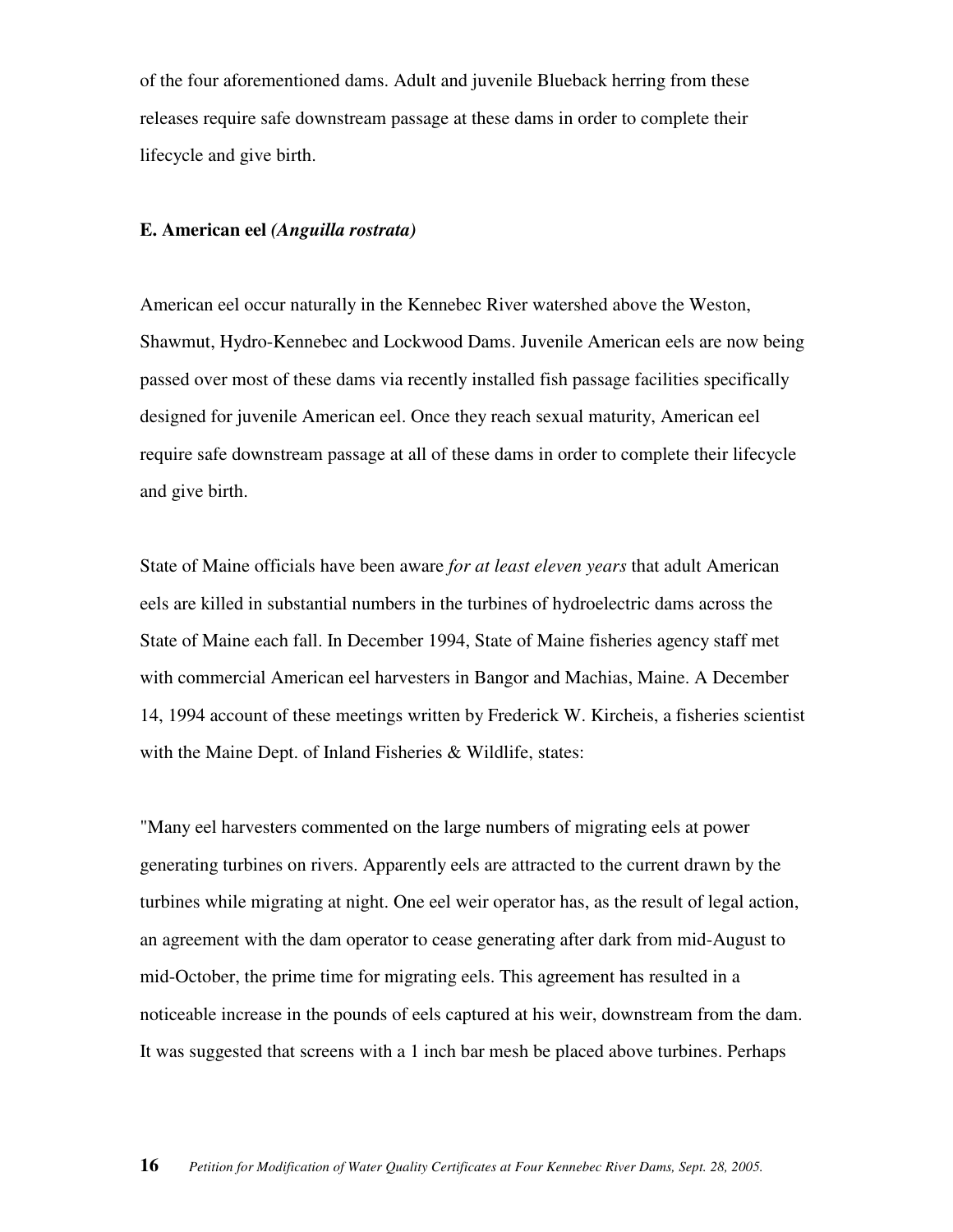research can produce an eel-exclusion device to be placed above turbines or generation agreements can be reached with other dam owners similar to the above example."

#### **V. NEED FOR SAFE DOWNSTREAM PASSAGE**

The five indigenous fish species of the Kennebec River described above are highly migratory animals which require access to freshwater and marine aquatic environments as part of their natural lifecyle. In order to successfully complete their lifecycle and give birth, each of these species must have safe egress from their freshwater home to their marine home. Artificial dams erected within the migratory paths of these species hinder or prevent these animals from reaching their marine homes and completing their lifecycle.

Except during periods of very high flows, all river water at the Weston, Shawmut, Hydro Kennebec and Lockwood Dams is guided into the power turbines of these dams to generate electricity. Owners of the dams provide no alternative routes for migrating indigenous fish species so they can avoid entering the project turbines. The power turbines of these dams consist of large metal blades which spin rapidly due to the movement of river water in response to gravity. Fish forced through these turbines are killed or injured due to direct impact with the metal blades or by sudden changes in water pressure which ruptures their internal organs.

Passage through hydroelectric turbines is not considered a safe or effective method of downstream passage for migratory fish species native to the Kennebec River. All efforts by Maine and federal fisheries scientists to devise safe downstream passage methods at dams consist of installing mechanical devices which guide fish *away* from hydroelectric turbines and *toward* safe, alternative passage routes. The effectiveness of such devices ("downstream fishways") is judged by the extent to which they successfully guide migrating fish *away* from hydroelectric turbines and *toward* migration routes which do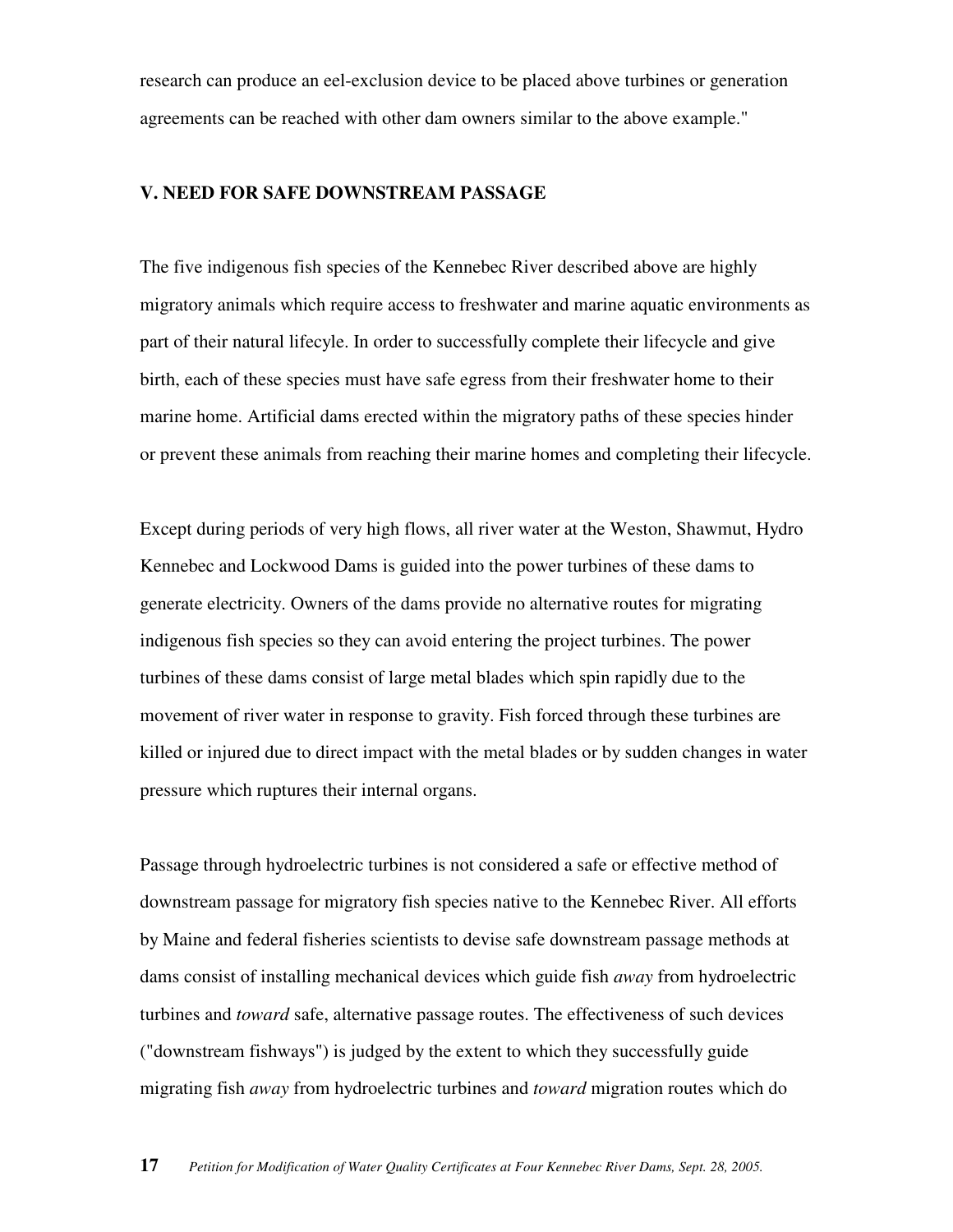not kill or injure the fish. This strategy is premised on the fact that a fish killed or injured in a hydroelectric dam turbine cannot continue its migration, complete its natural lifecycle or give birth to its children.

Today, safe alternatives to turbine passage are limited to non-existent at the Weston, Shawmut, Hydro Kennebec and Lockwood Dams. State of Maine Water Quality Certificates for these dams do not require any safe, alternative route for fish instead to passage through the dam turbines. During the migration periods for adult Atlantic salmon, Alewife, American shad, Blueback herring and American eel, operators of the Weston, Shawmut, Hydro Kennebec and Lockwood Dams endeavor to guide 100 percent of river flow into the dam turbines. Hydrologic data for the Kennebec River shows that during the migration period for these animals, nearly all of the Kennebec River flow at each dam is guided by dam operators into the dam turbines. This operational practice prevents fish from gaining access to any migration route past the dam except via the dam turbines.

#### **A. Physical Effects of Turbine Passage on Migrating Fish**

Since 1999 Petitioner Douglas Watts and other citizens of the Kennebec River Valley have taken photographs of fish forced to migrate through the metal turbine blades of hydroelectric dams on the Kennebec and Sebasticook Rivers and Cobbosseecontee Stream. These photographs provide objective, documentary evidence of the effect of turbine passage on migratory fish attempting to pass through them. These photographs are included in this Petition. Accounts and descriptions of the death and injury of migrating fish in the Kennebec River drainage are contained in the annual Kennebec River Restoration Reports of the Maine Department of Marine Resources (1987-2004). Detailed discussions of turbine-induced mortality of American eel are contained in the administrative record for the re-licensing of the Dundee, Gambo, Mallison, Little Falls and Sacarappa Falls Dams on the Presumpscot River and the Eel Weir Dam at the outlet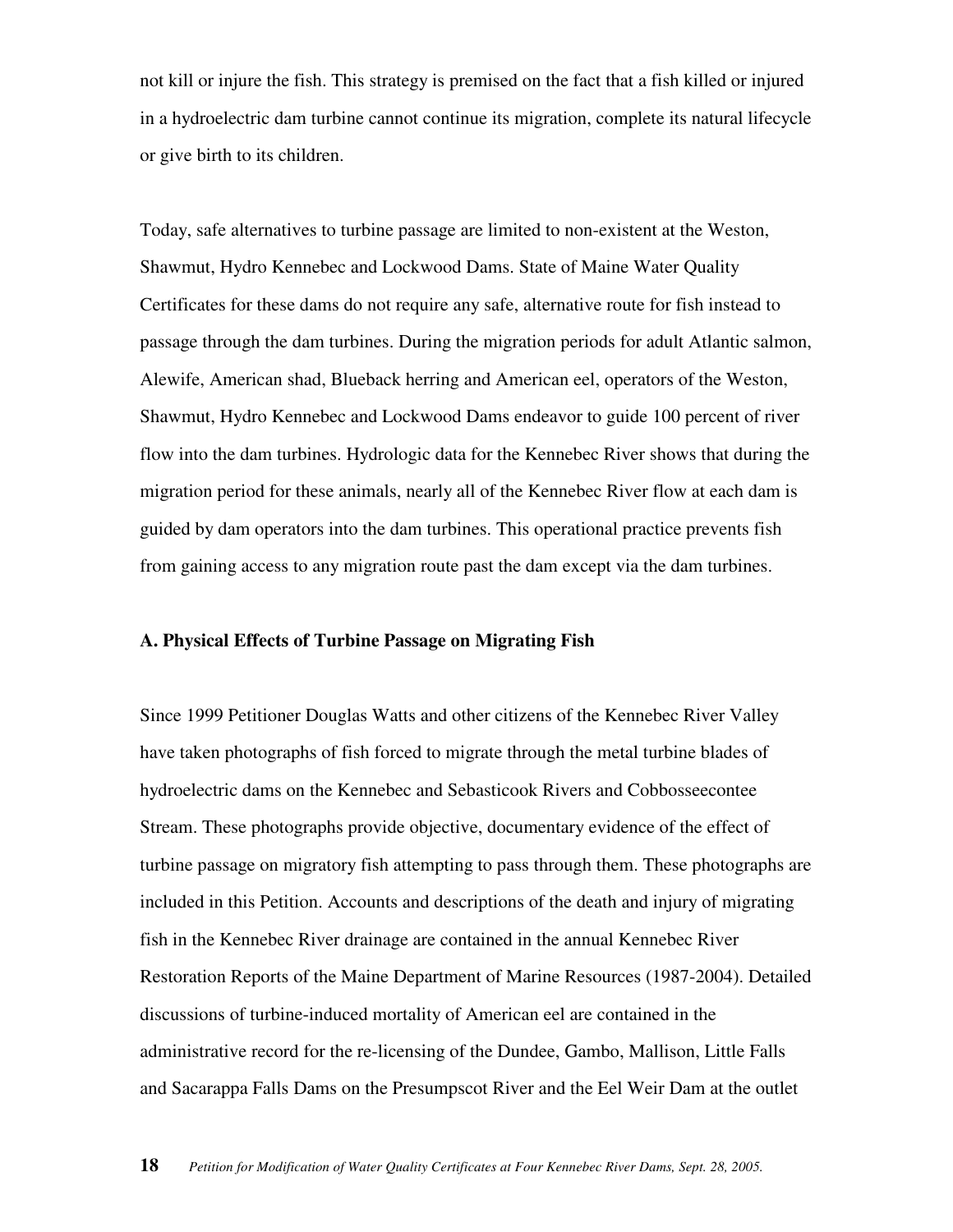of Sebago Lake. Detailed discussions of turbine-induced mortality of American eel are contained in the Federal Register Notice of the U.S. Dept. of the Interior dated July 6, 2005 initiating a status review of the American eel pursant to the United States Endangered Species Act.

A June 17, 2005 letter of Dana Murch, Maine Department of Environmental Protection, states the Department believes American eels are now being killed in the turbines of the four hydroelectric dams referenced in this Petition and announces that Maine Department of Marine Resources staff plan to look for dead eels below these dams during the fall of 2005. This June 17, 2005 letter states the Maine Department of Marine Resources will: "check the Lockwood, Hydro-Kennebec, Shawmut and Weston Projects [on the Kennebec River] for eel mortalities during 2005."

In the November 2004 edition of the Belfast, Maine based Northern Sky News, Maine Dept. of Marine Resources senior fisheries scientist Gail Wippelhauser (Ph.D., 1986, University of Maine), stated the severe American eel kill documented at Benton Falls Dam on the Sebasticook River in fall 2004 was not an isolated incident. Wippelhauser further stated: "I think the same thing is probably happening at every hydro facility on the East Coast that has a run of eels."

#### **B. Safe Downstream Passage Methods**

During the past decade State of Maine and federal fisheries scientists and cooperating dam owners have devised methods which allow Atlantic salmon, American shad, Alewife and American eel to migrate downstream past hydroelectric dams without being injured or killed in dam turbines. These downstream passage devices allow migrating fish to safely reach their marine environment, complete their lifecycle and give birth. Downstream fish passage systems designed for juvenile Alewives and American shad are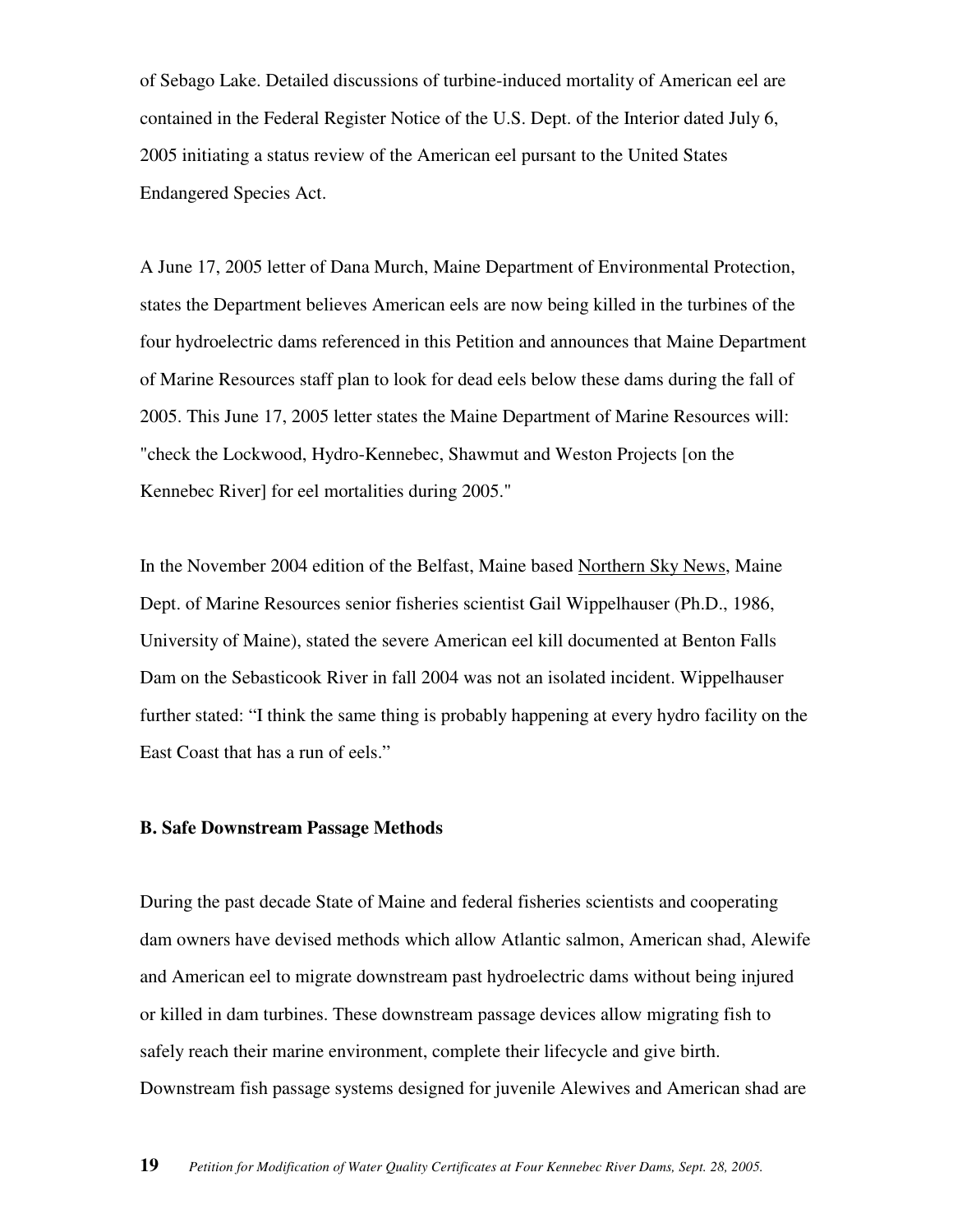now in operation at the Fort Halifax, Benton Falls and Burnham Dams on the Sebasticook River and the American Tissue Dam on Cobbosseecontee Stream. Downstream fish passage systems designed for adult American eel are now in place on the American Tissue Dam on Cobbosseecontee Stream and under construction on the Benton Falls and Burnham Dams on the Sebasticook River. These downstream passage systems are designed to accommodate the natural migratory behavior of the target species so as to prevent the fish from coming into contact with the metal turbine blades and being killed or injured by them.

No similar downstream fish passage systems exist on the Weston, Shawmut, Hydro Kennebec or Lockwood Dams. The State of Maine Water Quality Certificates for these dams do not require *any* downstream passage systems at these dams to prevent migrating fish from being injured and killed in their metal turbines as they attempt to migrate to the Atlantic Ocean.

#### **VI. STATEMENT OF ISSUES AND ARGUMENT**

#### **A. Legal Requirement for Safe Downstream Passage for Migratory Fish.**

Water Quality Certificates for the continued operation of hydroelectric dams are issued by the State of Maine pursuant to the Federal Water Pollution Control Act, 33 U.S.C. §1251- 1387 ("Clean Water Act") and the State of Maine's Water Classification Law, 38 M.R.S.A. §§464-470 (2001 & 2003 Supp.) ("Water Classification Law"). Maine law authorizes the Maine Department of Environmental Protection to issue Water Quality Certificates for hydroelectric dams "pursuant to the [Clean Water Act] if the standards of classification of the water body ... are met."  $38$  M.R.S.A.  $§464(4)(F)(3)$ .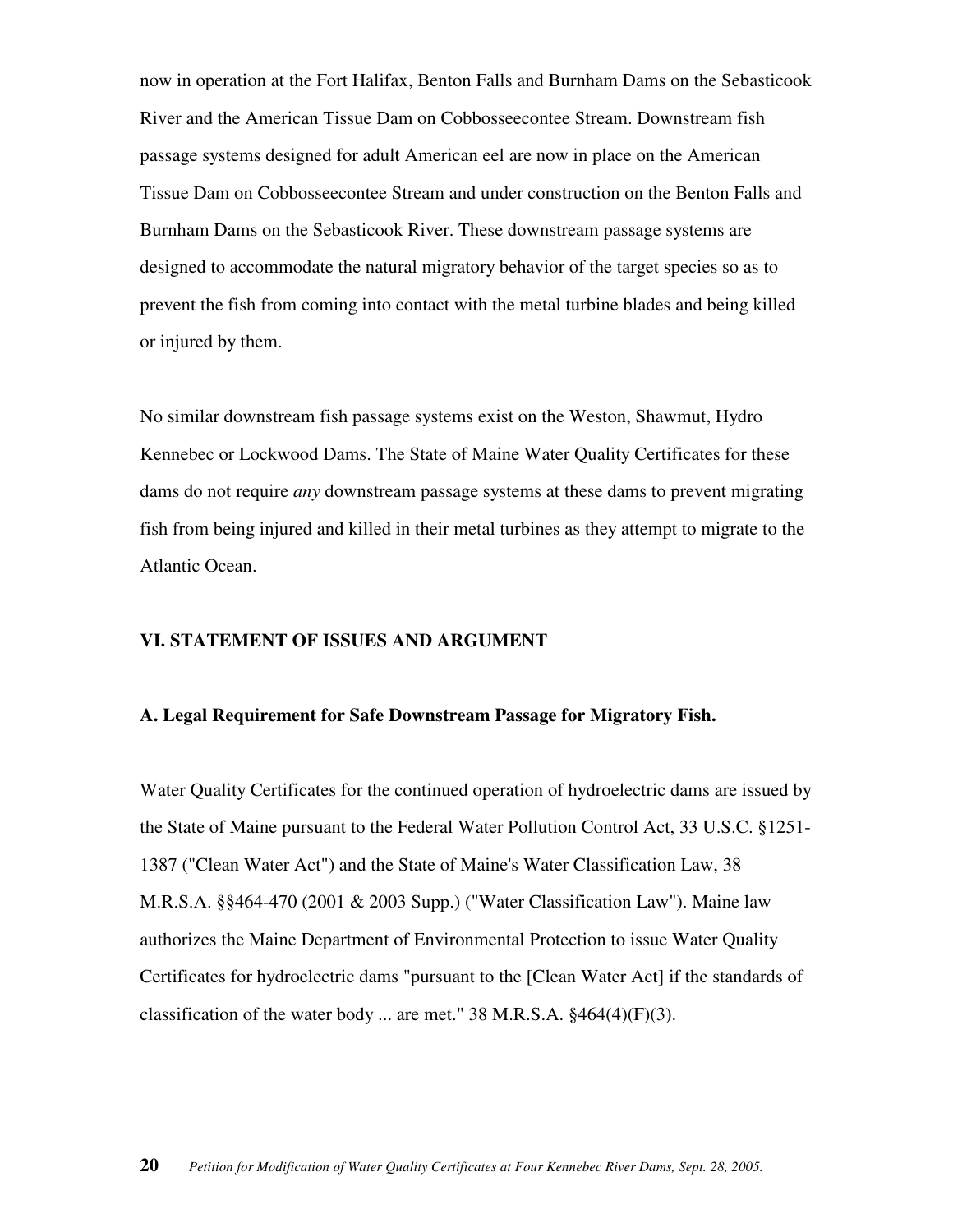The first paragraph of the federal Clean Water Act states that is "the objective of this Act to restore and maintain the chemical, physical and biological integrity of the Nation's waters." 33 U.S.C. §1251(a) (emphasis added). The Maine Legislature uses nearly identical language when it declares that it is the State of Maine's objective to "restore and maintain the chemical, physical, biological integrity of the State's waters ..." and to "enhance water quality," where standards are not being achieved. 38 M.R.S.A. §464(1) (emphasis added).

Prior to the construction of hydromechanical and hydroelectric dams on the Kennebec River, its native, migratory fish species conducted their migrations between the Kennebec River and the Atlantic Ocean without any interference or injury from manmade obstacles. Historic records show that when they were able to freely migrate from their freshwater habitat in the Kennebec River to their marine habitat, the native migratory fish of the Kennebec River were found as far inland as Moosehead Lake (American eel); Upper Kennebec Gorge, the Dead River, Sandy River and Carrabassett River (American eel, Atlantic salmon); Madison Falls and the Sandy River (American shad, alewife, blueback herring). (*See historic references in*: State of Maine. Kennebec River Resource Management Plan: Balancing Hydropower Generation and other Uses. Maine State Planning Office, 1993; Comments of State of Maine on Kennebec River DEIS, FERC/DEIS-0097, Evan D. Richert, Maine State Planning Office, April 4, 1996.)

With the construction of the Edwards Dam at the Kennebec River's head of tide in Augusta, Maine in 1837 the native migratory fish species of the Kennebec River were completely extirpated from the river above Augusta, except for small numbers of American eel which swam through the timber cribs of the dam. During the period 1920 to 1950 nine massive concrete dams were constructed on the Kennebec River from Waterville to Moosehead Lake (in ascending order): Lockwood, Hydro Kennebec, Shawmut, Weston, Abenaki, Anson, Williams, Wyman and Harris. The Maine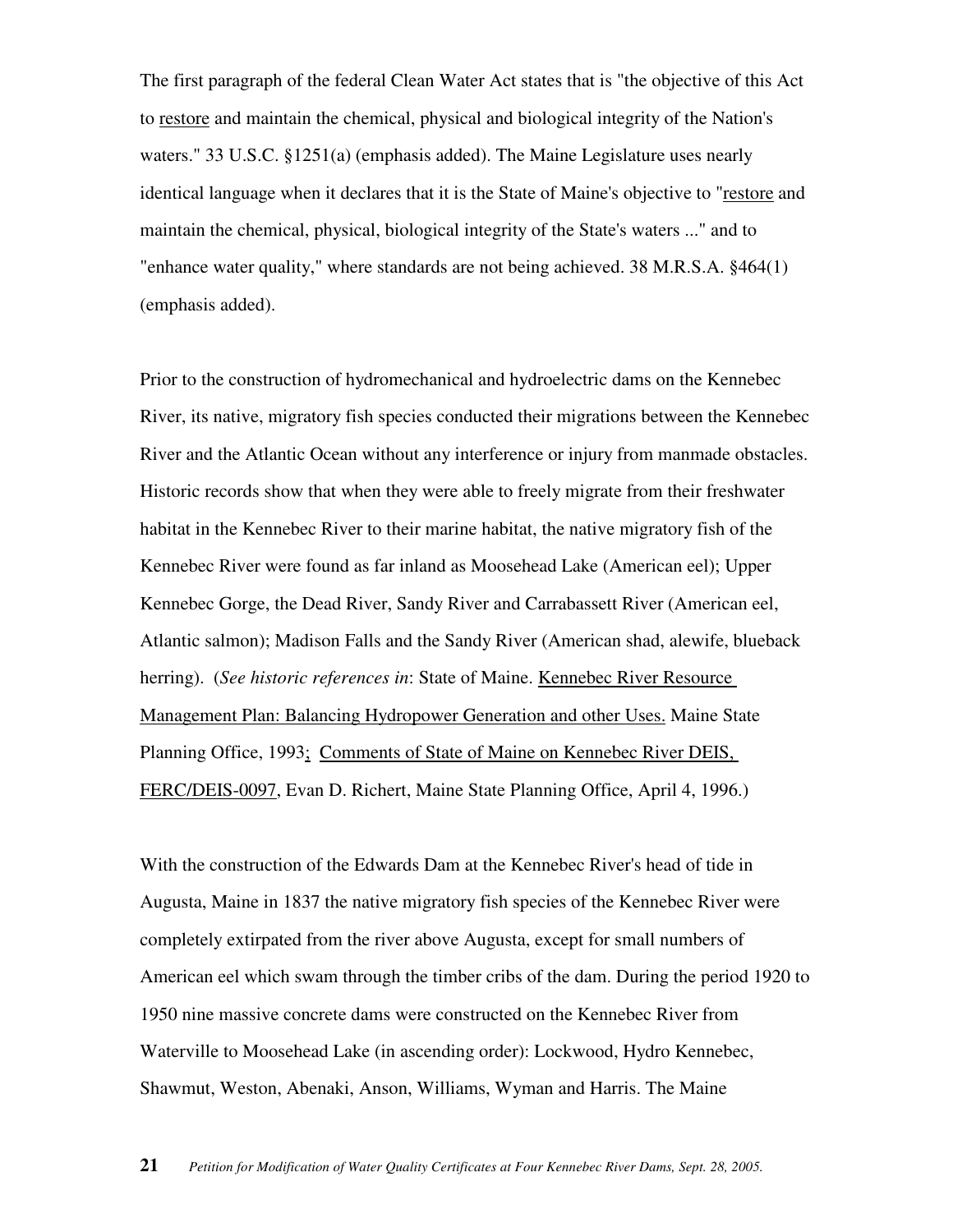Legislature allowed all nine of these dams to be constructed without fish passage because they had previously allowed the Kennebec River's lowermost dam, the Edwards Dam in Augusta, to operate without any fish passage for a half century. [The Edwards Dam owners ignored explicit, legal fish passage requirements in their Legislative Charter for 50 years. In 1895 the Maine Legislature rewarded this intransigence by removing all requirements for fish passage from the dam's legislative charter.]

Today, none of the nine hydroelectric dams on the Kennebec River provide upstream or downstream passage for native, migratory fish -- nor have they ever since they were built.

This history is remarkably similar to that of the Presumpscot River, where, in October 2003 the Maine Board of Environmental Protection required immediate installation of safe and effective downstream passage at five dams on that river upon finding that:

"Based on historical records, the Presumpscot River throughout the project areas supported self-sustaining populations of various anadromous fish species, including Atlantic salmon, American shad, river herring (alewife and blueback herring), rainbow smelt and striped bass ... Over time, all anadromous fish were extirpated from the river by construction of dams that blocked passage and by pollution." (*See*: Brief of Appellee, Maine Department of Environmental Protection, before the Maine Supreme Judicial Court, Law Docket No. CUM-04-314, at 36.)

In the same Brief, the State of Maine declared: "The Department's water quality certification requires upstream eel passage and operational changes to prevent mortality of adult eels through the turbines during downstream migration. The certification also requires upstream and downstream fish passage for anadromous fish. The Department found, and the Board agreed, that these conditions are necessary to ensure that the project waters are suitable for the designated uses of fishing and habitat for fish, and that they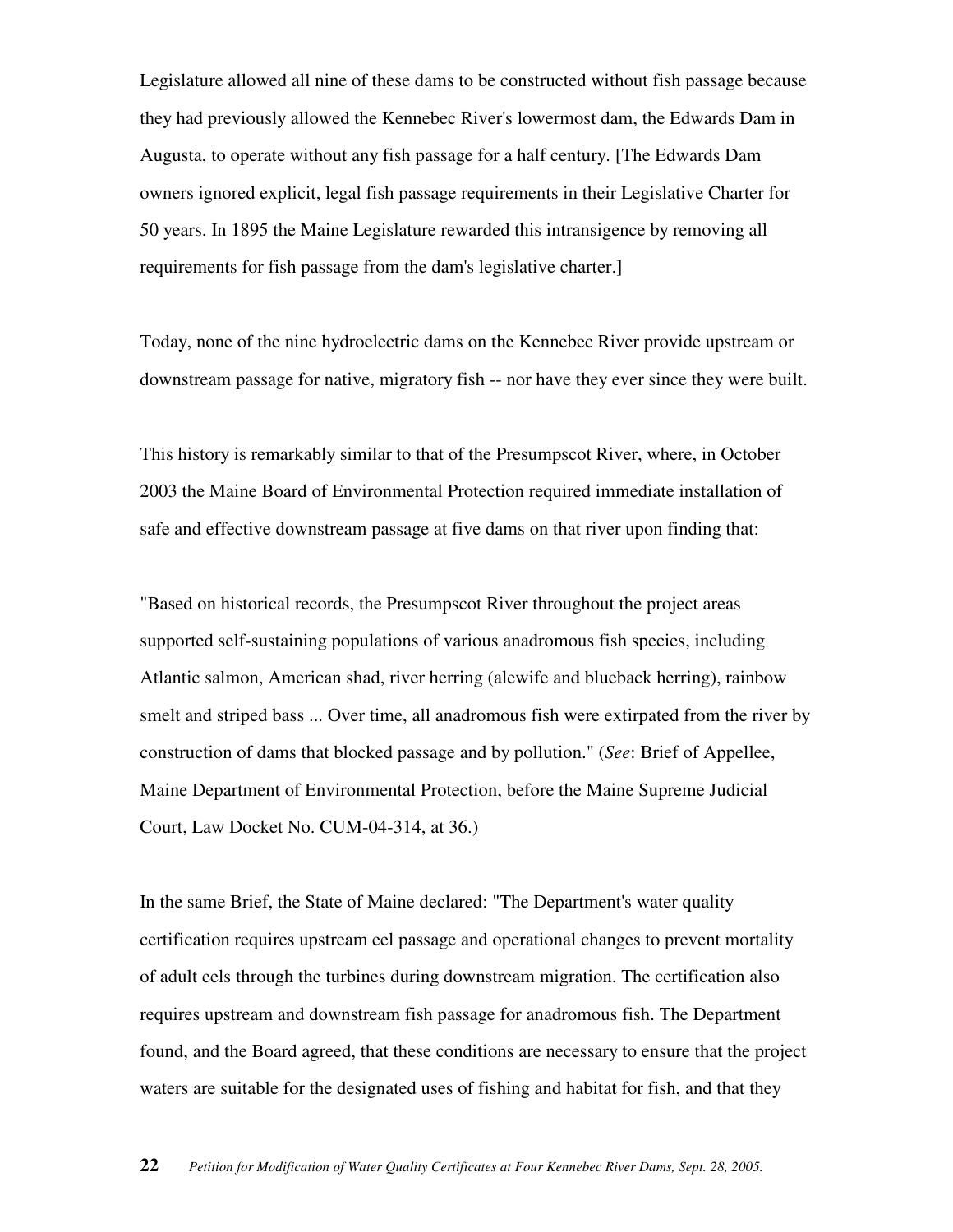will be of sufficient quality kto support all species of fish indigenous to these waters." (citations omitted) Id.

In circumstances eerily similar to those on the Presumpscot River, the native migratory fish of the Kennebec River are today unable to safely migrate more than a short distance above the river's head of tide due to numerous impassable hydroelectric dams which lack safe and effective upstream or downstream passage facilities. Migratory fish artificially transported above these dams are unable to safely return to the Atlantic Ocean because none of the dams they face are equipped with safe and effective downstream fish passage. The one native migratory species which can climb over these dams (or crawl through cracks in them) -- American eel -- are slaughtered every year at these dams as they attempt to migrate back to their birthplace in the mid-Atlantic Ocean.

The first paragraph of the federal Clean Water Act states that is "the objective of this Act to restore and maintain the chemical, physical and biological integrity of the Nation's waters." 33 U.S.C. §1251(a) (emphasis added). The Maine Legislature uses nearly identical language when it declares that it is the State of Maine's objective to "restore and maintain the chemical, physical, biological integrity of the State's waters ..." and to "enhance water quality," where standards are not being achieved. 38 M.R.S.A. §464(1) (emphasis added).

The *status quo* of no safe downstream passage for migratory fish at Kennebec River dams is now in its 168th year and is slated to continue into the future without end. Under these circumstances, the fundamental goals of the federal Clean Water Act (33 U.S.C. §1251(a)) or Maine's Water Quality Classification Law (38 M.R.S.A. §464(1)) are not being met on the Kennebec River -- nor can they ever be met.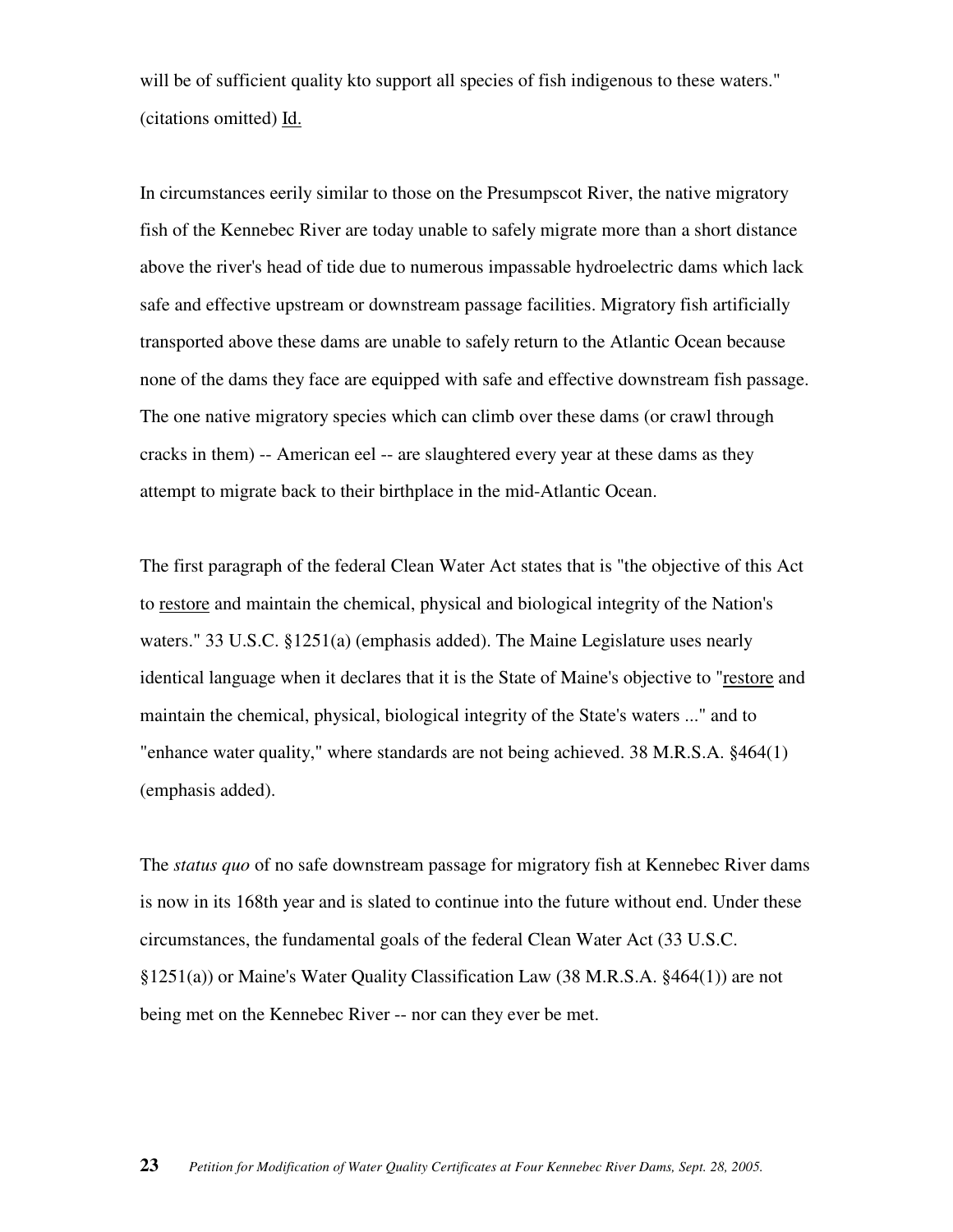Provision of safe and effective downstream passage for native migratory fish at hydroelectric dams is an integral part of the State of Maine's statutory water quality standards, 38 MRSA §§464-465 *et seq*., as affirmed by the Maine Supreme Judicial Court in S.D. Warren v. Board of Environmental Protection (2005 Maine 27) citing to Bangor Hydroelectric Company et al. v. Board of Environmental Protection, 595 A 2d. 438 (Maine 1991).

State of Maine Water Quality Certificates issued for the Weston, Shawmut, Hydro Kennebec and Lockwood Dams provide *no* safe and effective downstream passage native, migratory fish of the Kennebec River living above these dams. State of Maine Water Quality Certificates for these four dams, as amended in 1998, completely fail to provide "a reasonable assurance that the activity will be conducted in a manner which will not violate applicable water quality standards" (40 C.F.R. §121.2 (a)(3)). Nor do these Water Quality Certificates ensure attainment of State of Maine narrative water quality standards for the Kennebec River. 38 M.R.S.A. §465 (3)(C). The Water Quality Certificates for these dams must be immediately amended so these dams will *stop killing* what is left of the Kennebec River's native, migratory fish.

# **B. Legal Justification for Modifying and Re-Opening a Previously Issued State of Maine Water Quality Certificate.**

The Maine Supreme Judicial Court has ruled the Maine Board of Environmental Protection may place "any conditions" in a water quality certificate necessary to ensure a hydropower project's compliance with Maine water quality statutes:

"Because water quality standards are not presently being met, the BEP may impose any conditions necessary to ensure compliance with those standards .... The BEP found that the involved waters were not presently in compliance with the state water quality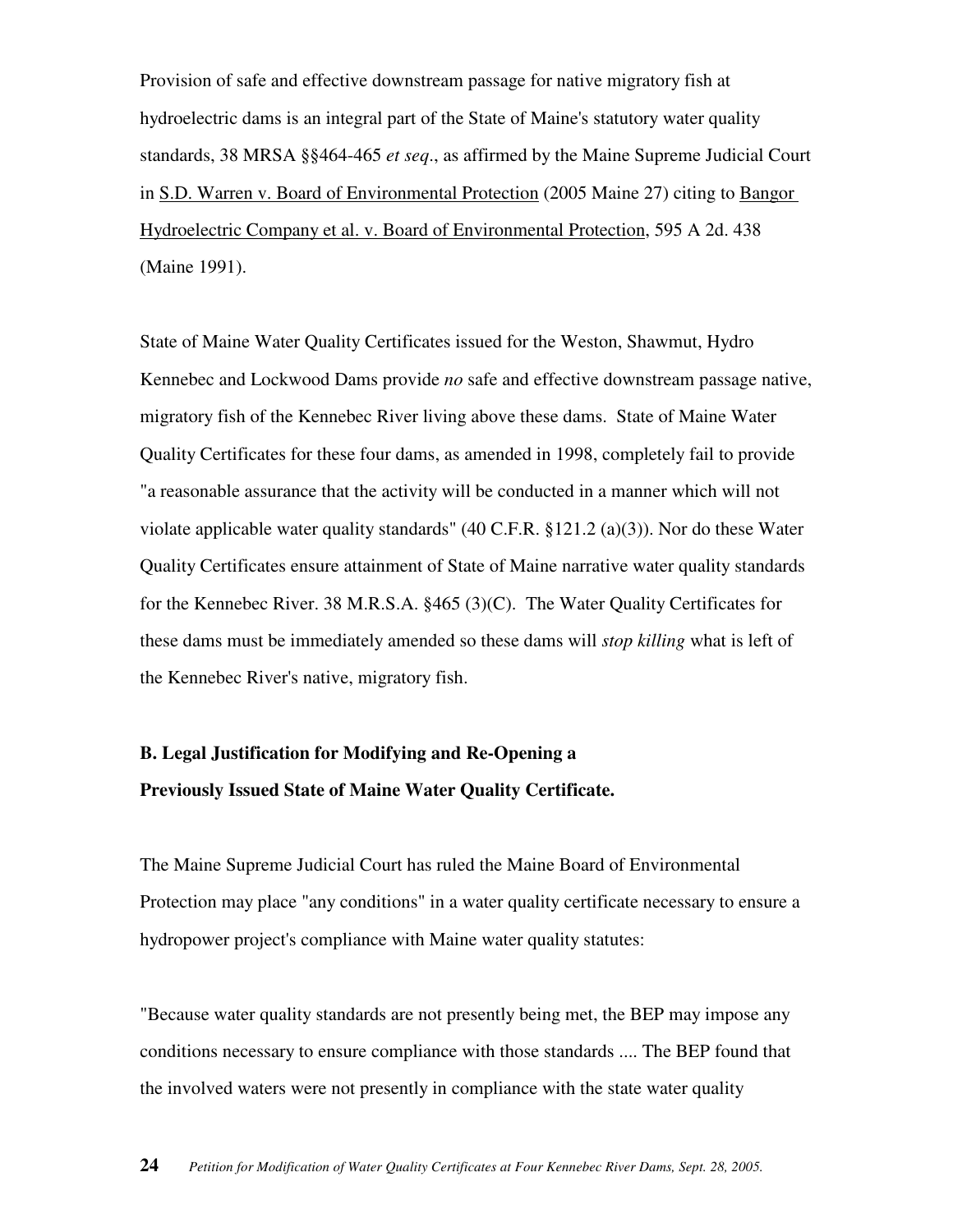standards, and that the conditions imposed were necessary to ensure future compliance with Maine's water quality standards." (S.D. Warren v. Board of Environmental Protection, 2005 ME 27, ¶19)

The Maine Supreme Judicial Court has affirmed the right and responsibility of the Maine Board of Environmental Protection to re-open and modify previously issued Water Quality Certificates to ensure Maine's statutory water quality standards are attained:

"The BEP is expressly granted the authority to issue section  $401(a)(1)$ , 33 U.S.C.A. §  $1341(a)(1)$ , certifications pursuant to 38 MRSA § 464(4)(F)(1-A). Considering the purpose of Maine's water quality standards, stated at 38 M.R.S.A. § 464(1) the authority to include "reopeners" is "essential to the full exercise of powers specifically granted" to the BEP. See Hallissey, 2000 ME 143, ¶ 11, 755 A.2d at 1072. This authority is essential because if the conditions are not as effective as planned, the water quality standards will not be met and the BEP's goal to "restore and maintain the chemical, physical and biological integrity of the State's waters ..." will not be achieved during the forty-year term of the FERC license. The Board's interpretation of 38 MRSA § 464 as implicitly authorizing the inclusion of "reopeners" is reasonable and the statute does not plainly compel a contrary result." (2005 ME 27 at ¶28).

The legal mechanism described above was used by the State of Maine and Maine DEP in 1998 to amend previously issued Water Quality Certificates for the Weston, Shawmut, Hydro Kennebec and Lockwood Dams to incorporate the terms and conditions of the 1998 Kennebec River Settlement Accords.

**C. The Continued Lack of Safe Downstream Passage at the four Kennebec River Dams is Arbitrary, Inconsistent and Illegal.**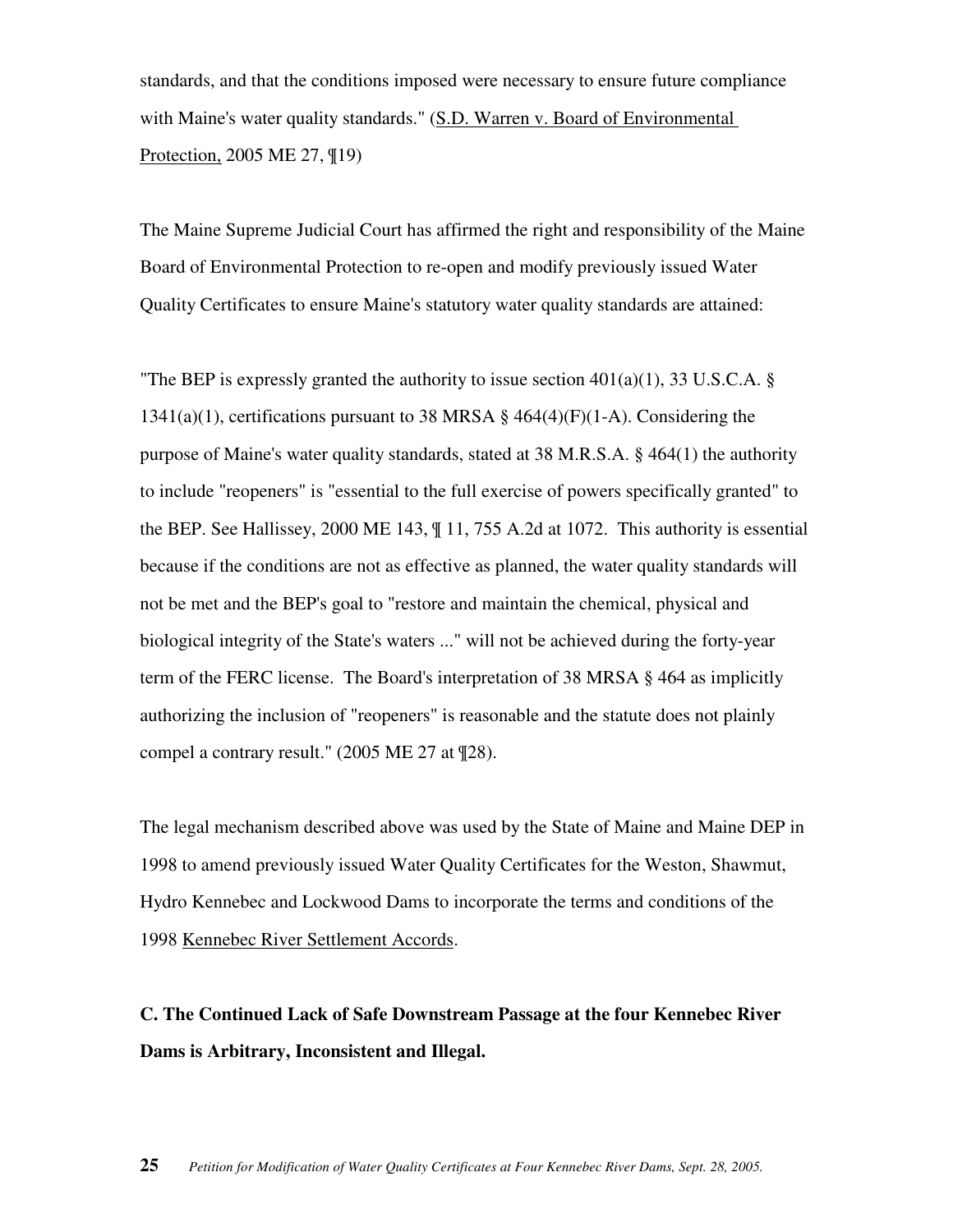The lack of any safe and effective downstream passage for native migratory fish at the Weston, Shawmut, Hydro Kennebec and Lockwood Dams is inconsistent with existing conditions at other hydro-electric projects in the Kennebec River drainage, ie. the Sebasticook River sub-drainage. All five of the hydroelectric projects in the Sebasticook River sub-drainage of the Kennebec River now provide safe downstream passage for juvenile alewives and American shad via surface bypasses designed and installed for these species. These projects include the Waverly Avenue and Pioneer Dams on the West Branch Sebasticook River in Pittsfield and the Burnham, Benton Falls and Fort Halifax Dams on the main-stem Sebasticook River in Pittsfield, Benton and Winslow. Safe and effective downstream passage for adult American eel is now being installed at the Burnham and Benton Falls hydroelectric dams for the fall 2005 eel migration season. No biological rationale exists for the simultaneous lack of any safe downstream fish passage at the four main-stem dams of the Kennebec River referenced in this Petition.

Since fall 2004 the State of Maine has required safe and effective downstream passage for adult American eels at five hydroelectric dams on the Presumpscot River via Water Quality Certificates issued for these dams (*See*: Maine Department of Environmental Protection. Finding of Facts and Order Approving Continued Operation of the Presumpscot River Hydro Projects. April 30, 2003.) Licensee S.D. Warren appealed this Order on May 29, 2003. On October 2, 2003 the Maine Board of Environmental Protection unanimously rejected S.D. Warren's appeal. Warren appealed the Board's decision to Maine Superior Court on October 31, 2003. On May 4, 2004 Warren's appeal was denied by Justice Ronald Cole of the Maine Superior Court. Warren then appealed this decision to the Maine Supreme Judicial Court. On February 15, 2005 the Maine Supreme Judicial Court unanimously rejected Warren's appeal. Warren's appeal of requirements in its federal licenses for safe downstream passage for adult American eel on the Presumpscot River was rejected by the United States Court of Appeals on May 6, 2005.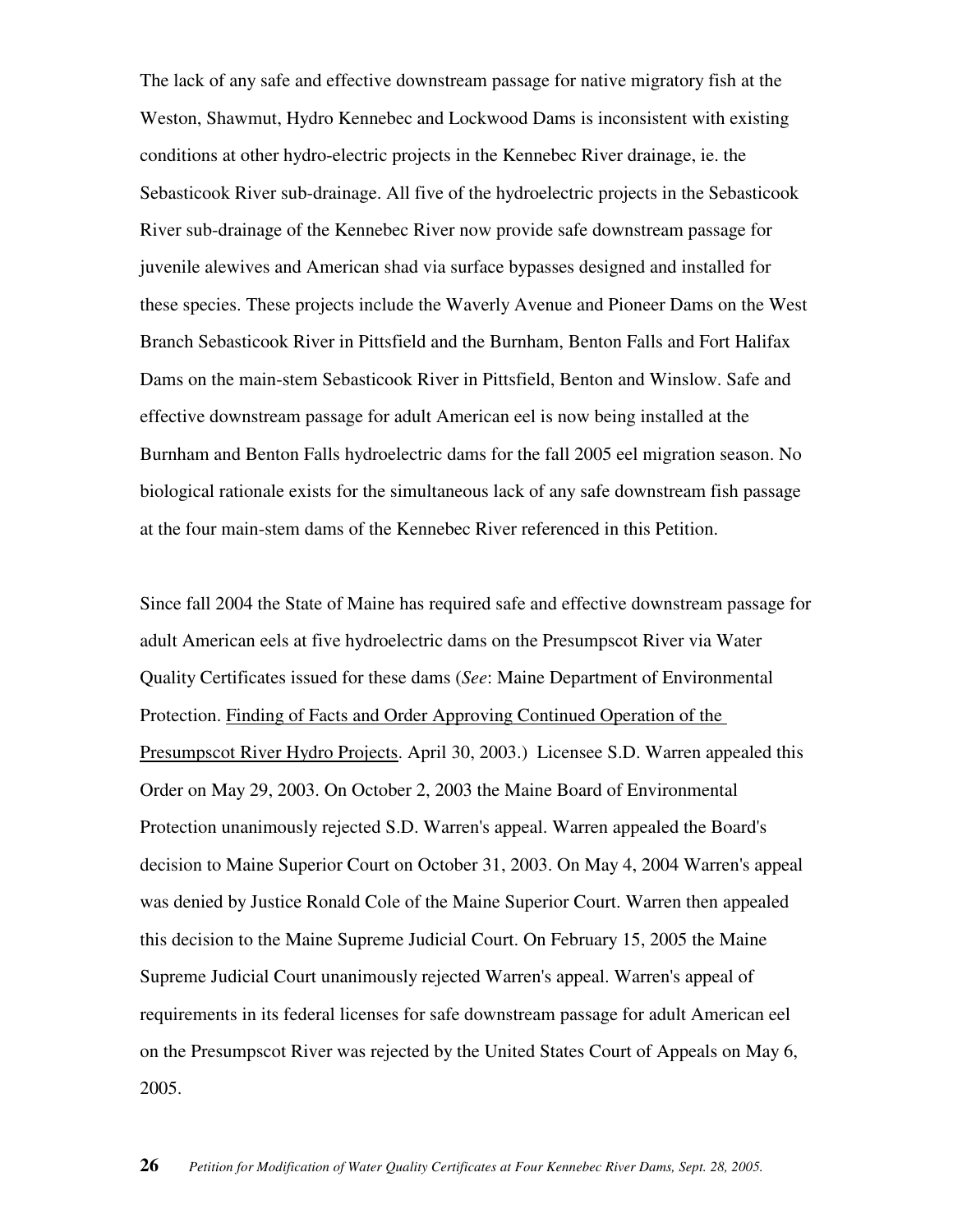In its February 6, 2004 Reply Brief to the Maine Superior Court in S.D. Warren v. Board of Environmental Protection, Maine's Attorney General stated: "With regard to downstream passage of eels, there is evidence in the record, and Warren does not dispute, that the dams are likely affecting populations by contributing to the mortality of adults migrating downstream, R. 174 at 94-98. In its Order, however, the Department noted the considerable uncertainty regarding the timing and duration of the downstream migration of adult eels. R. 259 at 18. Based on the uncertainties and considerations of cost, the Department accepted Warren's proposal to shutdown the turbines from four to eight hours a night and from four weeks to eight weeks a year during eel migration. R. 259 at 18." (Maine Attorney General's Feb. 6, 2004 Reply Brief at 11).

In this Feb. 6, 2004 Reply Brief, Maine's Attorney General further stated: "The Department's water quality certification requires upstream eel passage and operational changes to prevent the mortality of adult eels through the turbines during downstream migration. R. 259 at 17-18. These conditions were necessary to ensure that the project waters were suitable for designated uses of fish and habitat for fish, and that they would be of sufficient quality to support all species of fish indigenous to these waters." (Reply Brief at 34-35.)

The water quality statutes cited by the State of Maine in its requirements for safe downstream passage for adult American eel at hydroelectric dams on the Presumpscot River do not apply solely to the Presumpscot River. These statutes apply equally to the Kennebec River and hydroelectric dams located on the Kennebec River. As such, the State of Maine's failure to require similar measures to ensure safe downstream passage for adult American eel at the four Kennebec River dams referenced in this Petition is arbitrary, capricious and has no basis in fact or law.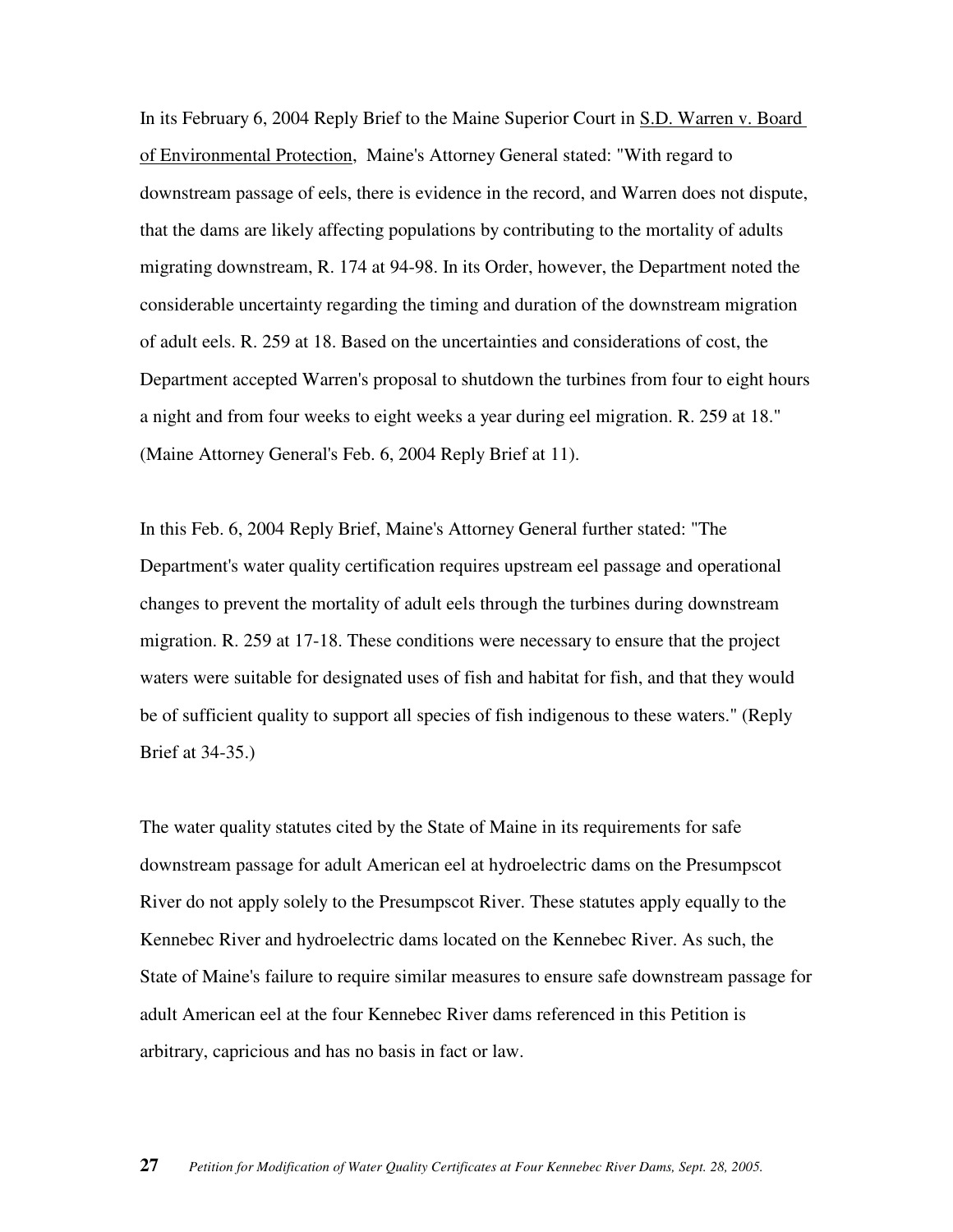In past years, the State of Maine has strongly asserted its statutory right to condition Water Quality Certificates to ensure Maine's water quality standards are fully attained. On April 23, 1997 members of the Kennebec Hydro Developers Group (KHDG) filed a motion before the Federal Energy Regulatory Commission to postpone established deadlines for fish passage on the Kennebec and Sebasticook Rivers. On June 13, 1997 the State of Maine filed a formal Protest with the Commission over these proposed changes, which the State alleged would violate Maine water quality statutes and specific conditions in Water Quality Certificates issued for these dams. In this Protest, the State of Maine declared:

"The water quality classifications applicable to all KHDG's projects include 'habitat for fish and other aquatic life' among the legally 'designated uses' of those waters, and in narrative criteria specify that 'the receiving waters shall be of sufficient quality to support all species of fish indigenous to the receiving waters' .... Maine's highest court unequivocally upheld MDEP's interpretation of of these water quality standards and clearly explained that Maine's 'designated use' standards are 'an integral part of the state water quality standards applied to a hydro licensing proposal.' .... In its 1994 decision in PUD No. 1 of Jefferson County v. Washington Department of Ecology, the United States Supreme Court has resolved this issue with no less clarity, ruling that 'under the literal terms of the statute, a project that does not comply with a designated use of the water does not comply with the applicable water quality standards." (Motion to Intervene, Protest and Comments of State of Maine Before the Federal Energy Regulatory Commission, June 13, 1997).

Continued failure by the State of Maine to require safe and effective downstream passage in its Water Quality Certificates for these four dams is further contradicted by the State of Maine's April 4, 1996 filing before the Federal Energy Regulatory Commission, which declares: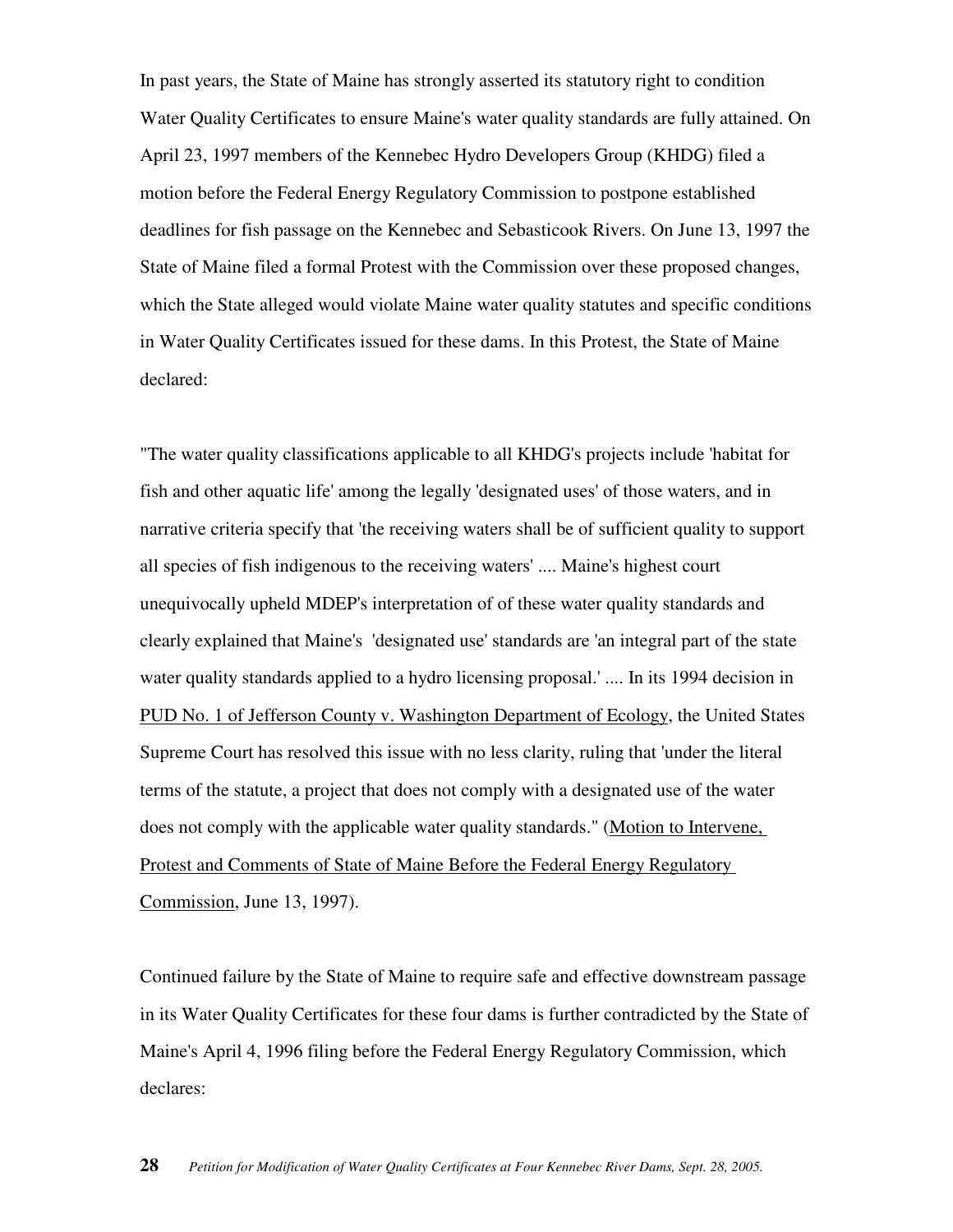"The State of Maine is authorized to impose conditions necessary to ensure that the continued operation of the subject projects will comply with all aspects of Maine's water quality standards, including designated uses, numeric and narrative criteria, and the State's antidegradation policy." (March 25, 1996 memorandum of Dana P. Murch, Maine DEP to Betsy Elder, Maine State Planning Office, *in* Comments of State of Maine on Kennebec River DEIS, FERC/DEIS-0097, Evan D. Richert, Maine State Planning Office, April 4, 1996).

These citations show that over the past decade the State of Maine has repeatedly asserted its authority to craft and amend Water Quality Certificates at hydroelectric projects which ensure attainment of applicable water quality standards. These citations show the State of Maine has repeatedly asserted that provision of safe and effective downstream passage for native migratory fish species is an integral part of Maine's water quality standards. Over the past decade the State of Maine has repeatedly cited state and federal court decisions affirming this authority. Herein, Petitioner simply requests the State of Maine assert the authority it has repeatedly stated it possesses under state and federal law -- and do it on the Kennebec River.

Given the State of Maine's numerous and consistent legal assertions on this topic, the only matter left at question is whether safe downstream passage for native migratory fish species is necessary at the Weston, Shawmut, Hydro Kennebec and Lockwood Dams to ensure attainment of applicable water quality standards on the Kennebec River. Using the exact same standards used by the State of Maine on the Sebasticook and Presumpscot Rivers, the answer is yes. The only two issues of fact are: (a) whether native, indigenous migratory fish reside above the dams in question; and (b) whether the dams now provide safe and effective downstream passage for these species to survive and complete their lifecycle. Evidence shows that native, migratory fish species now reside above the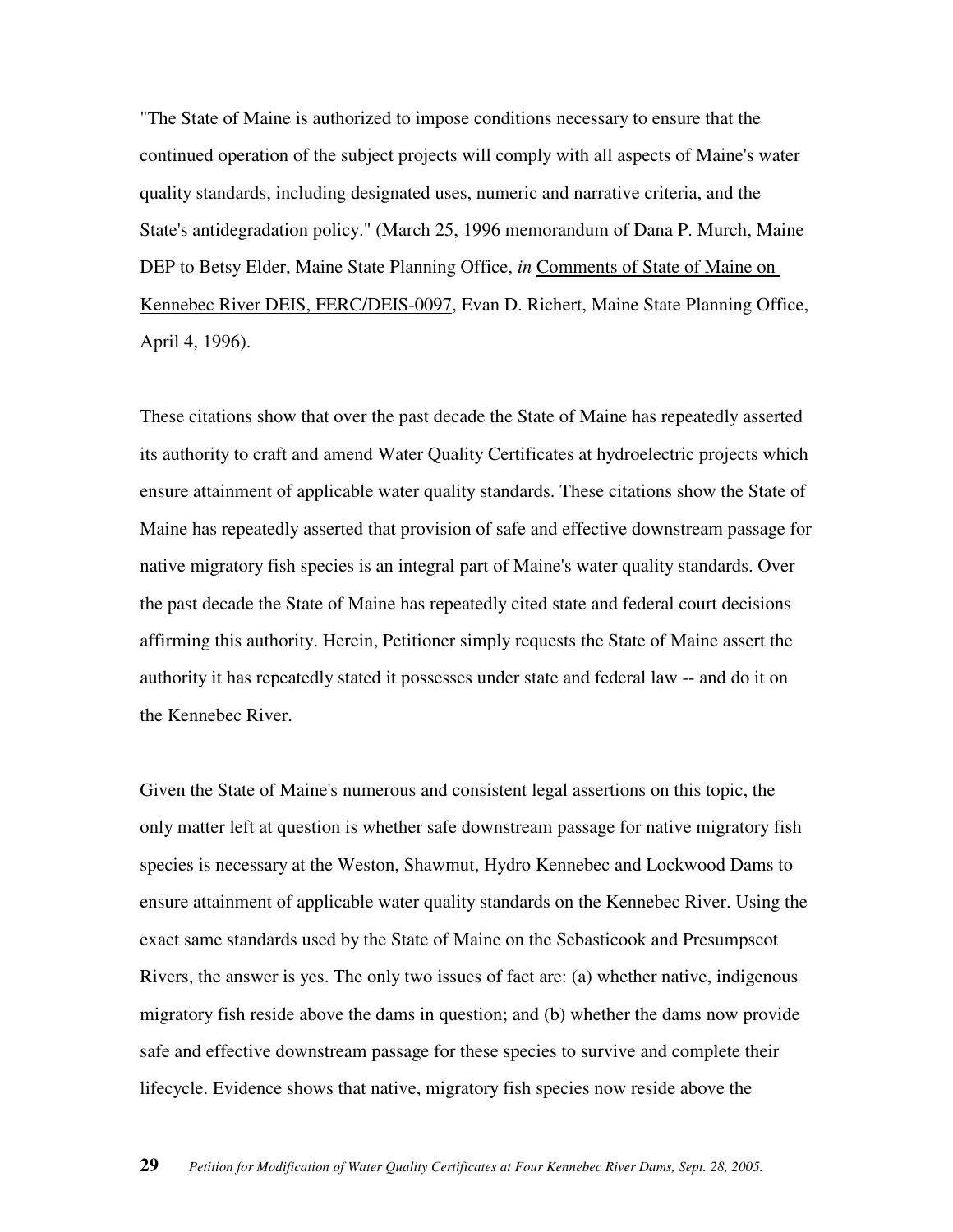Weston, Shawmut, Hydro Kennebec and Lockwood Dams. Evidence shows none of these dams now provide safe and effective downstream passage for Atlantic salmon, Alewife, American shad, Blueback herring and American eel. Records show the State of Maine has *never asserted* the Weston, Shawmut, Hydro Kennebec and Lockwood Dams provide safe and effective downstream passage for the native, migratory fish species of the Kennebec River. In a 200+ page filing before the Federal Energy Regulatory Commission on June 13, 1997, the State of Maine declared these four dams *must* be equipped with safe and effective downstream fish passage no later than 2001 or two years after the removal of the Edwards Dam. The Edwards Dam was removed six years ago. It is not 2001.

The review of records above shows that in recent years the State of Maine has enforced water quality standards on a selective and *ad hoc* basis at various Maine waterbodies even when the water quality impacts have been identical, ie. the killing of native migratory fish in hydroelectric turbines due to a lack of safe downstream passage at hydroelectric dams. Such selective enforcement of Maine's water quality standards through the Water Quality Certification process is illegal because it subjects the same fish species in different waterbodies to entirely different levels of protection; and applies different standards of protection to waterbodies which have identical water quality classifications. In a June 17, 2005 letter, Maine DEP staff member Dana P. Murch stated it is the Department's policy to *selectively* enforce Maine's narrative water quality standards regarding the American eel in different Maine waterbodies:

# "*Other Projects: DMR will investigate the need for upstream and/or downstream eel passage at other selected hydropower projects as staff time allows.*"

Based on the State of Maine's own assertions over the past decade to the Maine Superior Court, the Maine Supreme Court and the Federal Energy Regulatory Commission, the Maine DEP's self-described policy of "selective" enforcement of Maine water quality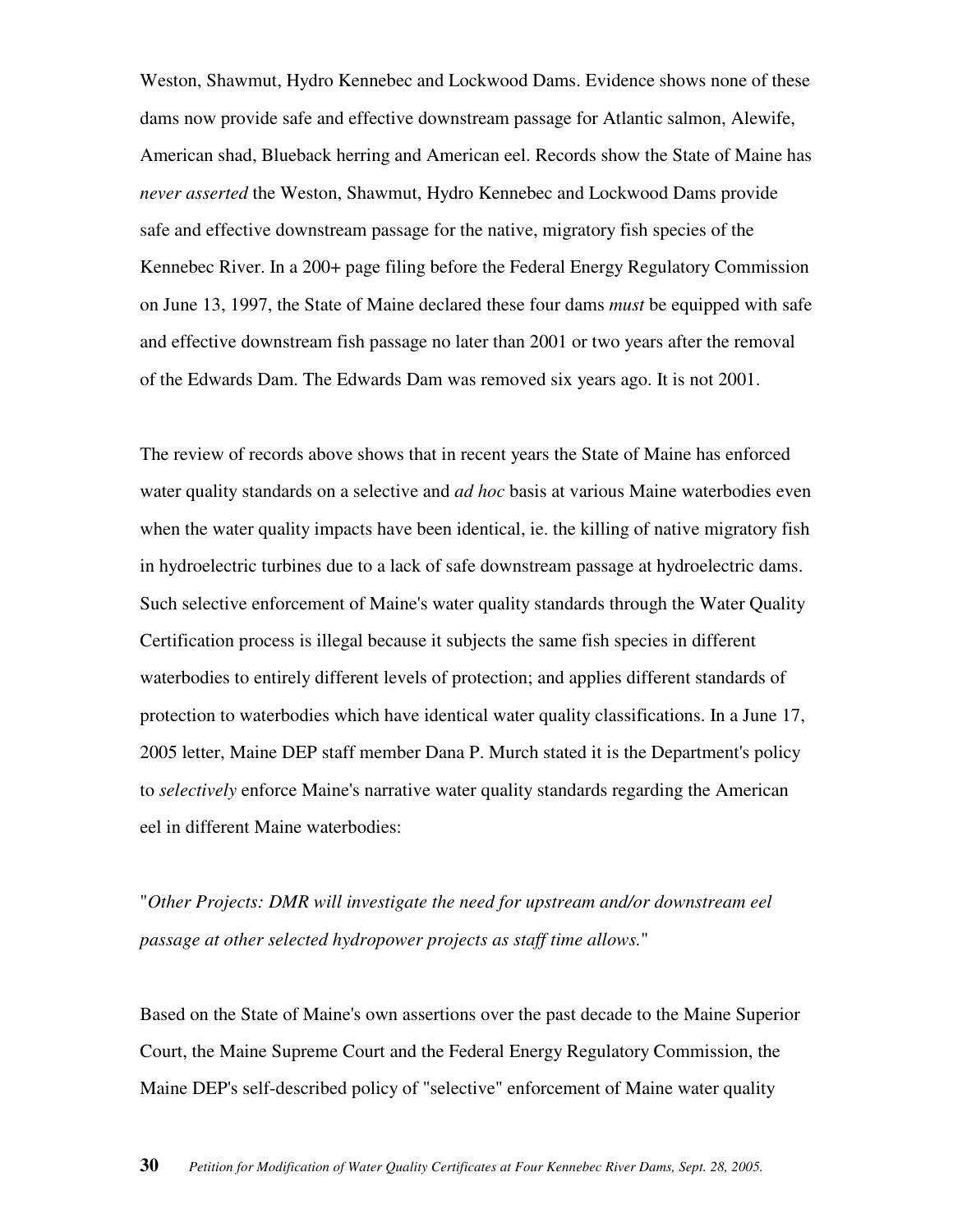standards regarding safe downstream passage for adult American eel at hydroelectric dams is illegal. The Maine Board of Environmental Protection has the authority under Maine law to correct this selective and illegal enforcement policy. Petitioner Douglas H. Watts requests the Board assert this authority by amending existing Water Quality Certificates at the Weston, Shawmut, Hydro Kennebec and Lockwood Dams to require immediate provision of safe downstream passage for the native migratory fish species of the Kennebec River.

#### **D. Burden of Proof.**

Past practice of the Maine Department of Environmental Protection and Maine Board of Environmental Protection does not require direct and exhaustive evidence of fish kills at hydroelectric dams as a precondition for installation of safe and effective downstream fish passage pursuant to Maine's water quality statutes. Rather, the Maine DEP uses documented fish kills as one of many sources of evidence when crafting or amending Water Quality Certificates. Maine DEP water quality requirements for installation and operation of safe and effective passage for juvenile alewife and American shad on the Burnham, Benton Falls and Fort Halifax Dams on the Sebasticook River were made without direct evidence of severe kills of these fish species at these dams. Maine DEP Water Quality Certificates requiring safe downstream passage for adult American eels at five hydroelectric dams on the Presumpscot River were crafted without any direct evidence of severe eel mortality in the turbines of these dams.

Records show that Kennebec River dam owners and the State of Maine have made virtually no attempt to quantify the number of migratory fish killed in the turbines of these four dams during the past eight years. This is the *only reason* why quantitative information on the number of migratory fish killed at these dams is not available at present. After repeated complaints by citizens, very limited searches for dead American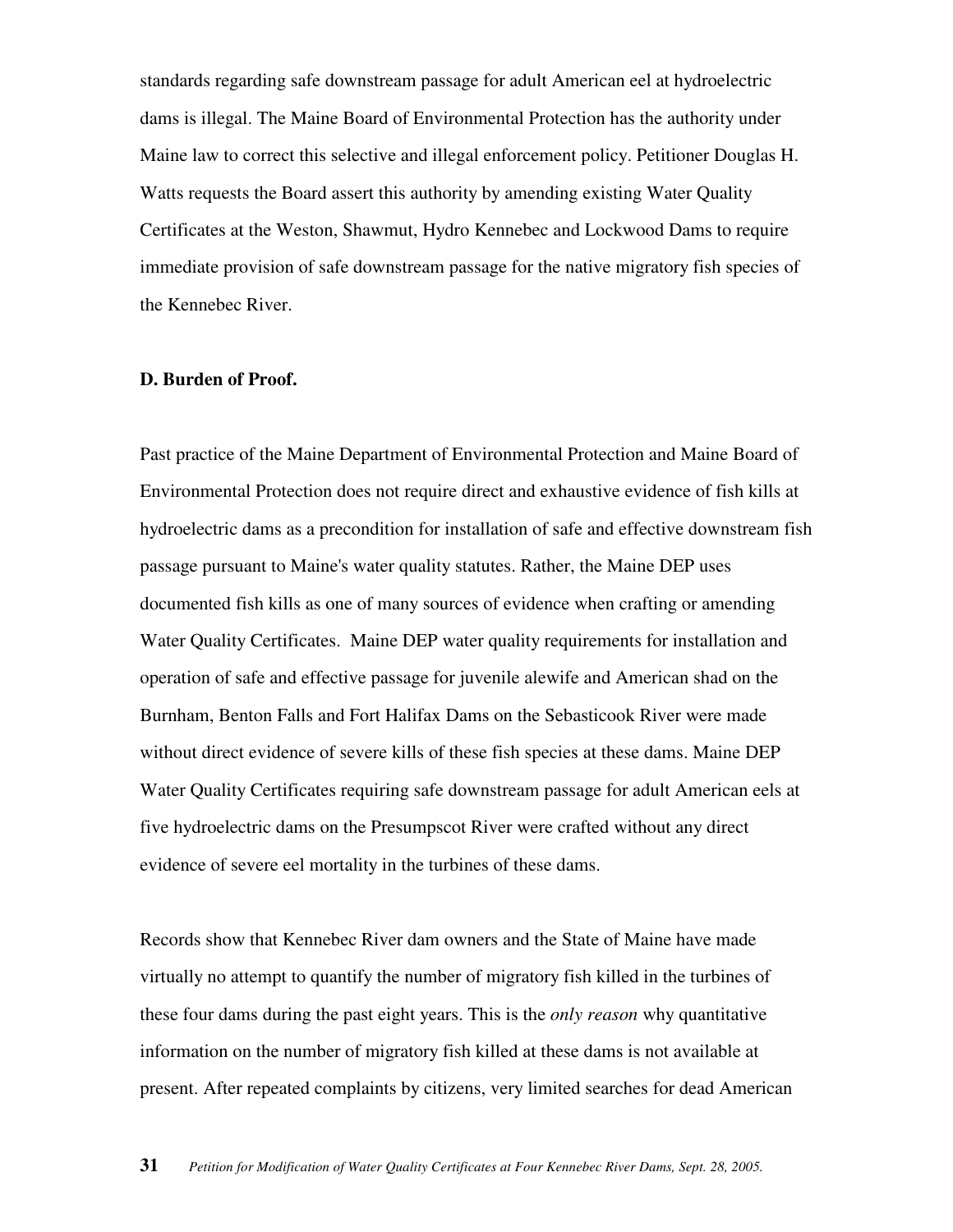eels at the Lockwood and Shawmut Dams were begun by staff of the Maine Dept. of Marine Resources in late October 2004. In 2004, Maine DMR staff found American eels killed by hydroelectric turbines at both dams. In October 2004 Petitioner Douglas Watts found dead American eels below the Shawmut Dam and met several trout fishermen who reported seeing the carcasses of large American eels directly below the Shawmut Dam powerhouse tailrace several days earlier. In June 2005, angler and outdoor writer Marshall DeMott of Oakland, Maine collected and photographed an adult, post-spawned alewife chopped cleanly in half by the turbines of the Shawmut Dam.

Difficult access, high water velocity and depth, and the sheer width of the Kennebec River (+1,000 feet) below the Weston, Shawmut, Hydro Kennebec and Lockwood Dams make visual identification of fish killed at these dams difficult and dangerous for State of Maine employees and concerned Maine citizens, especially during the fall American eel migration season. Kennebec River water temperatures during the October-November American eel migration season are approx. 45 degrees and river flows are very strong. Searching for dead American eels below these dams under these conditions can easily result in death by drowning or hypothermia. Neither citizens or employees of the State of Maine should be expected to risk their own lives in fast-moving, bone-chilling water to establish a full, quantitative accounting of the number of native fish killed at these dams as a precondition for installation of safe and effective downstream fish passage. For this reason the Maine Supreme Judicial Court has affirmed the legal right of the State of Maine to require safe and effective downstream passage for native migratory species at Maine hydroelectric dams even when direct and exhaustive evidence of severe fish kills at a specific dam has not been gathered.

#### **E. The "Three Year" Adult American Eel Study.**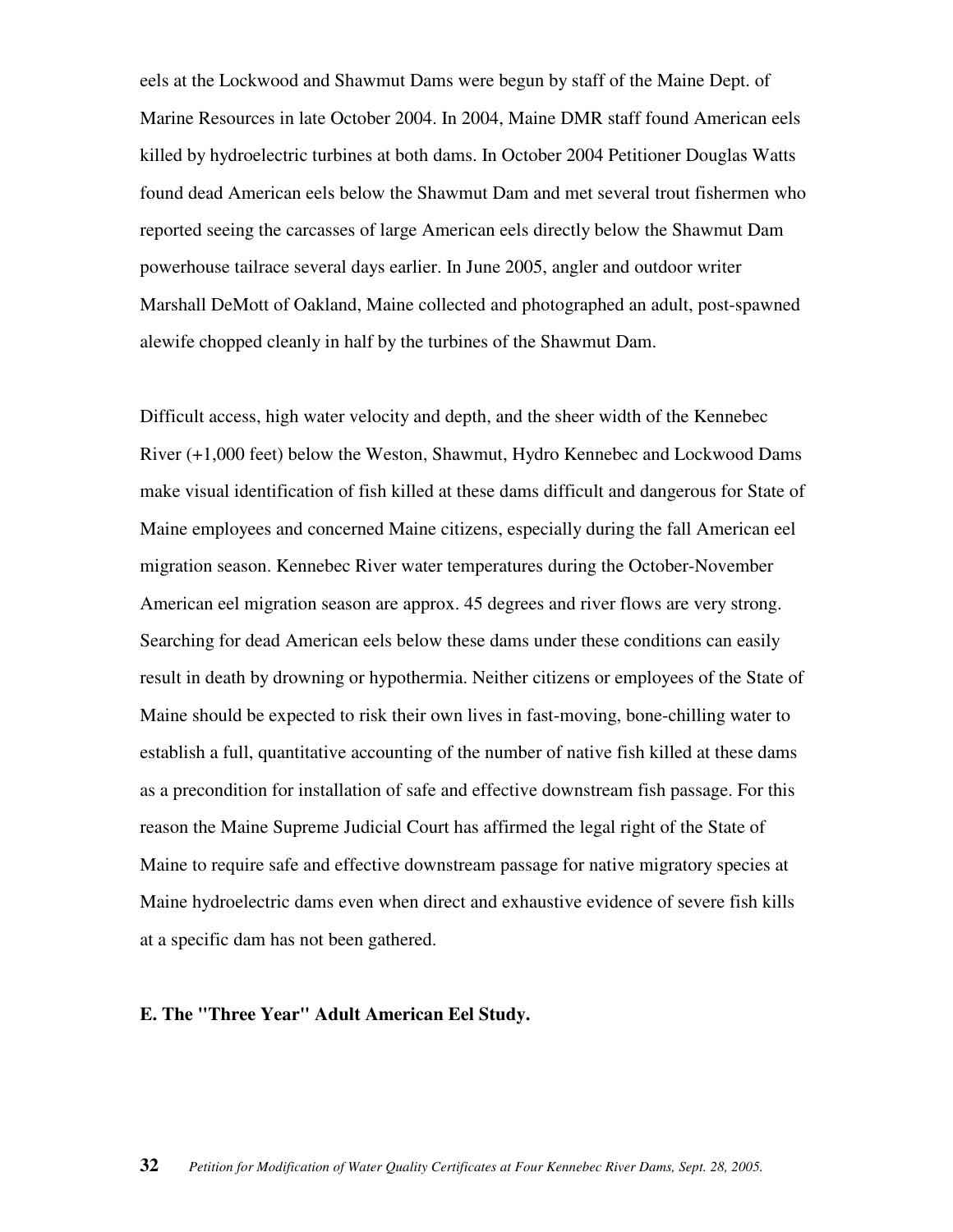Water Quality Certificates amended in 1998 pursuant to the Kennebec River Settlement Accord require that Kennebec River dam owners and the State of Maine, in consultation with National Marine Fisheries Service and U.S. Fish & Wildlife Service and subject to approval by the Federal Energy Regulatory Commission, undertake a three-year research project to determine 1) the appropriate placement of upstream passage for American eel at each of the seven KHDG facilities based upon field observations of where eel are passing or attempting to pass upstream at each facility, and 2) appropriate permanent downstream fish passage measures, based on radio telemetry and other tracking mechanisms and field observations. Consultation between KHDG and the resource agencies to design and coordinate the research project shall begin no later than June 1, 1998. Performance of the studies shall begin during the 1998 migration season if possible, but in no case later than the 1999 migration season. The studies shall be in effect for three complete migration seasons, and shall be completed including data compilation and analysis, by December 31, 2001. Based on the results of these studies and beginning no later than January 1, 2002, and ending no later than June 30, 2002, KHDG dam owners and the resource agencies shall engage in consultation to attempt to reach agreement on the appropriate location of upstream eel passage at each facility, and the appropriate permanent downstream passage measure to apply to each facility. If consensus is not reached on either upstream passage location or downstream passage measures by June 30, 2002, any party shall be free to petition FERC to amend any license to insert appropriate terms and conditions.

As of 2005, this "three-year" American eel downstream passage study is now in its *eighth year* and still has not been completed. Annual summary reports of this study by the Maine Dept. of Marine Resources show site-specific studies of downstream adult American eel passage have yet to be conducted at the Weston, Shawmut or Hydro Kennebec Dams and no studies at these sites are contemplated in the future. In 2000, Maine DMR conducted a radio telemetry study of adult American eel passage at the Fort Halifax and Benton Falls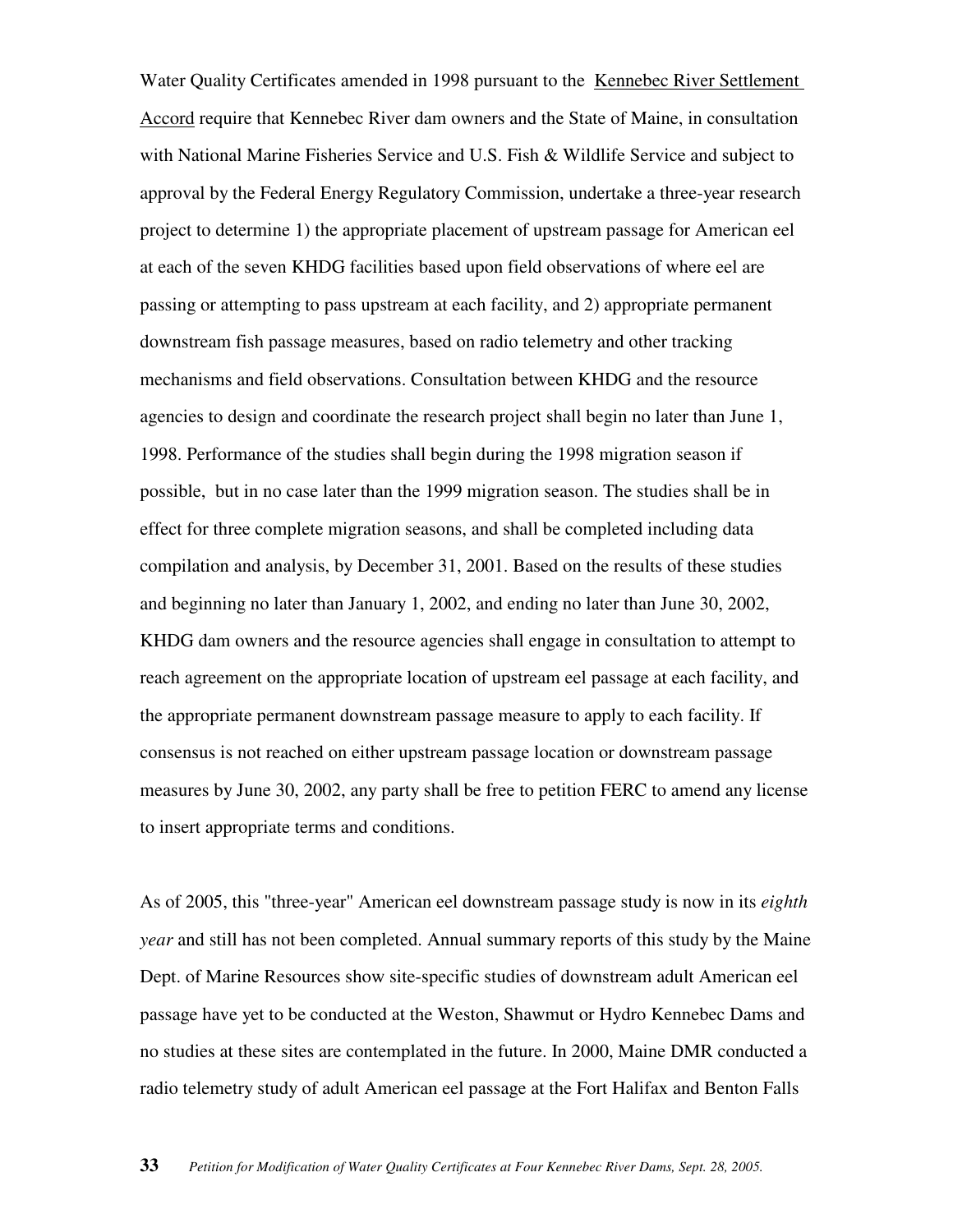Dams on the Sebasticook River. In 2001, Maine DMR conducted a radio telemetry study of adult American eel passage at the Benton Falls Dam. In 2002, Maine DMR conducted a radio telemetry study of adult American eel passage at the Lockwood Dam on the Kennebec River. In fall 2003, Maine DMR attempted to continue its study at the Lockwood Dam but Maine DMR staff failed to capture any adult American eels in a weir erected on a Kennebec River tributary above the Lockwood Dam. In fall 2004, Maine DMR elected to conduct a *third* year of study at the Lockwood Dam. According to Maine DMR's 2004 report summary: "The study was discontinued in mid-October 2004 because no eels had been captured and the biologist was needed to investigate a reported eel kill."

These records show that Maine DMR's "three-year" study is now in its eighth year and has examined adult American eel passage at only three of the *seven* KHDG hydroelectric dams the study was intended to examine. At Maine DMR's current rate of "progress" it could easily take *20 years* for this "three-year" study to be completed. To make matters even more bizarre, in 2004 Maine DMR was forced to cancel its *third year* of study of downstream American eel passage at one dam, Lockwood, because the DMR biologist in charge of the study was needed to investigate a severe kill of American eels at a KHDG dam that Maine DMR had already studied: the Benton Falls Dam. When a "three-year study" of adult American eel passage is in its seventh year, spends three years at one dam alone, and must be postponed because biologists are needed to respond to a severe kill of American eels at a dam which has already been "studied" -- something is askew with the "study."

The original purpose of the "three-year" study required in the 1998 Kennebec River Settlement Accords was to produce, within three years, scientific data for the State of Maine to recommend permanent downstream fish passage methods for adult American eel at the seven Kennebec River and Sebasticook River dams subject to the Accords. Eight years later none of this has happened because Maine DMR still has not completed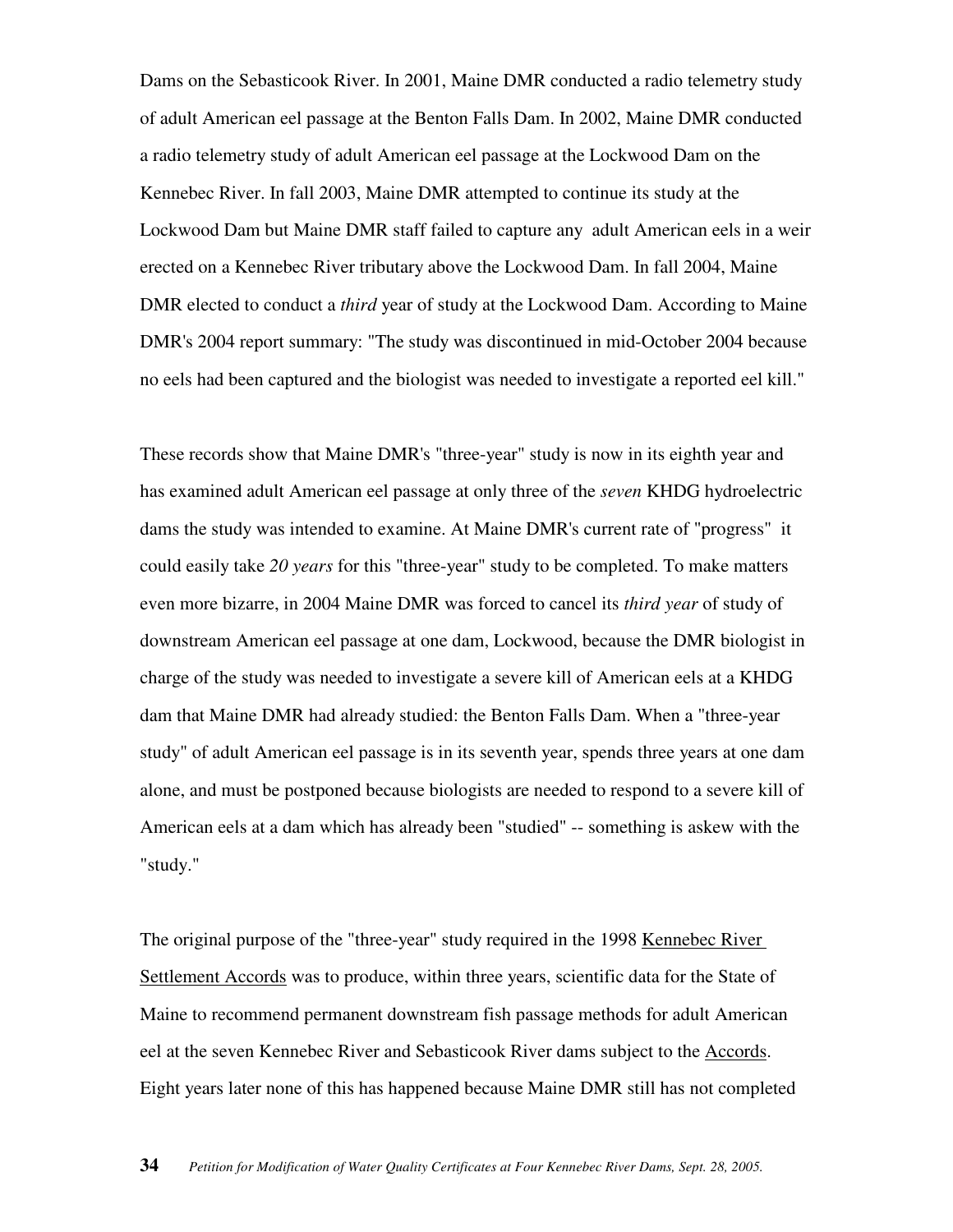its "three-year" study, has not examined American eel passage at four of the seven subject dams, and has yet to state when or if its "three-year" study will *ever* be completed. Yet, at the same time, owners of dams subject to the Accord have stated they should not be required to provide any safe passage for adult American eels until this "study" is completed; and the State of Maine has informed concerned citizens it cannot legally require safe passage for adult American eels until this "three-year" study is completed - even if severe kills of American eels are repeatedly documented at the subject dams.

If nothing else, the eight years of experience at the dams subject to the 1998 Accords shows the operational pitfalls of mandating open-ended studies of downstream fish passage as a substitute for requiring the immediate installation of downstream fish passage facilities. This experience is why, in 2003, the State of Maine required *immediate* downstream fish passage for adult American eel in its Water Quality Certificates for five Presumpscot River Dams with effectiveness studies conducted *after* the requisite downstream fish passages were installed and in operation. As the State of Maine has opined to the Maine Board of Environmental Protection, the Maine Superior Court and the Maine Supreme Judicial Court, only through the *immediate* installation of downstream American eel passage can Maine assure its water quality standards on the Presumpscot River are attained and maintained.

The regulatory path chosen by the State of Maine in Water Quality Certificates amended through the 1998 Kennebec River Settlement Accords has failed to protect the lives of native, migratory fish species in the Kennebec River; has caused the annual killings of thousands of native, migratory fish during the past eight years; and has yet to produce *any* concrete measures by the State of Maine to provide safe and effective downstream fish passage at the Weston, Shawmut, Hydro Kennebec and Lockwood Dams. Records show the three-year "study" of downstream American eel passage at these dams has become a legal shield used by the State of Maine and dam owners to resist implementation of *any*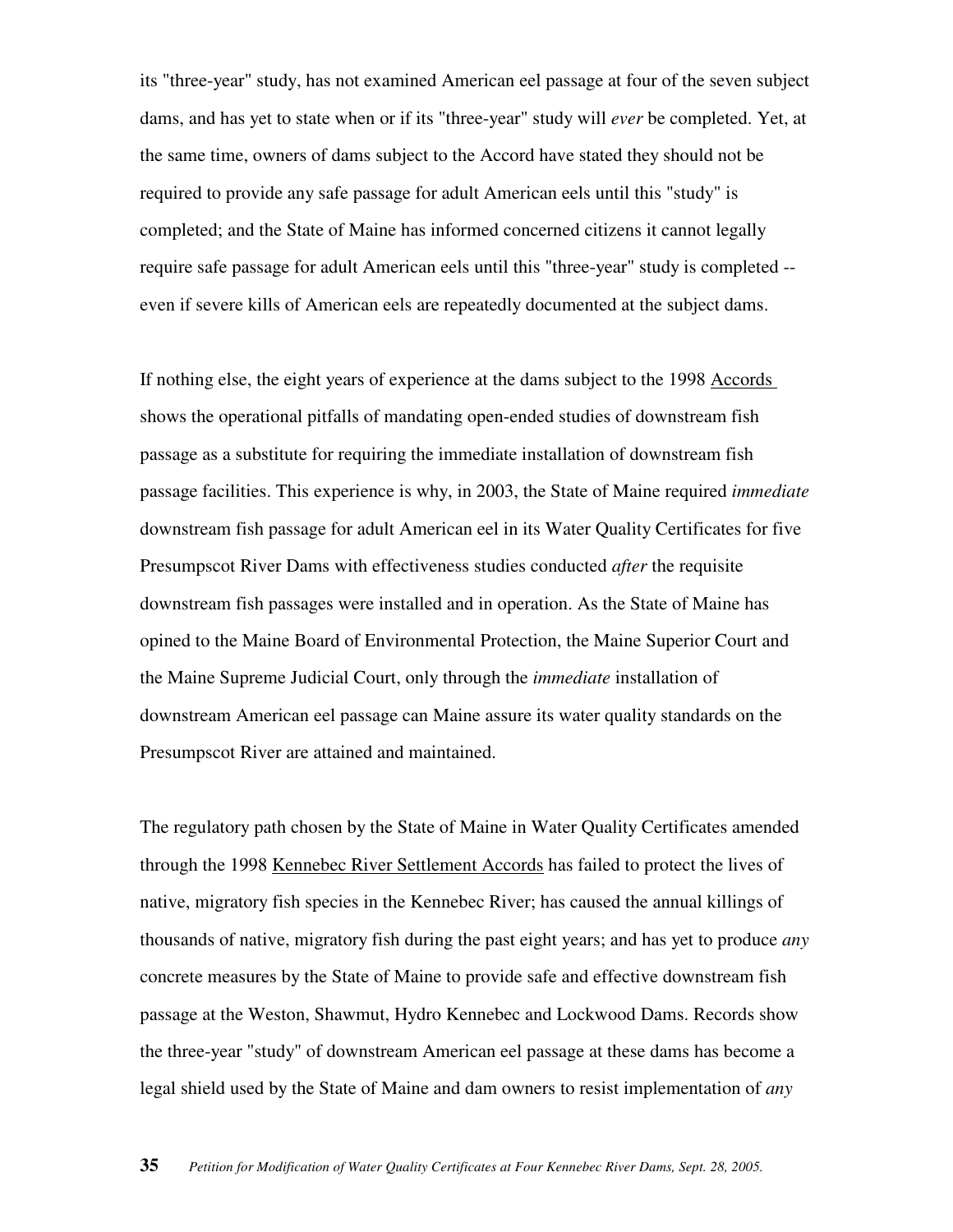downstream passage protection for American eels and other migratory fish species at the Weston, Shawmut, Hydro Kennebec and Lockwood Dams.

# **F. Inconsistency of State of Maine Statements and Actions**

Since 2000, Petitioner Douglas Watts has repeatedly documented and alerted State of Maine officials to severe kills of out-migrating pregnant, female American eel at several hydro-electric dams in Kennebec River drainage. The cause of death of these eels is entrainment in hydro-electric dam turbines. This entrainment and death is caused by the lack of safe passage for adult American eels at these hydroelectric dams. After discovering and documenting a severe and ongoing kill of American eels at the Benton Falls Dam on the Sebasticook River on October 15, 2004, Mr. Watts was informed by the State of Maine on October 18, 2004 that this severe kills of female American eel was not in violation of *any* Maine law. This determination is stated in an October 18, 2004 e-mail by Mr. Dana P. Murch of the Maine Department of Environmental Protection:

 -----Original Message----- From: Murch, Dana P Sent: Monday, October 18, 2004 2:42 PM To: Fisk, Andrew C; Kavanah, Brian W Cc: Merrill, Dennis L Subject: Benton Falls eel kill

I met today at DMR to discuss the Benton Falls eel kill situation with Commissioner George Lapointe, Deputy Commissioner David Etnier, DMR staff (Tom Squiers & Gail Wippelhauser), and Mark Randlett of the AG's Office.

It was acknowledged that the dam owner (Benton Falls Associates) is not currently in violation of either its FERC license or its DEP water quality certification for the project, both of which have eel passage provisions based on the 1998 KHDG Agreement. Under the terms of the Agreement, DMR is still studying "the appropriate permanent downstream eel passage measures to apply" to the project.

Commissioner Lapointe will take the lead in requesting that the dam owner voluntarily cease project generation at night during the eel migration season. It will be acknowledged to the dam owner that this request goes beyond the current requirements of the KHDG Agreement. If consensus is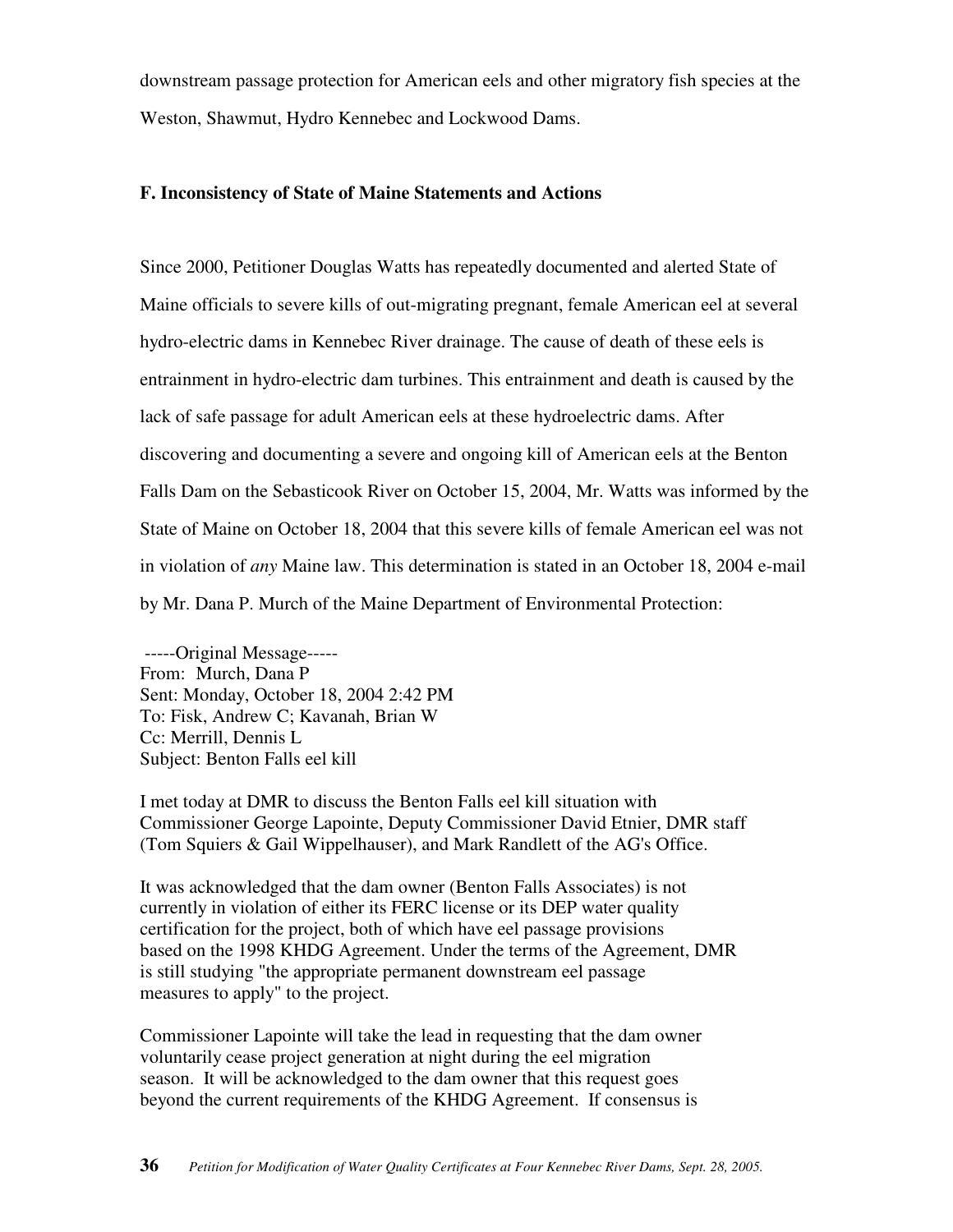not reached with the dam owner, DMR retains the option, under the KHDG Agreement, of petitioning FERC to amend the project license to insert appropriate conditions for eel passage.

Commissioner Lapointe will also take the lead in setting up a meeting with the entire Maine hydro industry to discuss eel passage issues. I plan to participate in this discussion.

Dana

--------

This is the same Dana P. Murch who wrote in March, 1996:

"The State of Maine is authorized to impose conditions necessary to ensure that the continued operation of the subject projects will comply with all aspects of Maine's water quality standards, including designated uses, numeric and narrative criteria, and the State's antidegradation policy." (March 25, 1996 memorandum of Dana P. Murch, Maine DEP to Betsy Elder, Maine State Planning Office, *in* Comments of State of Maine on Kennebec River DEIS, FERC/DEIS-0097, Evan D. Richert, Maine State Planning Office, April 4, 1996).

This is the same Maine Department of Attorney General who wrote in June, 1997:

"The water quality classifications applicable to all KHDG's projects include 'habitat for fish and other aquatic life' among the legally 'designated uses' of those waters, and in narrative criteria specify that 'the receiving waters shall be of sufficient quality to support all species of fish indigenous to the receiving waters' .... Maine's highest court unequivocally upheld MDEP's interpretation of of these water quality standards and clearly explained that Maine's 'designated use' standards are 'an integral part of the state water quality standards applied to a hydro licensing proposal.' .... In its 1994 decision in PUD No. 1 of Jefferson County v. Washington Department of Ecology, the United States Supreme Court has resolved this issue with no less clarity, ruling that 'under the literal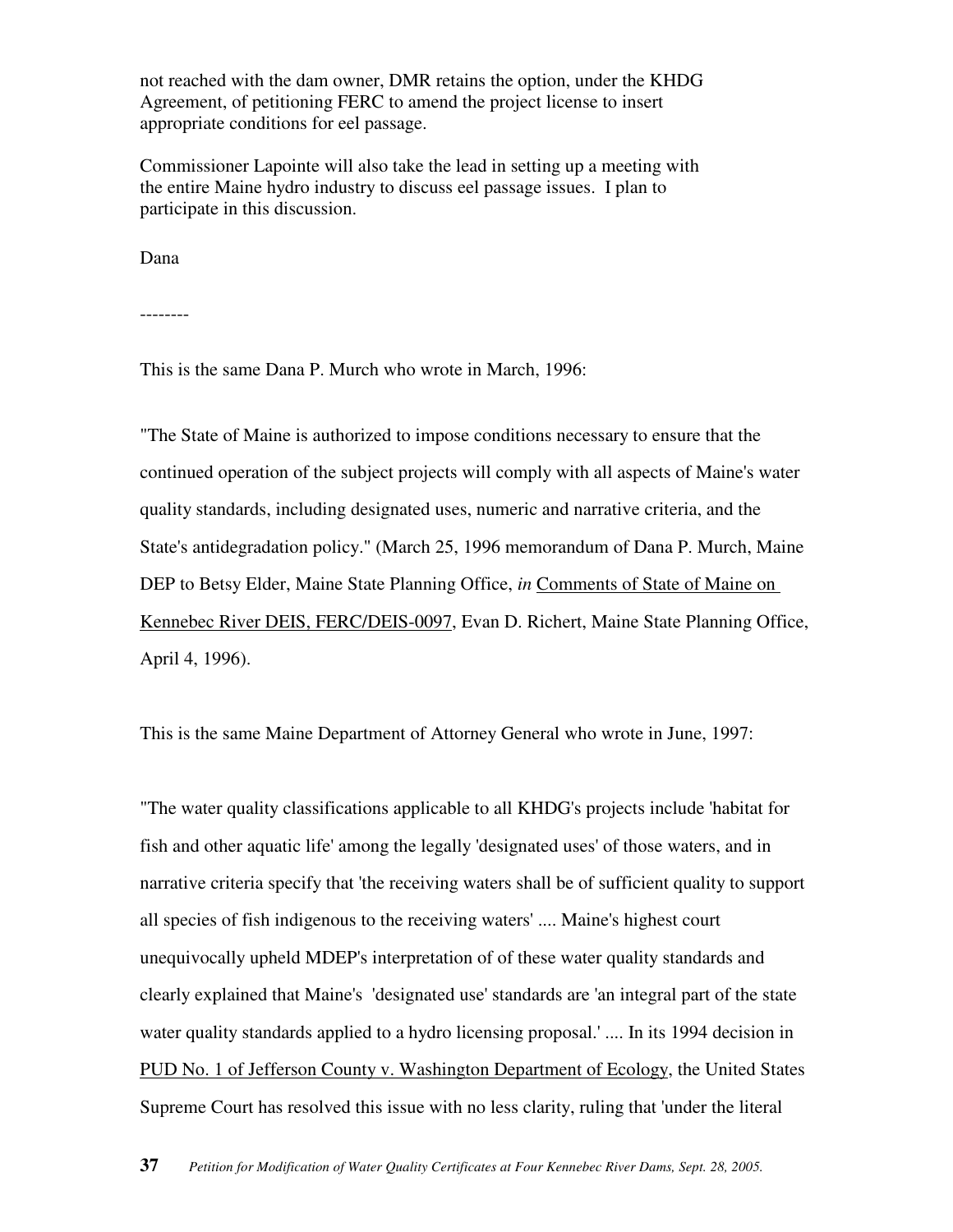terms of the statute, a project that does not comply with a designated use of the water does not comply with the applicable water quality standards." (Motion to Intervene, Protest and Comments of State of Maine, June 13, 1997).

This is the same Maine Department of Attorney General who wrote in February, 2004:

"When issuing a water quality certification, the State must determine whether all three parts of Maine water quality standards will be met; the designated uses, the numerical criteria for water chemistry, and the narrative criteria. Bangor Hydroelectric Co. v. Board of Environmental Protection, 595 A.2d 438, 442 (Maine 1991). In deciding whether a project will comply with the designated uses of a water body, it is not enough to find that the quality of water is 'suitable' for the designated uses; the agency must find 'whether the designated uses actually were achieved in a particular river.' Id."

As of the date of this Petition, the Maine Dept. of Marine Resources is still "studying" appropriate permanent downstream passage measures for American eels at the Kennebec and Sebasticook River dams; the described meeting between Maine DMR Commissioner Lapointe and the "entire Maine hydro industry" has produced *no concrete measures* to protect adult American eels; the State of Maine has still taken *no action* to amend its Water Quality Certificate at the Benton Falls Dam or any other Kennebec or Sebasticook River dam to require safe and effective downstream passage for adult American eels; and the Maine Attorney General is still saying the annual slaughter of American eels at these dams violates no Maine law.

During the first week of September 2005, the operator of the Benton Falls Dam reported to the State of Maine that at least 52 adult American eels were killed in the turbines of the Benton Falls Dam.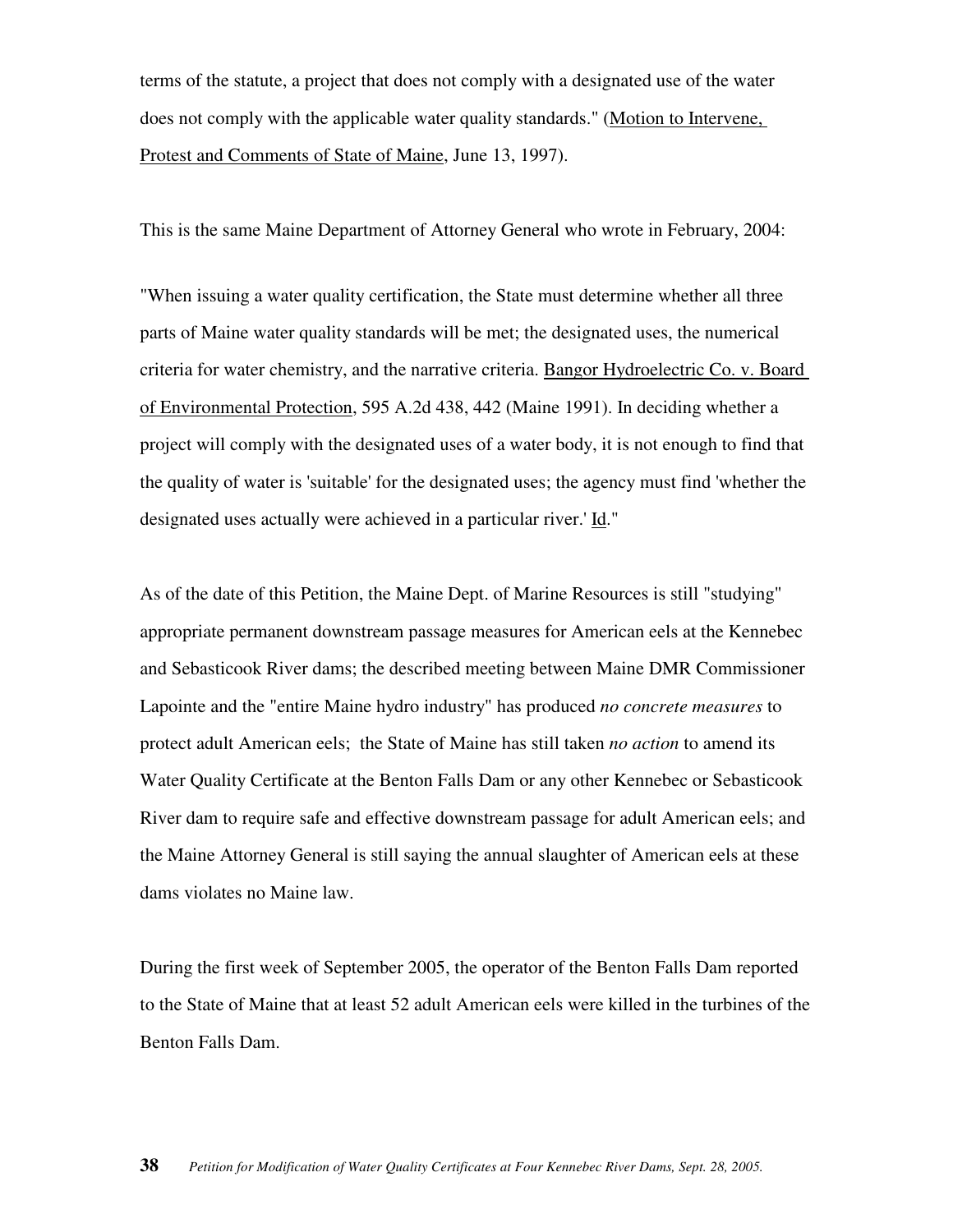These records show that on the Kennebec and Sebasticook Rivers, the State of Maine has repeatedly declared it has no legal authority to prevent or stop ongoing killing of American eels at hydroelectric dams because Water Quality Certificates issued by the State of Maine for these dams do not explicitly require safe and effective downstream passage for adult American eels. These same records show the State of Maine refuses to re-open or amend existing its Water Quality Certificates for these dams to stop this documented, annual killing. In response to these kills, the State of Maine has said its "hands are tied" by previously issued Water Quality Certificates and is unable to do *anything* to stop these annual, severe fish kills. The record shows the State of Maine has tied its own hands -- and refuses to untie them.

Since the severe kills of American eels documented on the Sebasticook River in October 2004, and eel kills documented on the main-stem Kennebec River several days to weeks later, the State of Maine has now had a full calendar year to amend its Water Quality Certificates for these dams to explicitly require safe downstream passage for adult American eels. The State of Maine has refused to do so despite compelling physical, documentary evidence collected by its own staff showing these dams are killing hundreds and thousands of female American eels each fall.

# **G. Anti-Degradation.**

State water quality standards must consist of designated uses of its waters, and water quality criteria based on such uses. 33 U.S.C.  $\S 1313(c)(2)(A)$ . State water quality standards must also include an "antidegradation" policy to ensure that "existing instream water uses and the level of water quality necessary to protect the existing uses shall be maintained and protected." 40 C.F.R. §131.12. States are primarily responsible for both adopting and enforcing water quality standards. 33 U.S.C. §§1313, 1319. Maine's water quality standards also contain an antidegradation policy, as required by the Clean Water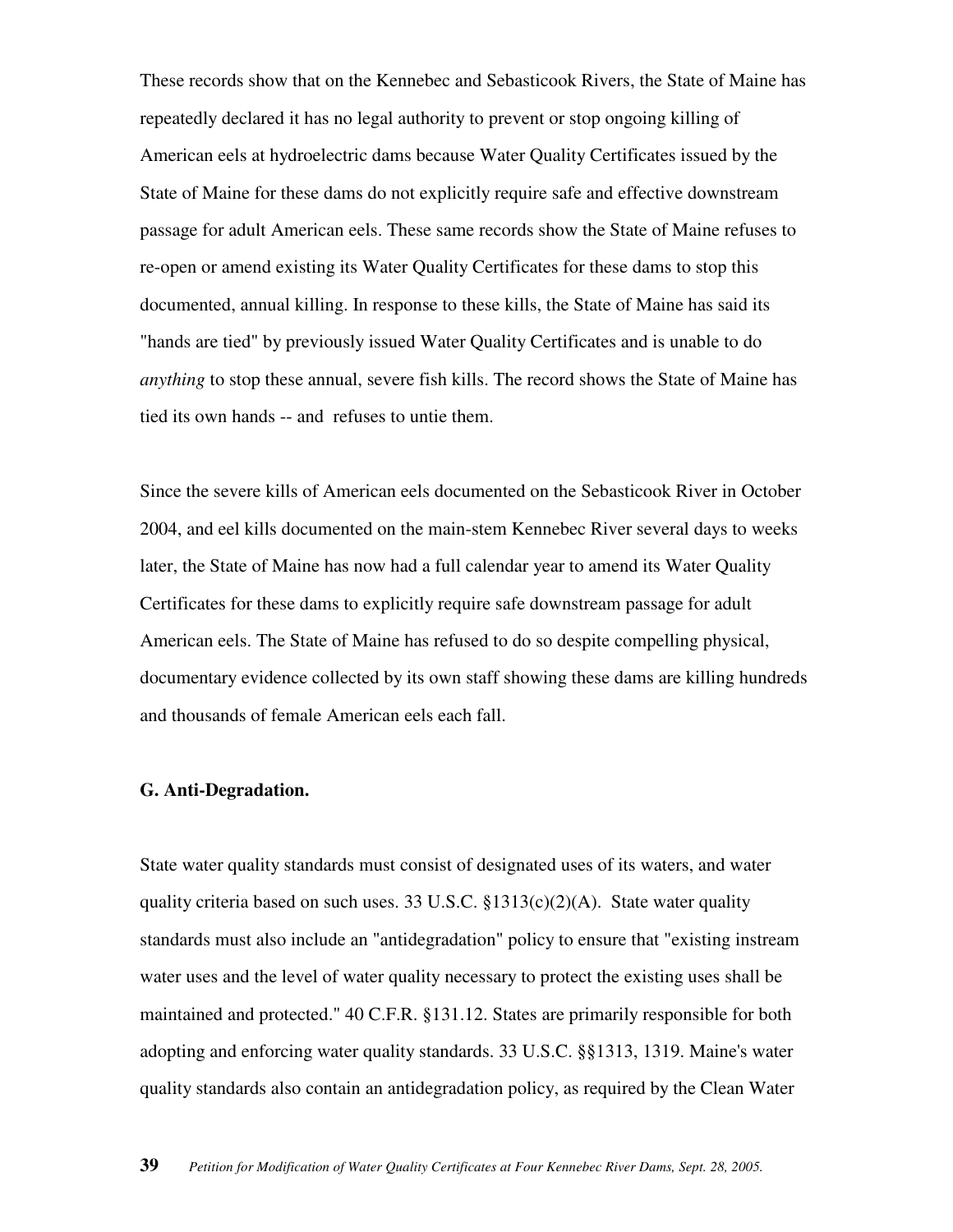Act, that "[e]xisting in-stream water uses and the level of water quality necessary to protect those existing uses must be maintained and protected." 38 M.R.S.A.  $§464(4)(F)(1)$ . Maine law authorizes the Department of Environmental Protection to issue water quality certifications pursuant to the Clean Water Act, "where the standards of classification of the waterbody ... are met."  $38$  M.R.S.A.  $§464(4)(F)(3)$ .

The American eel (*Anguilla rostrata*) is indigenous to the entire Kennebec River and exists throughout the river drainage today. Unique among the Kennebec River's native fishes, the American is born in the mid-Atlantic Ocean, swims up coastal rivers as small juveniles, and may spend 10 to 50 years living in freshwater lakes, rivers, ponds prior to reaching sexual maturity and migrating back to the mid-Atlantic Ocean to give birth and die. Since hydroelectric dams were first constructed on the Kennebec River in the early 20th century, adult American eels have never been afforded safe passage at these dams during their long migration to the Atlantic Ocean. The continued existence of American eel in the Kennebec River for millennia gives this animal especial status as an "existing use" of the Kennebec River which long pre-dates the very existence of these dams. As such, the "existing use" of the Kennebec River as habitat for American eel is a use which must be "protected and maintained" pursuant to 38 M.R.S.A. §464(4)(F)(1) and 40 C.F.R. §131.12.

State of Maine Water Quality Certificates issued for Weston, Shawmut, Hydro Kennebec and Lockwood Dams do not require safe and effective passage at these dams for adult American eel during their migration to the Atlantic Ocean to give birth. The lack of safe downstream for American eel at these dams is expressly prohibited under the "antidegradation" language of the Clean Water Act and Maine's Water Classification Law because the "existing use" of the Kennebec River as habitat for indigenous American eel is not "protected and maintained."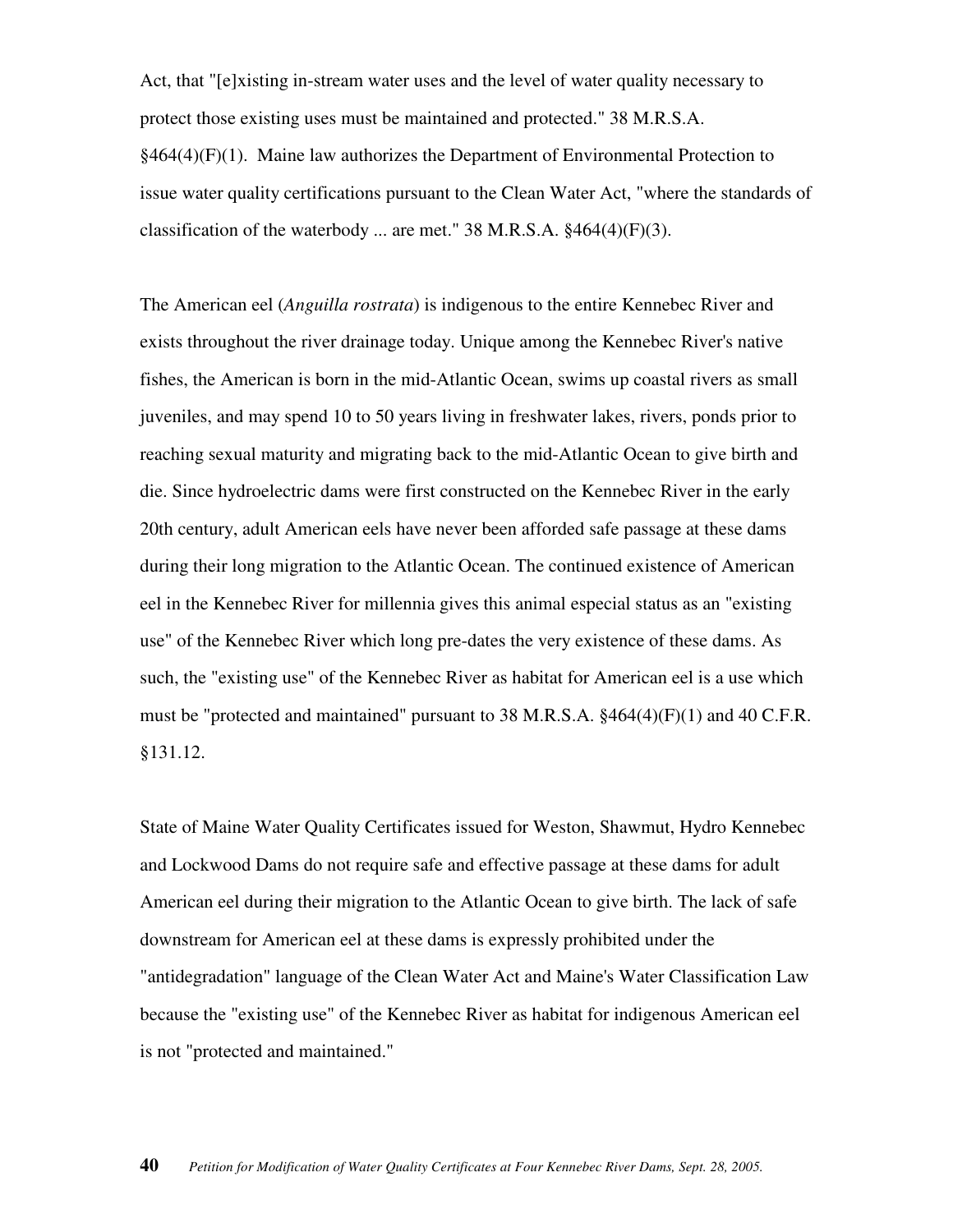Unlike juvenile American eels, Atlantic salmon, American shad and Alewife are too large in size to wriggle through or over hydroelectric dams to reach their native habitat in the Kennebec River . For this reason, these native species became extinct from the Kennebec River above the Edwards Dam in Augusta by the mid 19th century. Since the early 1990s, the Maine Department of Marine Resources (Maine DMR) has annually transported and released juvenile American shad into the Kennebec River above the Lockwood and Hydro Kennebec Dams to begin the process of restoring this species to its native habitat in the Kennebec River above Waterville, Maine. Since the early 1990s, Maine DMR has annually transported and released adult alewives into their native spawning habitat in Wesserunsett Lake in Cornville, Maine so this species can begin restoring itself to its native habitat in the Kennebec River above Waterville, Maine. Wesserunsett Lake lies upstream of the Shawmut, Hydro Kennebec and Lockwood Dams. Beginning in the early 2000s, the Maine Atlantic Salmon Commission has begun annually releasing young-ofyear Atlantic salmon into their native habitat in the Sandy River above Farmington, Maine. The Sandy River is located above the Weston, Shawmut, Hydro Kennebec and Lockwood Dams. These annual releases of Atlantic salmon, American shad and Alewives are necessitated by the continued lack of upstream fish passage facilities at the Weston, Shawmut, Hydro Kennebec and Lockwood Dams.

Because Atlantic salmon, American shad and Alewives now seasonally occupy their native habitat in the Kennebec River above Waterville, Maine they constitute an "existing use" of the Kennebec River above Waterville, Maine which must be "protected and maintained" pursuant to 38 M.R.S.A. §464(4)(F)(1) and 40 C.F.R. §131.12. The lack of any safe and effective downstream passage facilities at the Weston, Shawmut, Hydro Kennebec and Lockwood Dams for these native species prevents them from safely reaching and occupying their requisite marine habitat in the Atlantic Ocean. State of Maine Water Quality Certificates for these four dams do not require safe and effective downstream passage for the Atlantic salmon, American shad and Alewives which now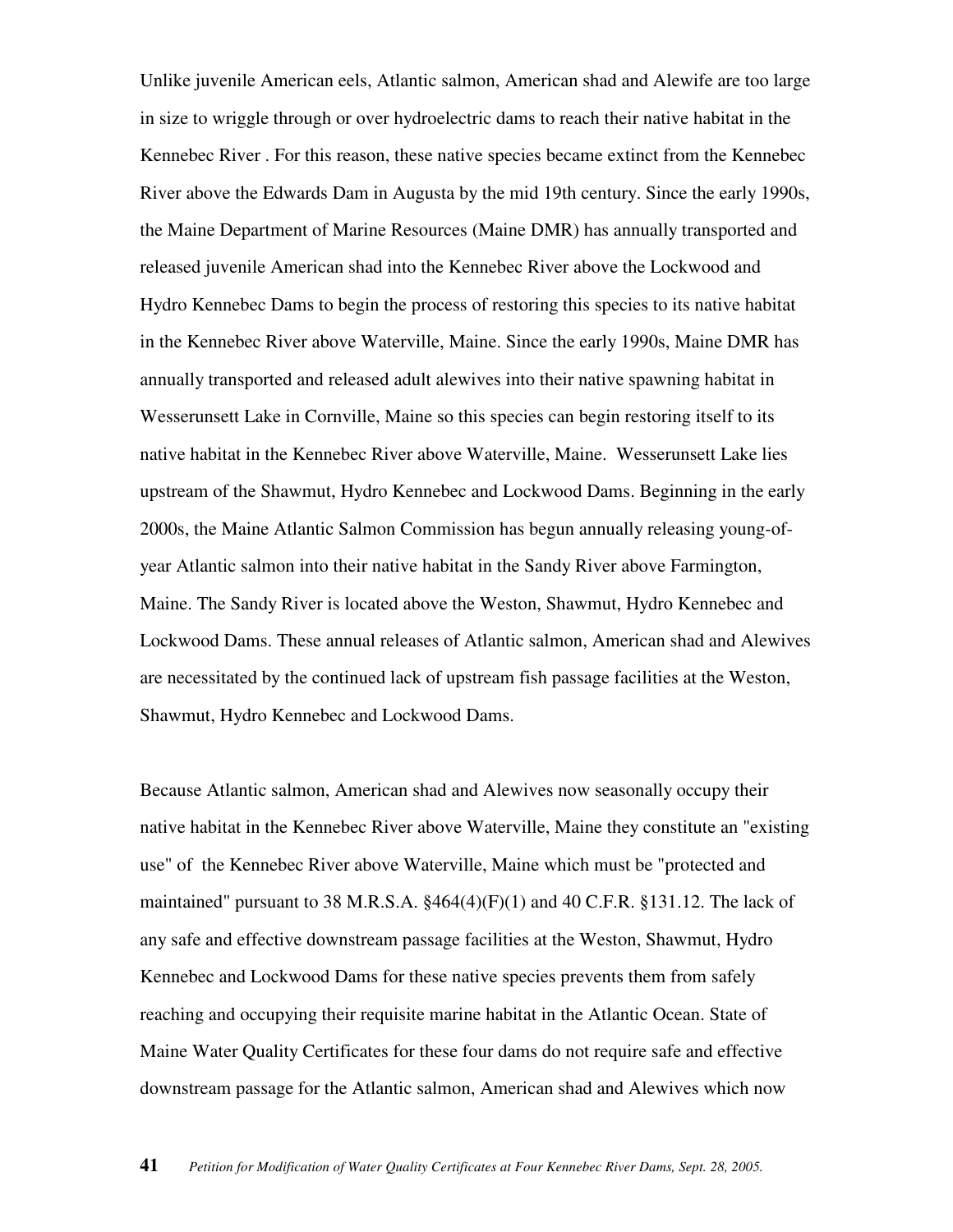seasonally occupy their native habitat above these dams. For this reason, State of Maine Water Quality Certificates for these dams fail to "protect and maintain" the existing use of the Kennebec River for Atlantic salmon, American shad, and Alewives as required under 38 M.R.S.A. §464(4)(F)(1) and 40 C.F.R. §131.12.

Beginning in May 2006, an upstream fish passage facility at the Lockwood Dam in Waterville, Maine will allow the State of Maine to capture adult, spawning Atlantic salmon, American shad, Alewife and Blueback herring below the Lockwood Dam and transport them by aerated tank truck to their native habitat above the Lockwood, Hydro Kennebec, Shawmut and Weston Dams. All of these native migratory species require safe egress back to their marine habitat after spawning, as do their offspring. The lack of any safe and effective downstream passage facilities at the Weston, Shawmut, Hydro Kennebec and Lockwood Dams for these native species prevents them from safely reaching and occupying their requisite marine habitat in the Atlantic Ocean. State of Maine Water Quality Certificates for these four dams do not require safe and effective downstream passage for the Atlantic salmon, American shad and Alewives which now seasonally occupy their native habitat above these dams. For this reason, State of Maine Water Quality Certificates for these dams fail to "protect and maintain" the existing use of the Kennebec River for adult Atlantic salmon, American shad, Alewives, Blueback and their progeny, as required under 38 M.R.S.A.  $§464(4)(F)(1)$  and 40 C.F.R.  $§131.12$ .

No factual evidence exists which demonstrates that Atlantic salmon, American shad, Alewife and Blueback herring can maintain a self-sustaining population when deprived of safe access between their freshwater and marine environments. This is the *only reason* why these species were completely extirpated from their native habitat in the Kennebec River above Augusta, Maine by the mid-19th century. In 2005, the continued lack of upstream and downstream access for these species to the Kennebec River above Waterville, Maine is the *only reason* self-sustaining populations of these animals have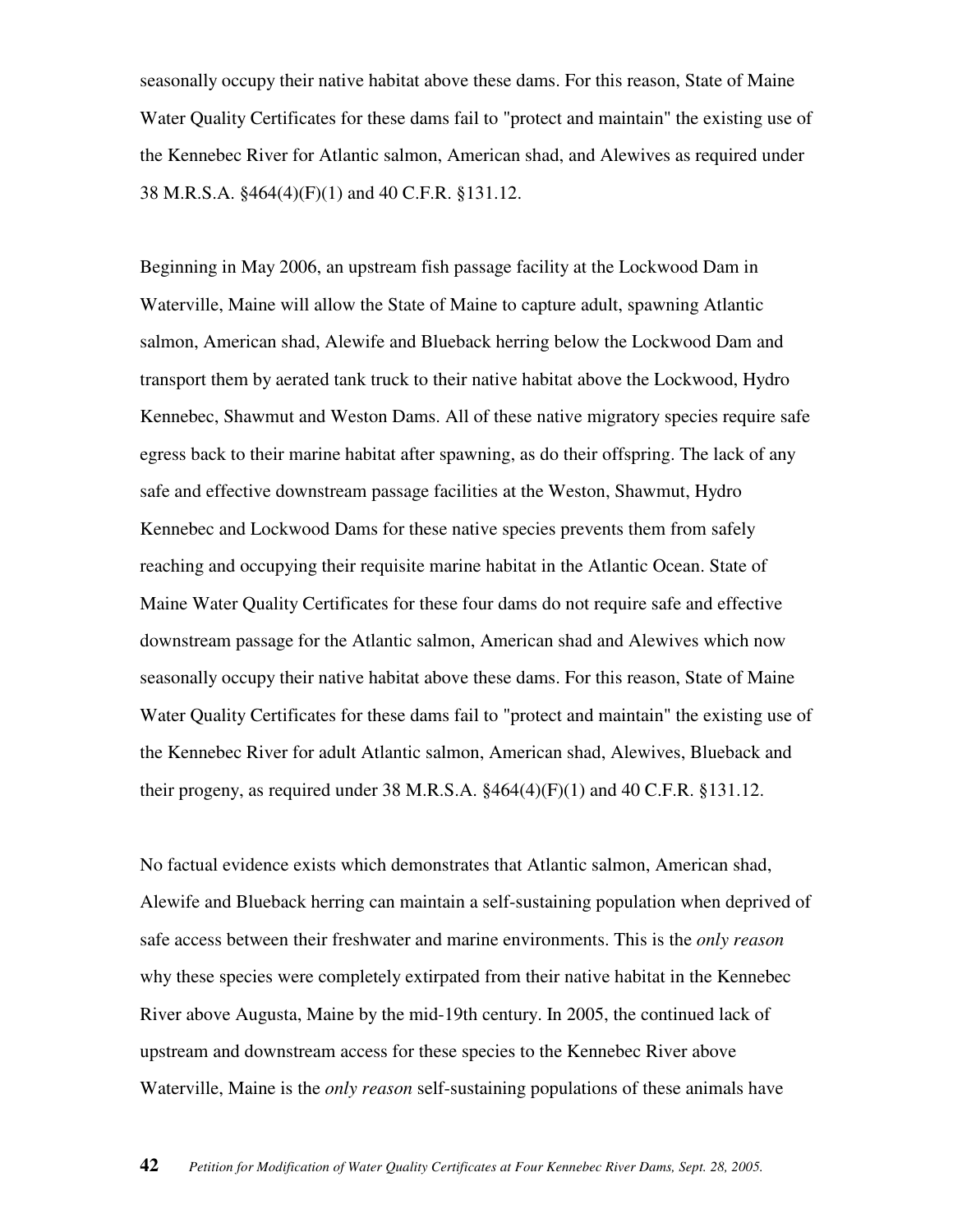still not been restored to their native habitat in the Kennebec River above Waterville, Maine.

The first paragraph of the federal Clean Water Act states that is "the objective of this Act to restore and maintain the chemical, physical and biological integrity of the Nation's waters." 33 U.S.C. §1251(a) (emphasis added). The Maine Legislature uses nearly identical language when it declares that it is the State of Maine's objective to "restore and maintain the chemical, physical, biological integrity of the State's waters ..." and to "enhance water quality," where standards are not being achieved. 38 M.R.S.A. §464(1) (emphasis added).

Without safe and effective downstream passage for native migratory fish at the Weston, Shawmut, Hydro Kennebec and Lockwood Dams the above goals of the Clean Water Act and State of Maine water quality statutes will *never* be achieved on the Kennebec River. Prior to the construction of dams on the Kennebec River, American eel and Atlantic salmon inhabited virtually the entire 5,000 square mile expanse of the Kennebec River. American shad, Alewives and Blueback herring occupied the entire river drainage below Madison Falls. Except for American eel, these native species have been completely extirpated from the Kennebec River above a point 18 miles from the river's head of tide.

The United States Clean Water Act and State of Maine water quality statutes establish an explicit goal of restoring the nation's and Maine's waterways to a condition of health. These milestones have not been achieved on the Kennebec River. This is shown by the fact that self-sustaining populations of Atlantic salmon, American shad, Alewife and blueback herring are *still* absent from the Kennebec River above Waterville, Maine after their extirpation 168 years ago.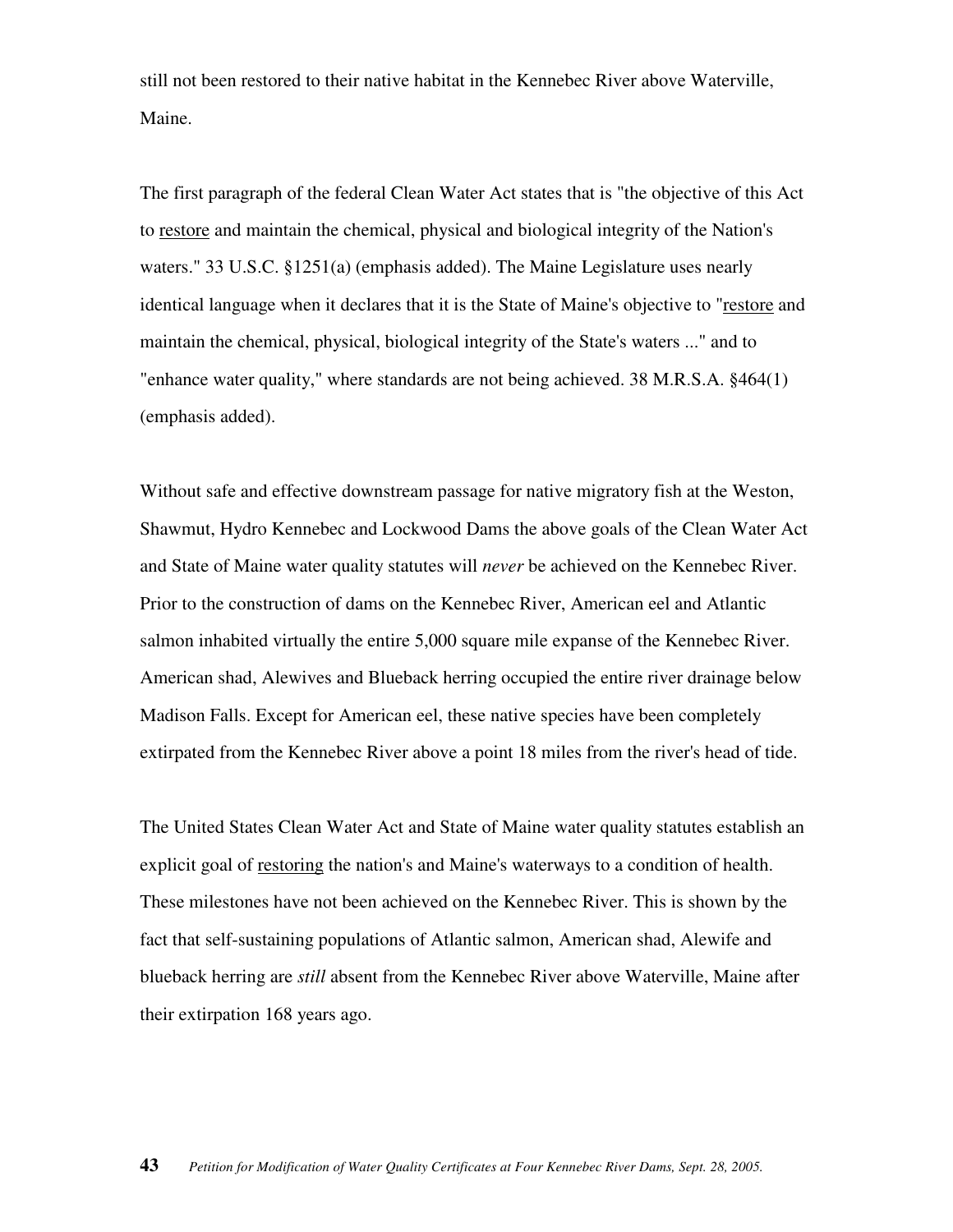State of Maine Water Quality Certificates for the Weston, Shawmut, Hydro Kennebec and Lockwood Dams actively prevent the goals of the United States Clean Water Act and State of Maine water quality statutes from *ever* being achieved on the Kennebec River. This is because State of Maine Water Quality Certificates allow these dams to kill and injure thousands of native, migratory fish each and every year at the very moment these animals are attempting to reach the Atlantic Ocean so they may grow, survive and give birth. Recruitment requires parents. Parents cannot give birth to children if they are dead. Children cannot grow to become parents if they are dead. Until this lesson is heeded, the Kennebec River will remain dead for a third century.

#### **VII. REQUEST FOR PUBLIC HEARING**

Petitioner Douglas H. Watts requests the Maine Board of Environmental Protection conduct a public hearing on this Petition pursuant to Department Rules Chapter 2, §24 (b)(1) because of the substantial public interest involved.

In its official Comments to the Federal Energy Regulatory Commission dated April 4, 1996 regarding federal-relicensing of the most of the hydro-electric dams on the Kennebec River, the State of Maine declared:

*"The Kennebec is Maine's greatest river, its varied resources being among the State's most valuable and cherished public assets ... Historically, the Kennebec River supported diverse and abundant anadromous fish resources and fisheries. The Kennebec River system is unique in that it is the only river system in the United States north of the Hudson River which supports spawning populations of all anadromous fish species native to the northeastern U.S."*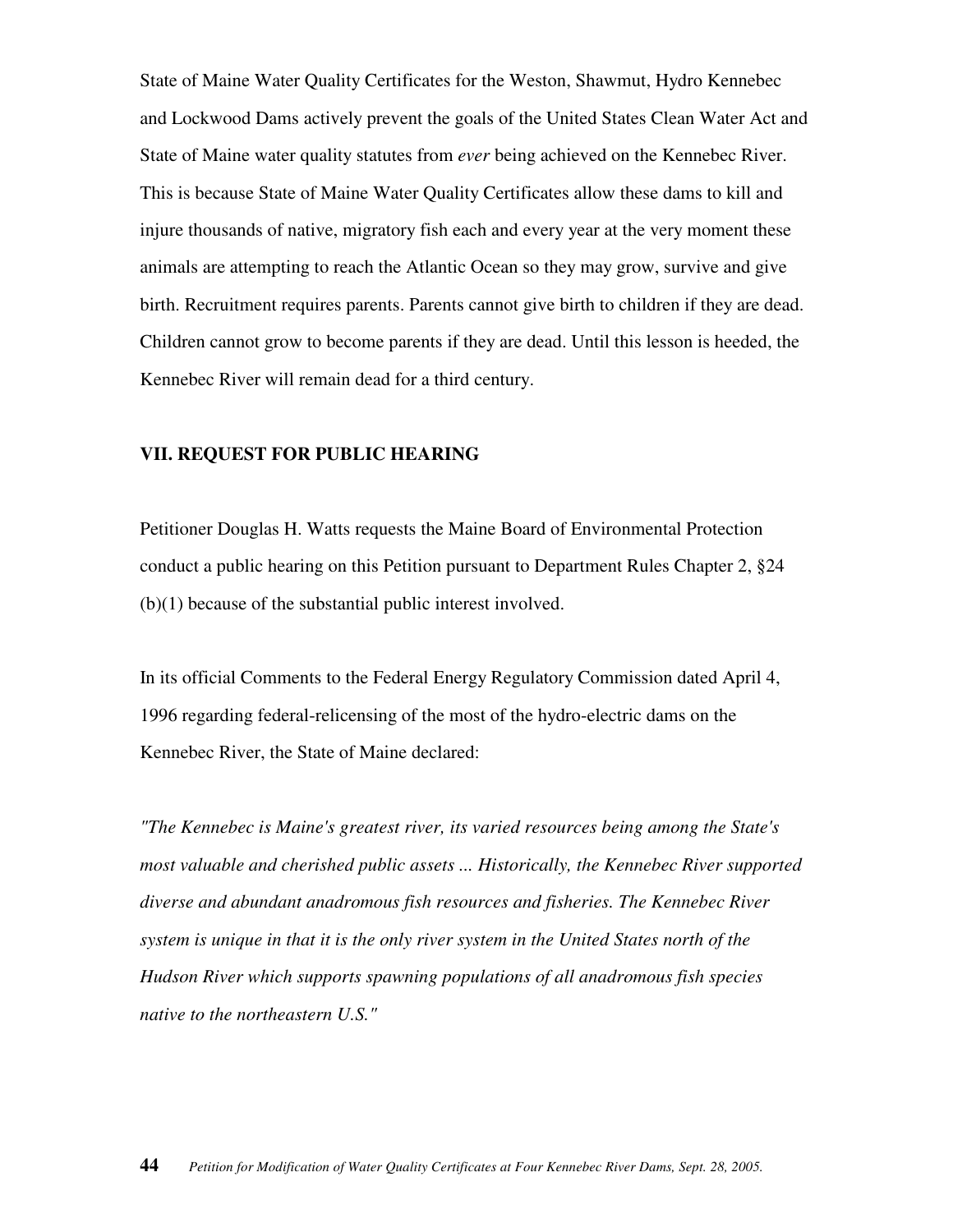Facts contained within this Petition show that provision of safe and effective downstream passage for native migratory species at the Weston, Shawmut, Hydro Kennebec and Lockwood Dams is essential to restoration of these animals to their historic range and abundance in the Kennebec River drainage and to achieve the State of Maine's goals for the Kennebec River as established in its 1993 comprehensive plan for the Kennebec River.

These excerpted remarks made by the State of Maine in 1996 show that the State of Maine itself considers restoration of the native migratory fisheries of the Kennebec River to be a subject of substantial public interest given that the State of Maine has itself declared the Kennebec is "Maine's greatest river" and its varied resources are among the "State's most valuable and cherished public assets."

# **VIII. CONCLUSION**

Native migratory fish cannot live, survive or be restored to their historic abundance in the Kennebec River if they are killed *en masse* in hydroelectric dam turbines each year as they attempt to swim downstream to their marine habitat. This is why the Maine Department of Environmental Protection, the Maine Board of Environmental Protection and the Maine Department of Attorney General have adopted the position that safe and effective downstream passage for migratory fish at hydroelectric dams is an integral part of Maine's water quality statutes. This position has been twice affirmed by the Maine Supreme Judicial Court.

Today there is no safe and effective downstream passage for native migratory fish at the Weston, Shawmut, Hydro Kennebec and Lockwood Dams. As a result, native migratory fish are being killed each and every year at these dams in violation of Maine law. Maine statutes, case law and factual evidence provided in this Petition compels the Maine Board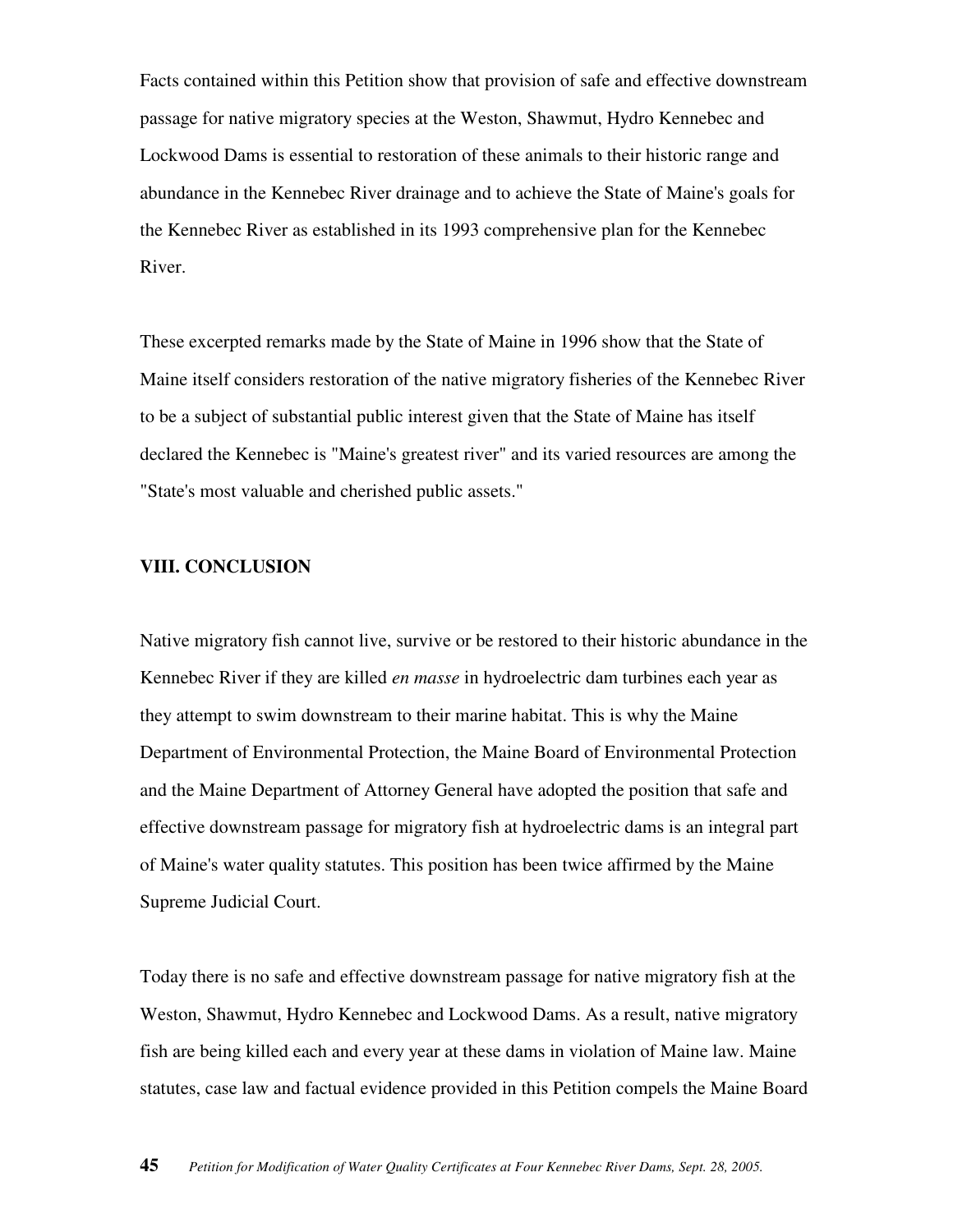of Environmental Protection to modify Water Quality Certificates to require *immediate*  installation of safe and effective downstream fish passage at the Weston, Shawmut, Hydro Kennebec and Lockwood Dams on the Kennebec River. Given provision of safe downstream passage at these dams is now *eight years late* and female American eels are being slaughtered at these dams at this very moment, any further delay is unacceptable and unlawful.

September 28, 2005.

Douglas H. Watts, Petitioner Mailing Address: P.O. Box 2473 Augusta, ME 04338 (207) 626 - 8178 • fks@gwi.net

\_\_\_\_\_\_\_\_\_\_\_\_\_\_\_\_\_\_\_\_\_\_\_\_\_\_\_\_\_\_\_\_\_\_

Pursuant to Chapter 2 of Maine DEP Rules and Regulations, copies of this Petition and Attachments have been sent by First Class Mail to the owners/operators of the hydroelectric dams referenced in this Petition: FPL Energy Maine (Weston and Shawmut Dams), Merimil Limited Partnership (Lockwood Dam), Great Lakes Hydro America LLC and Madison Paper Industries (Hydro Kennebec Dam).

### **IX. APPENDICES (on CD-ROM)**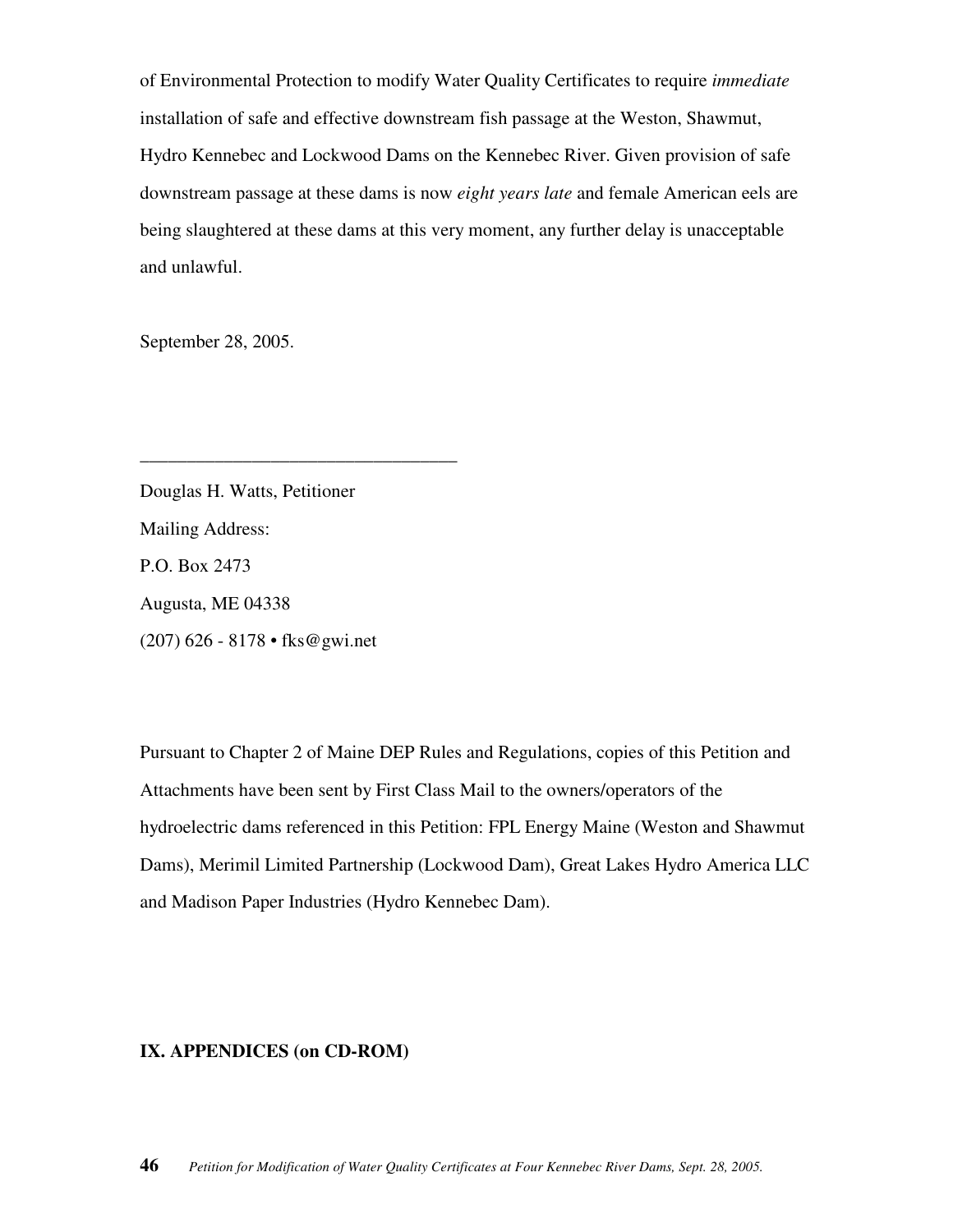**EXHIBIT ONE** -- Photographs showing effect of turbine passage on migratory fish of the Kennebec River drainage, 1999 - 2004 and photographs of typical hydroelectric turbines.

**EXHIBIT TWO** -- Documents and Scientific Reports regarding the population status and threats to the American eel in Maine and the United States.

a. July 6, 2005 Federal Register Notice announcing 12-month Status Review of the American eel pursuant to the U.S. Endangered Species Act.

b. November 12, 2005 Petition for Listing the American eel as an Endangered Species pursuant to the U.S. Endangered Species Act.

c. March 10, 2004 announcement of Atlantic States Marine Fisheries Commission regarding declining American eel stocks.

d. "Worldwide decline of eel resources necessitates immediate action." December 2003 edition of *Fisheries* magazine. American Fisheries Society.

e. Keynote Presentation of Boyd Kynard, S.O. Conte Anadromous Fish Research Center. Review of Migration, Research Methods and Passage for Downstream Migrant Fishes in the Northeast USA *in* Downstream Movement of Fish in the Murray-Darling Basin. Canberra Workshop. Canberra, Australia. June 2003.

f. Report of the ICES/EIFAC Working Group on Eels. ICES Headquarters, 28-31 August 2001.

g. American Eel White Paper. The Decline of American Eel (*Anguilla Rostrata*) In the Lake Ontario/St. Lawrence River Ecosystem: A Modelling Approach to Identification of Data Gaps and Research Priorities. Lake Ontario Committee. Great Lakes Fishery Commission. Ann Arbor, Michigan.

h. Presentation slides of John Casselman, Ontario Ministry of Natural Resources, at International Eel Symposium, American Fisheries Society Meeting. 11-13 August, 2003.

i. Casselman, J.M. 2001. Dynamics of American Eel Resources: Declining Abundance in the 1990s. Extended abstract of a paper presented to Advances in Eel Biology, Tokyo, Japan, September 28-30, 2001. Ontario Ministry of Natural Resources.

j. Atlantic States Marine Fisheries Commission. 1999. Interstate Fishery Management Plan for American Eel (*Anguilla rostrata*). Fishery Management Report No. 36.

**EXHIBIT THREE** -- May 2005 Petition of Douglas Watts, Timothy Watts, Friends of the Merrymeeting Bay and the Maine Toxics Action Coalition to list the Atlantic salmon of the Kennebec River as an endangered species pursuant to the United States Endangered Species Act.